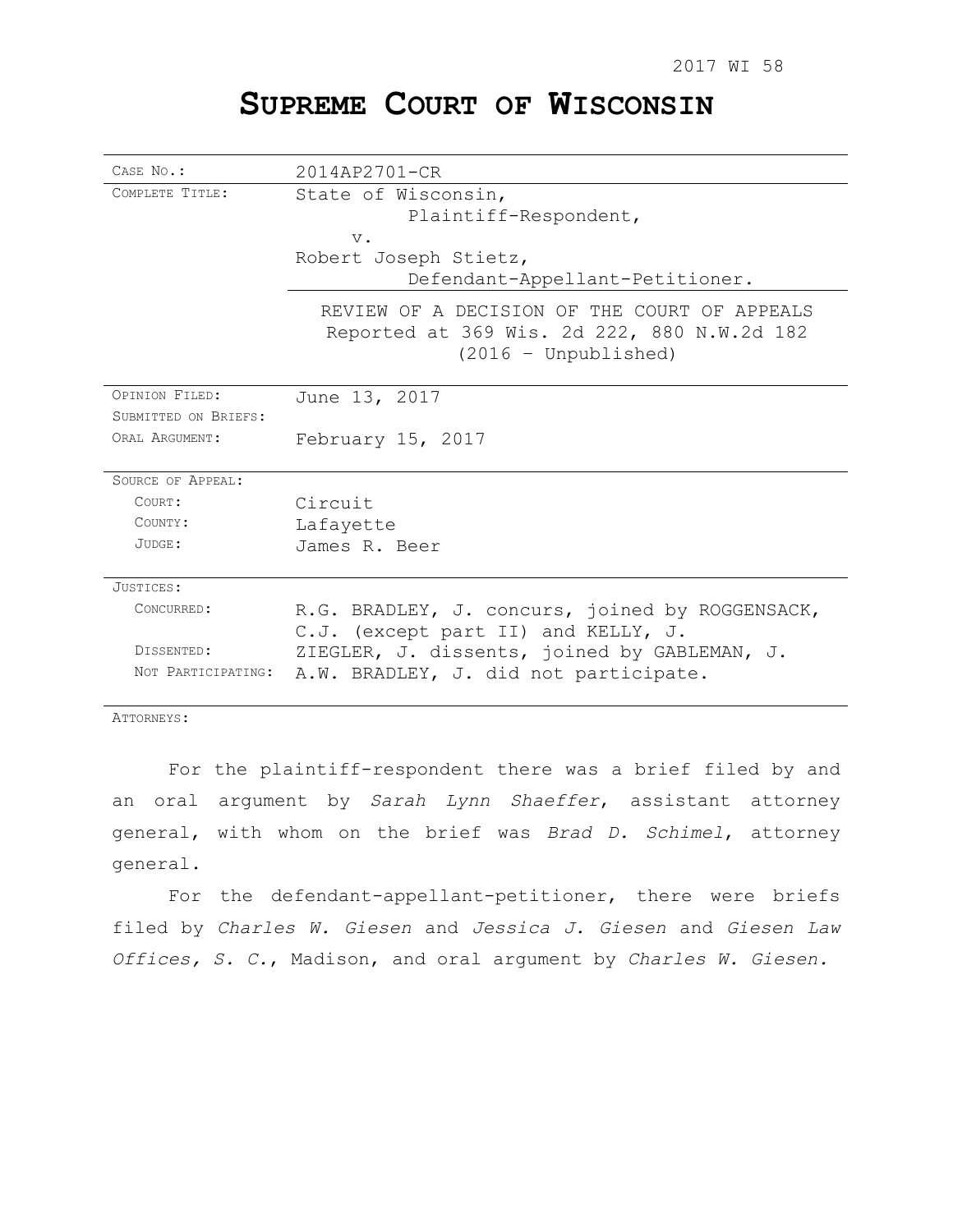2017 WI 58

NOTICE

**This opinion is subject to further editing and modification. The final version will appear in the bound volume of the official reports.** 

No. 2014AP2701-CR (L.C. No. 2012CF93)

STATE OF WISCONSIN  $\qquad \qquad : \qquad \qquad$  IN SUPREME COURT

**State of Wisconsin,**

 **Plaintiff-Respondent,**

## **FILED**

 **v.**

 $\overline{a}$ 

**Robert Joseph Stietz,**

 **Defendant-Appellant-Petitioner.**

**JUN 13, 2017**

Diane M. Fremgen Clerk of Supreme Court

REVIEW of a decision of the Court of Appeals. *Reversed and cause remanded.*

 $\P1$  SHIRLEY S. ABRAHAMSON, J.<sup>1</sup> This is a review of an unpublished per curiam decision of the court of appeals

 $1$  Four justices—Justice Rebecca Bradley, Chief Justice Patience D. Roggensack and Justice Daniel Kelly (both of whom join Justice Rebecca Bradley's concurrence), and I-join this opinion holding that the decision of the court of appeals is reversed and that the circuit court erred in failing to instruct the jury regarding self-defense. Justice Daniel Kelly joins this opinion to the extent that it is not inconsistent with Justice Rebecca Bradley's concurrence.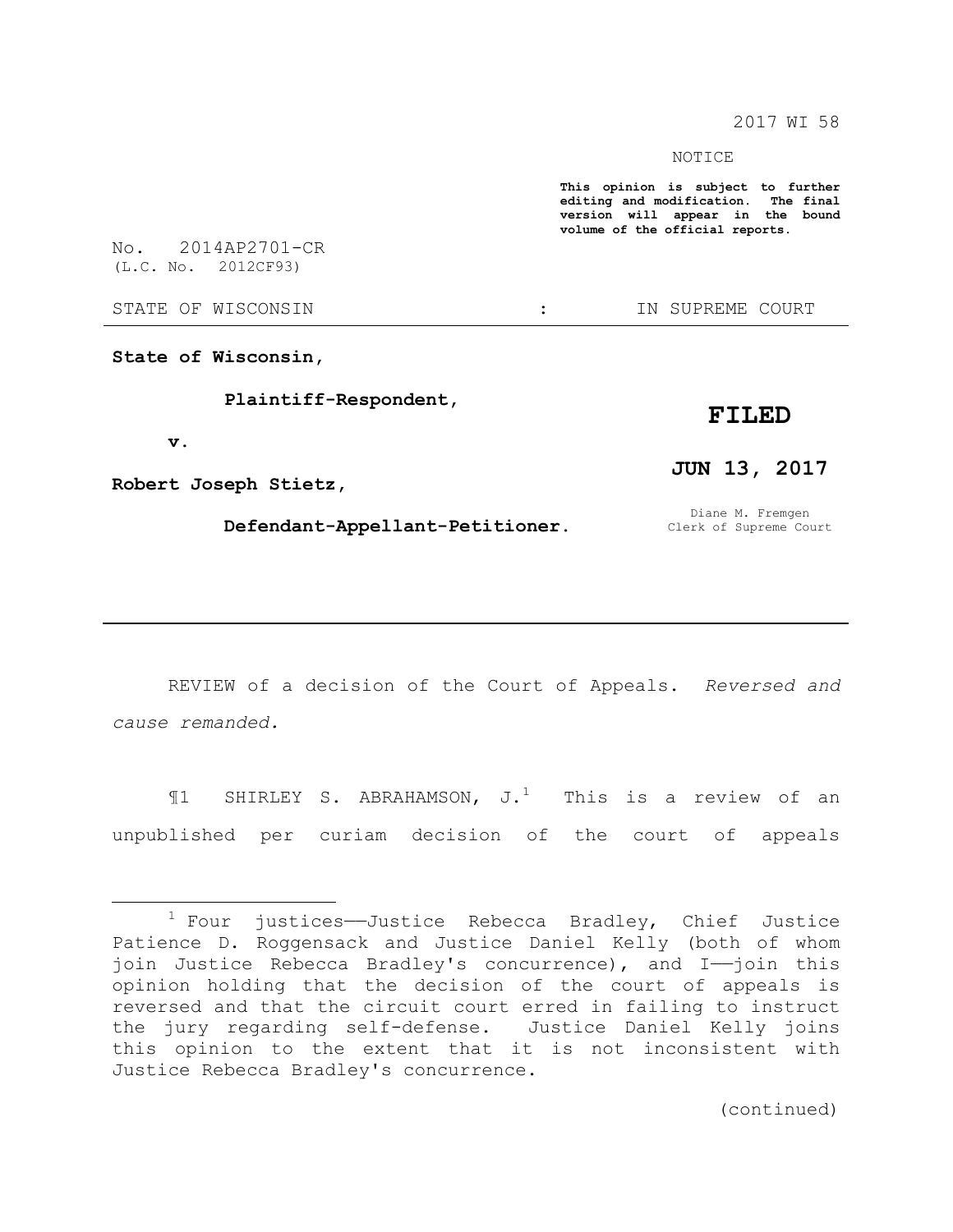affirming the judgment of conviction by the circuit court for Lafayette County, James R. Beer, Judge.<sup>2</sup> The criminal charges arose out of a confrontation between the defendant and two Wisconsin Department of Natural Resources conservation wardens, Joseph Frost and Nick Webster.

¶2 Following a three-day trial, a jury convicted Robert Stietz, the defendant, of resisting a law enforcement officer,

With regard to the trespass issue, Justice Rebecca G. Bradley's concurrence is joined by Chief Justice Patience D. Roggensack except for Section II and is joined by Justice Daniel Kelly in full. The concurrence would on remand "require the circuit court to instruct the jury on trespass" but does "not decide whether the language in Stietz's proposed trespass instruction was appropriate." This aspect of Justice Rebecca G. Bradley's concurrence has not garnered a majority of the justices participating in the instant case.

Justice Annette K. Ziegler is joined by Justice Michael J. Gableman in dissent.

Justice Ann Walsh Bradley did not participate.

 $\overline{a}$ 

 $2$  State v. Stietz, No. 2014AP2701-CR, unpublished slip op. (Wis. Ct. App. Apr. 14, 2016).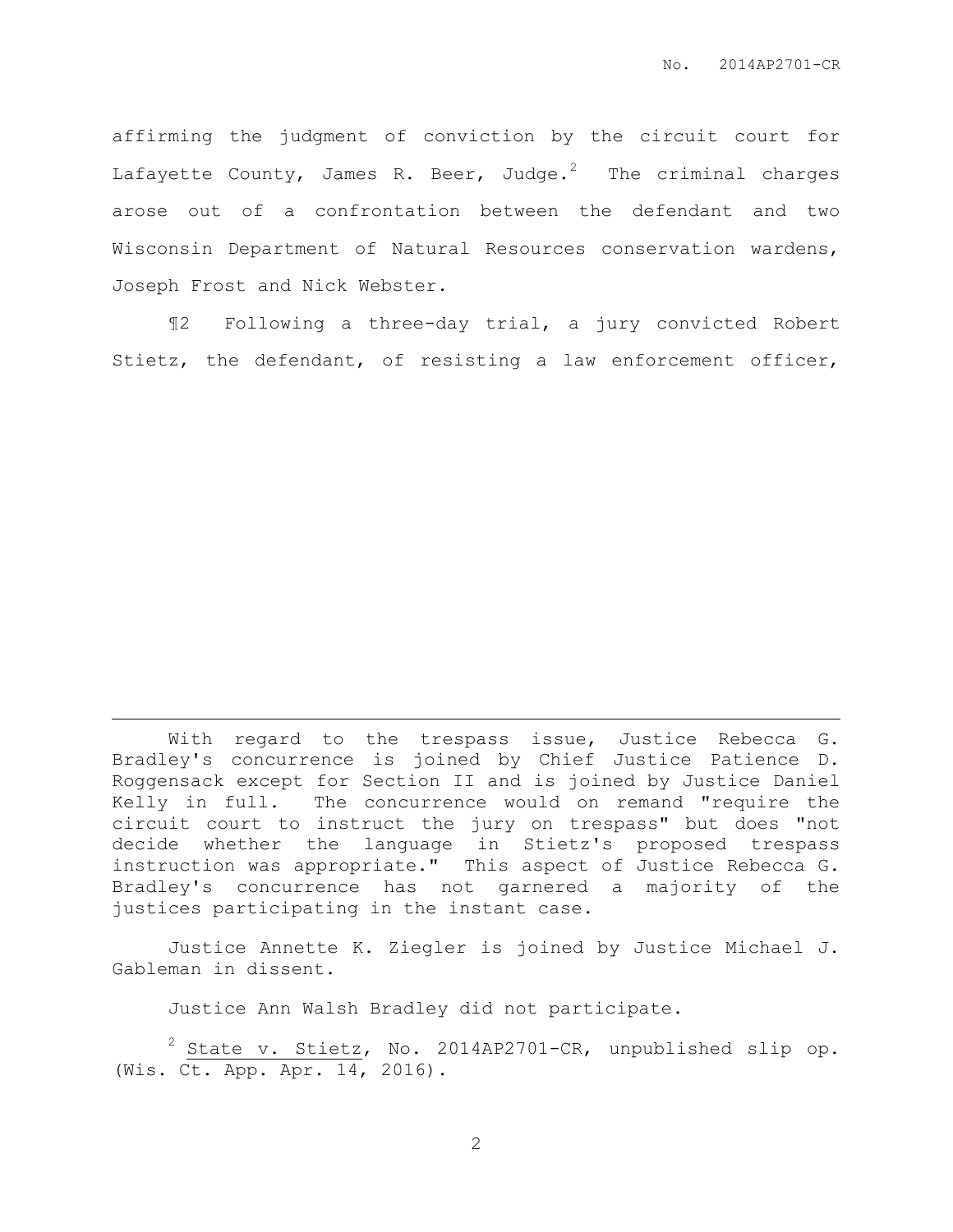No. 2014AP2701-CR

Wis. Stat. § 946.41(1) (2013-14),<sup>3</sup> and intentionally pointing a firearm at an officer,  $\frac{1}{2}$  941.20(1m)(b).<sup>4</sup>

¶3 On appeal, the court of appeals rejected the defendant's argument that his constitutional right to present a defense was denied by the circuit court's refusal to instruct the jury on self-defense. The court of appeals affirmed the judgment of conviction.

¶4 The dispositive issue presented is whether the circuit court erred when it refused to instruct the jury on self-defense

 $\overline{a}$ 

The defendant filed a postconviction motion that was denied.

<sup>&</sup>lt;sup>3</sup> All subsequent references to the Wisconsin Statutes are to the 2013-14 version unless otherwise indicated.

 $4$  The jury found the defendant quilty of two of the following six offenses charged: (1) first-degree recklessly endangering safety (Wis. Stat. § 941.30(1)); (2) resisting or obstructing an officer (Warden Frost), use of a dangerous weapon (Wis. Stat. §§ 946.41, 939.63(1)); (3) resisting or obstructing an officer (Warden Webster), use of a dangerous weapon (Wis. Stat. §§ 946.41, 939.63(1)); (4) negligent handling of a weapon (Wis. Stat. § 941.20(1); (5) intentionally pointing a firearm at a law-enforcement officer (Warden Frost) (Wis. Stat. § 941.20(1m)(b); (6) intentionally pointing a firearm at a lawenforcement officer (Warden Webster) (Wis. Stat.  $$941.20(1m)(b)$ .

The defendant's sentence included one year of initial confinement and three years of extended supervision on the felony and a consecutive two-year probation term on the misdemeanor. The defendant had served the confinement portion of his sentence by the time his brief was filed in this court, but he remained subject to extended supervision, probation, and loss of civil rights.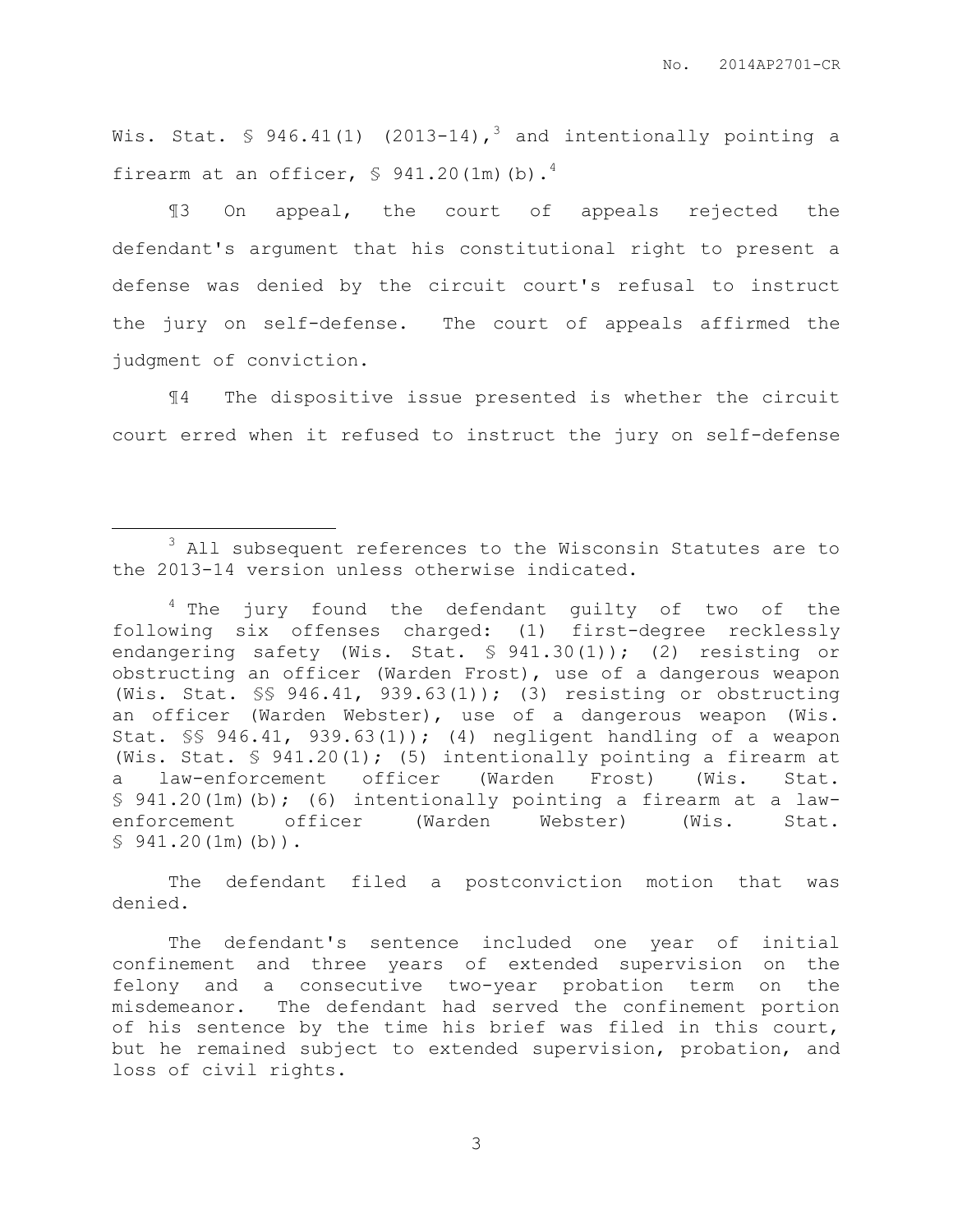as the defendant requested.<sup>5</sup> The dispute in the instant case regarding the self-defense instruction centers on whether the defense of self-defense is supported by sufficient evidence. State v. Head, 2002 WI 99, ¶113, 255 Wis. 2d 194, 648 N.W.2d 413.

¶5 On viewing the record in the light most favorable to the defendant, as we must,  $6$  we conclude, contrary to the State's position, that there was adequate evidence supporting a selfdefense instruction in the instant case and that the circuit court erred in refusing the defendant's request for the instruction.

¶6 The evidence was sufficient in the instant case because a reasonable fact-finder could have determined that the defendant reasonably believed that the two men who accosted him

 $\overline{a}$ 

<sup>5</sup> We need not and do not address the following issues that the parties addressed:

Did the law enforcement officers violate the defendant's Second Amendment rights when they forcibly disarmed the defendant of his loaded rifle?

Did the defendant have the right to argue and instruct the jury that the law enforcement officers who encountered the defendant on his uncle's property were trespassers?

Did the court of appeals contradict State v. Hobson, 218 Wis. 2d 350, 577 N.W.2d 825 (1998), by foreclosing a selfdefense claim against the wardens, whom the defendant did not know were officers and who were not claiming to arrest the defendant but were trying to disarm him?

 $6$  State v. Head, 2002 WI 99, ¶¶9, 113, 255 Wis. 2d 194, 648 N.W.2d 413.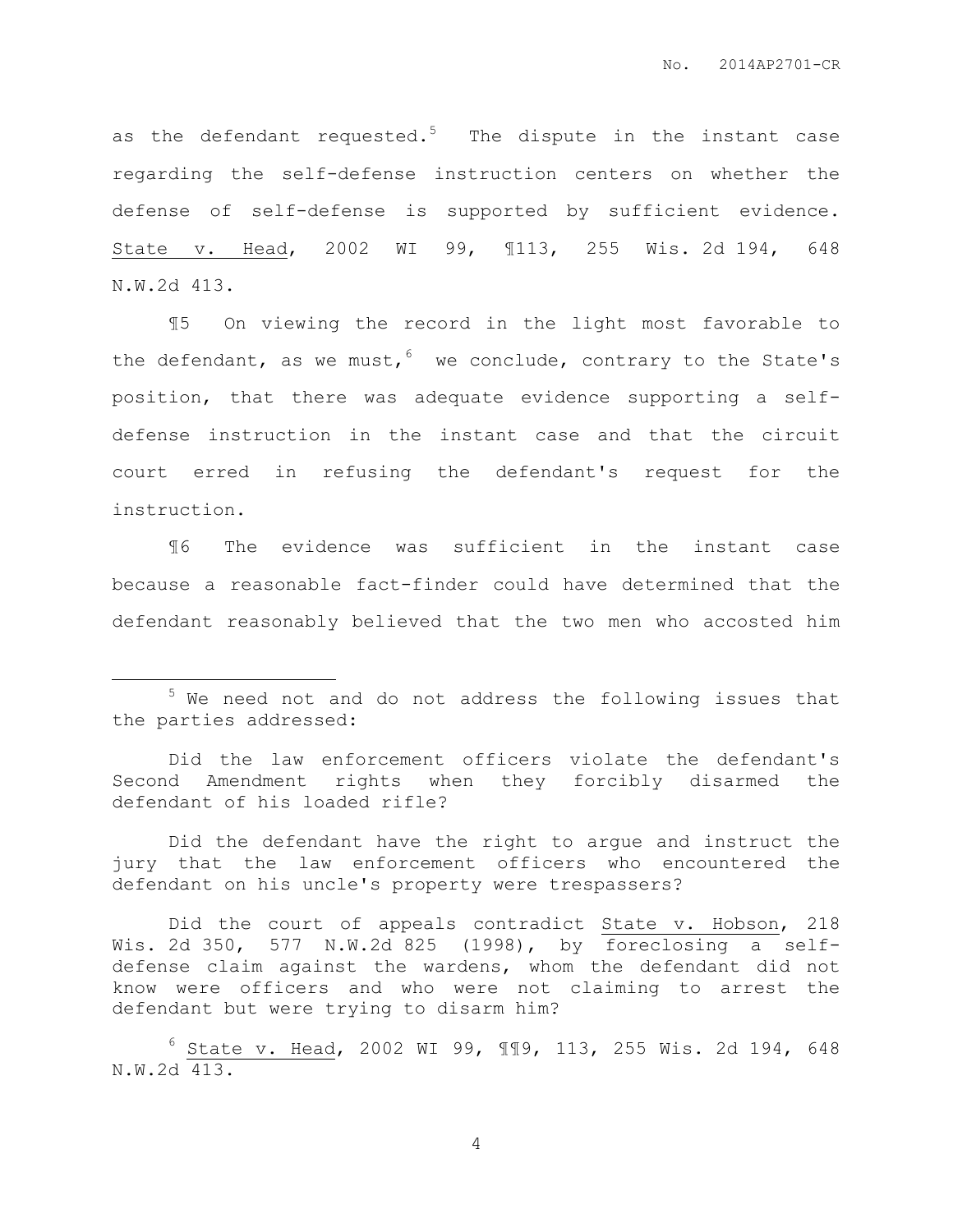with weapons on his land and on land upon which he had an easement were not wardens with the Wisconsin Department of Natural Resources; that the defendant reasonably believed that the two men were trespassers hunting illegally; that because the two men forcibly wrested his rifle from him and then drew their handguns on him, the defendant reasonably believed that the two men were unlawfully interfering with his person; that the two men pointing handguns at the defendant caused him to fear for his life; and that the defendant pointed his handgun at the two men believing he had to defend himself.<sup>7</sup> In sum, the jury could conclude that the defendant threatened to use force as he reasonably believed necessary to prevent or terminate the interference with his person.

¶7 Because we conclude that there was sufficient evidence to support the privilege of self-defense, we conclude that the circuit court erred in failing to instruct the jury on selfdefense as requested by the defendant. We further conclude that the circuit court's error affected the defendant's substantial rights; it was not harmless error.

¶8 Accordingly, we reverse the decision of the court of appeals and the judgment of conviction. We remand the cause to the circuit court for a new trial.

 $\overline{a}$ 

 $7$  Intentionally pointing a firearm toward or at another threatens use of force. State v. Watkins, 2002 WI 101, ¶56, 255 Wis. 2d 265, 647 N.W.2d 244.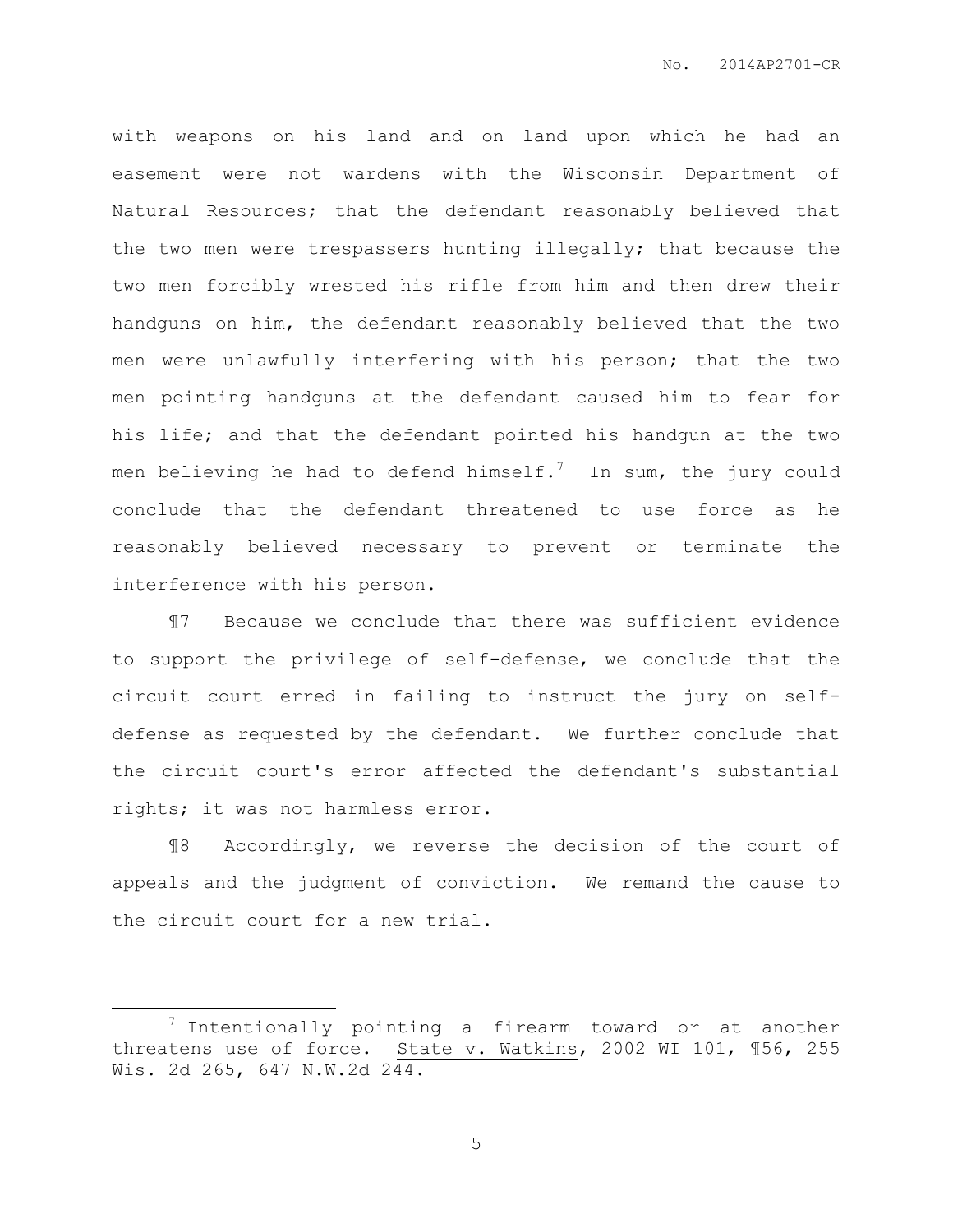¶9 We begin with a discussion of the statutory defense of self-defense and the standard of review. We then examine the record. We determine that there was sufficient evidence to support a jury instruction on self-defense and that the circuit court erred in refusing to give the instruction. Lastly, we assess the error and conclude that the circuit court's error in refusing to instruct the jury on self-defense affected the defendant's substantial rights.

I

¶10 The defendant raised an affirmative defense of selfdefense. The privilege of self-defense is set forth in Wis. Stat. § 939.48(1) as follows:

A person is privileged to threaten or intentionally use force against another for the purpose of preventing or terminating what the person reasonably believes to be an unlawful interference with his or her person by such other person. The actor may intentionally use only such force or threat thereof as the actor reasonably believes is necessary to prevent or terminate the interference. The actor may not intentionally use force which is intended or likely to cause death or great bodily harm unless the actor reasonably believes that such force is necessary to prevent imminent death or great bodily harm to himself or herself. (Emphasis added.)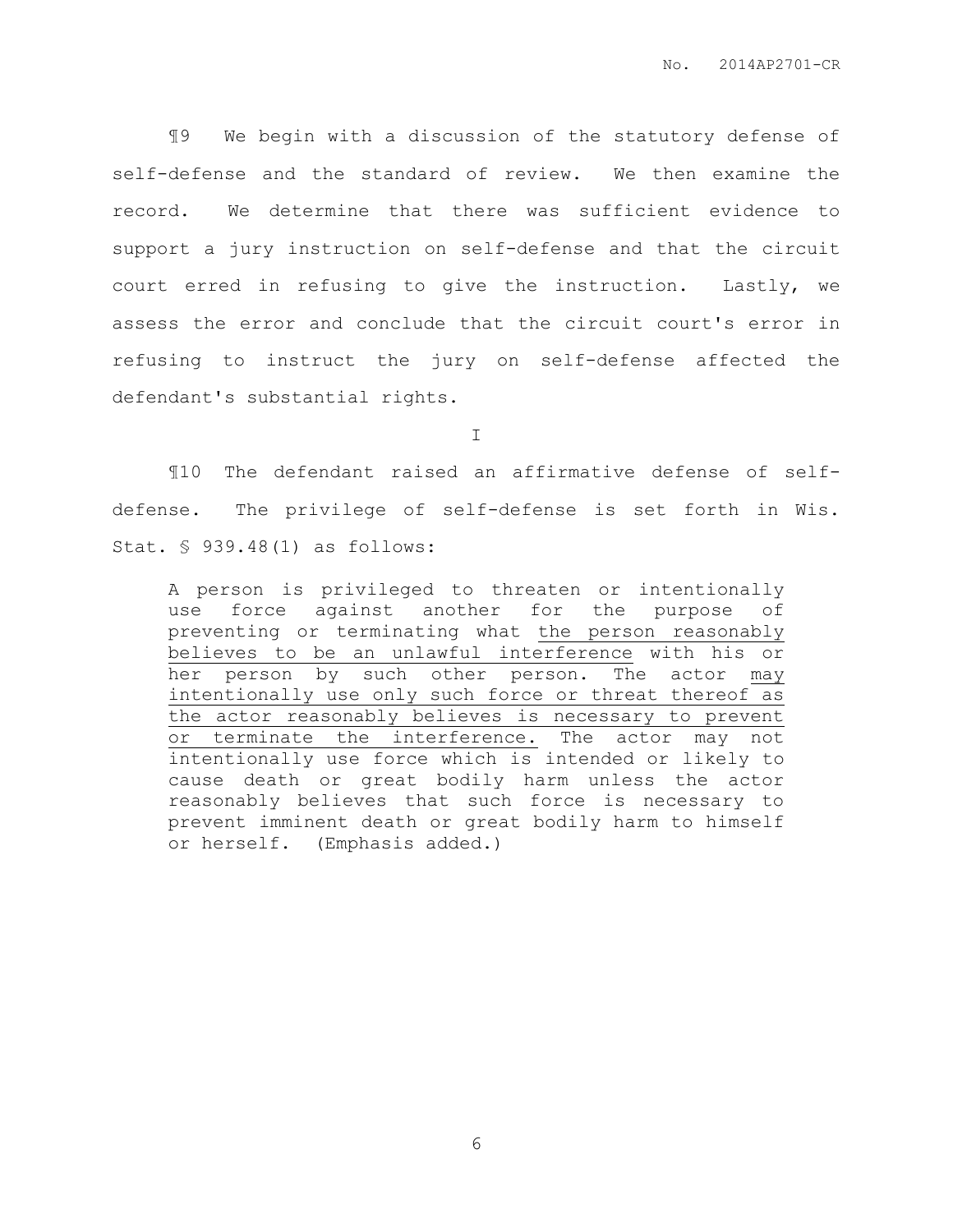¶11 The pattern jury instruction for self-defense, Wis JI— —Criminal 800, <sup>8</sup> instructs the jury on the elements of selfdefense as follows (footnotes omitted):

### **Self-Defense**

Self-defense is an issue in this case. The law of self-defense allows the defendant to threaten or intentionally use force against another only if:

- the defendant believed that there was an actual or imminent unlawful interference with the defendant's person; and,
- the defendant believed that the amount of force the defendant used or threatened to use was necessary to prevent or terminate the interference; and
- the defendant's beliefs were reasonable.

 $\overline{a}$ 

## **Determining Whether Beliefs Were Reasonable**

A belief may be reasonable even though mistaken. In determining whether the defendant's beliefs were reasonable, the standard is what a person of ordinary intelligence and prudence would have believed in the defendant's position under the circumstances that existed at the time of the alleged offense. The reasonableness of the defendant's beliefs must be determined from the standpoint of the defendant at the time of the defendant's acts and not from the viewpoint of the jury now.

 $8$  The defendant also requested Wis JI—Criminal 810, relating to whether the defendant had to retreat, and also proposed adaptations of these pattern instructions. We need not consider those formulations because we conclude that the record supports the defendant's request for this pattern jury instruction.

 $9$  See Maichle v. Jonovic, 69 Wis. 2d 622, 628, 230 N.W.2d 789 (1975) ("The reasonableness of the actor's beliefs, moreover, is not defeated by a subsequent determination that his beliefs were mistaken.").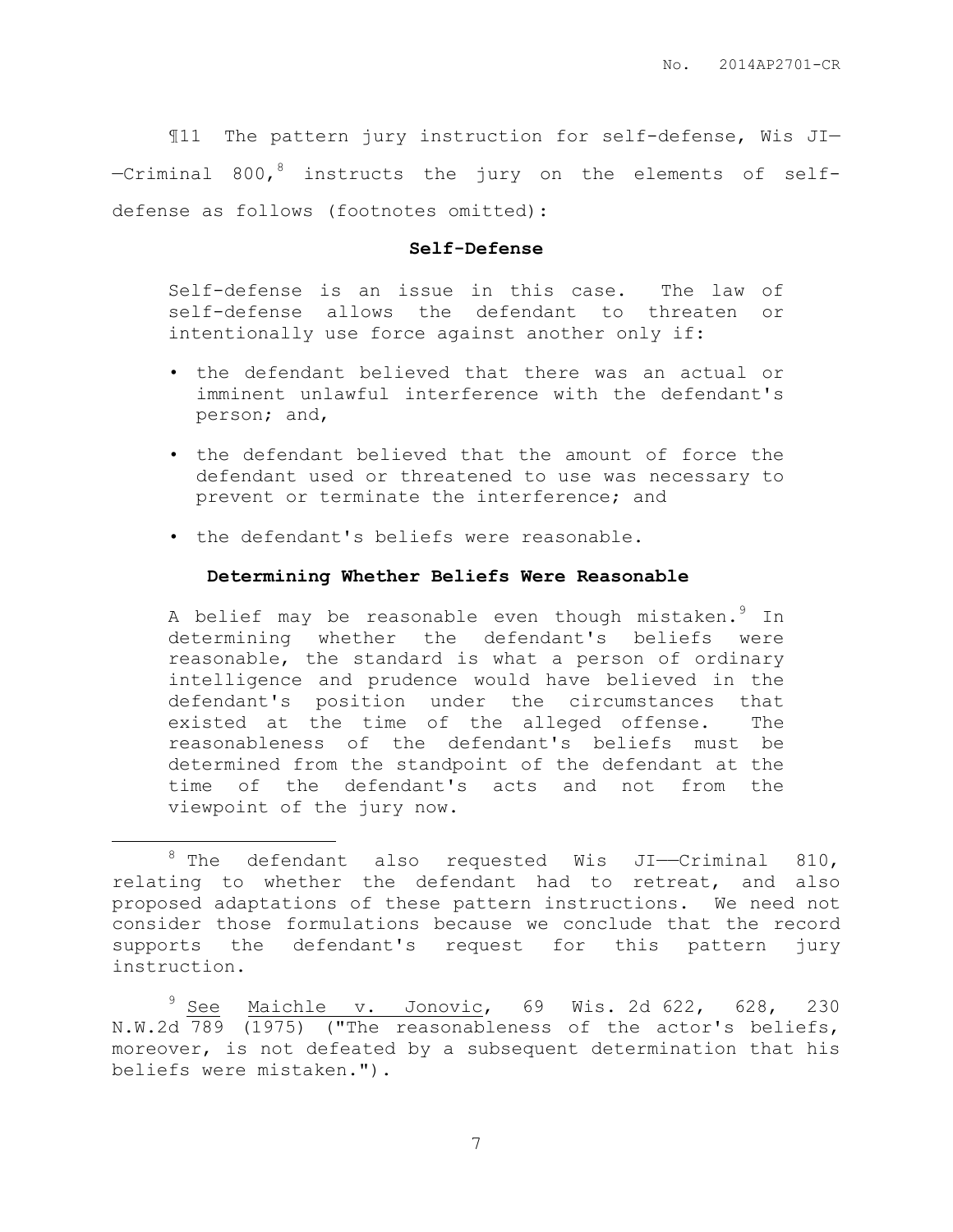¶12 A circuit court has broad discretion in deciding whether to give a requested jury instruction. State v. Coleman, 206 Wis. 2d 199, 212, 556 N.W.2d 701 (1996).<sup>10</sup> The circuit court must, however, exercise its discretion in order "to fully and fairly inform the jury of the rules of law applicable to the case and to assist the jury in making a reasonable analysis of the evidence." State v. Vick, 104 Wis. 2d 678, 690, 312 N.W.2d 489 (1981) (quoting State v. Dix, 86 Wis. 2d 474, 486, 273 N.W.2d 250 (1979)).

¶13 A court must determine whether a reasonable construction of the evidence will support the defendant's theory "viewed in the most favorable light it will 'reasonably admit from the standpoint of the accused.'" Head, 255 Wis. 2d 194, ¶113 (quoting State v. Mendoza, 80 Wis. 2d 122, 153, 258 N.W.2d 260 (1977) (quoting Ross v. State, 61 Wis. 2d 160, 172, 211 N.W.2d 827 (1973))).

¶14 Whether there are sufficient facts to warrant the circuit court's instructing the jury on self-defense is a question of law that this court decides independently of the circuit court and court of appeals, but benefiting from their

 $\overline{a}$ 

 $10$  "[A] criminal defendant is entitled to a jury instruction on a theory of defense if: (1) the defense relates to a legal theory of a defense, as opposed to an interpretation of evidence; (2) the request is timely made; (3) the defense is not adequately covered by other instructions; and (4) the defense is supported by sufficient evidence." State v. Coleman, 206 Wis. 2d 199, 212-13, 556 N.W.2d 701 (1996) (internal citations omitted); Johnson v. State, 85 Wis. 2d 22, 28-29, 270 N.W.2d 153 (1978).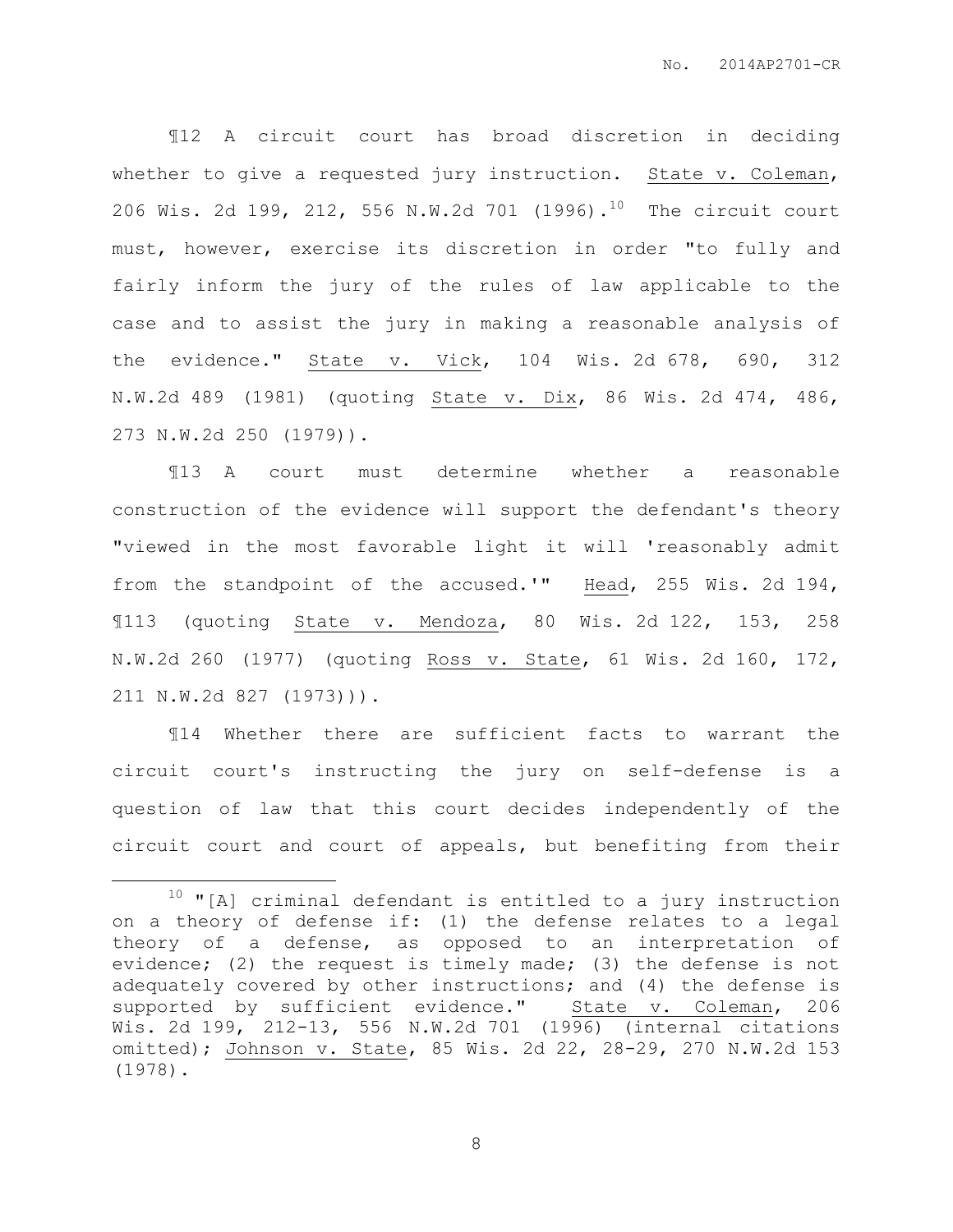analyses. Head, 255 Wis. 2d 194, ¶44 (citing State v. Mayhall, 195 Wis. 2d 53, 57, 535 N.W.2d 473 (1995)); State v. Sartin, 200 Wis. 2d 47, 53, 546 N.W.2d 449 (1996); State v. Chew, 2014 WI App 116, ¶7, 358 Wis. 2d 368, 856 N.W.2d 541.

¶15 A jury must be instructed on self-defense when a reasonable jury could find that a prudent person in the position of the defendant under the circumstances existing at the time of the incident could believe that he was exercising the privilege of self-defense. A circuit court may deny a requested selfdefense instruction when no reasonable basis exists for the defendant's belief that another person was unlawfully interfering with his person and that the defendant used or threatened the use of such force as he reasonably believed necessary to prevent or terminate the interference. Head, 255 Wis. 2d 194, ¶¶112-113.

¶16 Wisconsin law establishes a "low bar" that the accused must surmount to be entitled to a jury instruction on the privilege of self-defense. State v. Schmidt, 2012 WI App 113, ¶12, 344 Wis. 2d 336, 824 N.W.2d 839. The accused need produce only "some evidence" in support of the privilege of selfdefense. Head, 255 Wis. 2d 194, ¶112; State v. Peters, 2002 WI App 243, ¶¶21-23, 27-29, nn.4-5, 258 Wis. 2d 148, 653 N.W.2d 300.<sup>11</sup>

 $\overline{a}$ 

 $11$  The evidence may be facts presented by the defense or the State or through cross-examination. Coleman, 206 Wis. 2d at 214.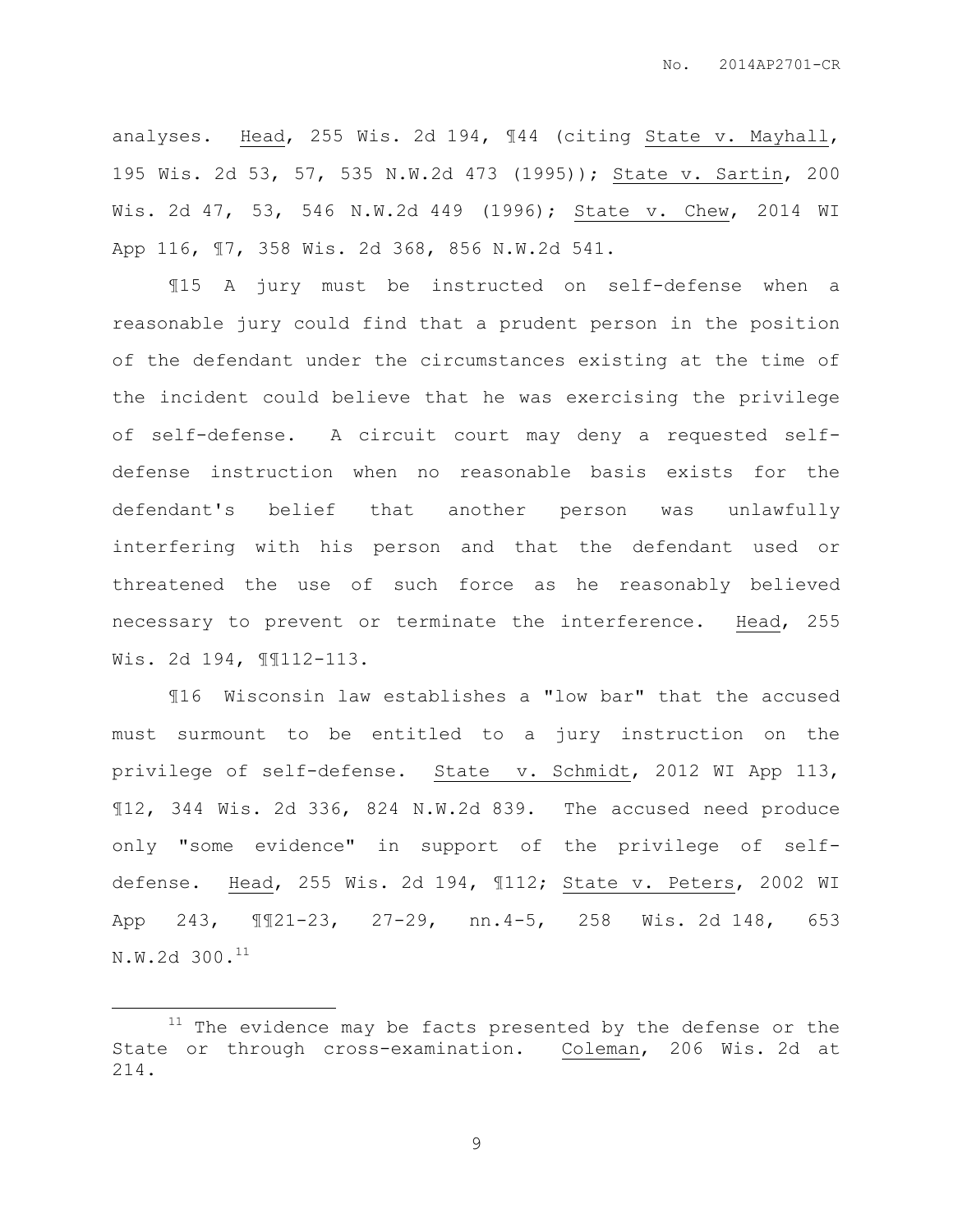¶17 Evidence satisfies the "some evidence" quantum of evidence even if it is "weak, insufficient, inconsistent, or of doubtful credibility" or "slight." $12$ 

¶18 Crucial to applying the "some evidence" standard is that a court is not to weigh the evidence. State v. Mendoza, 80 Wis. 2d 122, 152, 258 N.W.2d 260 (1977). A court does not "look to the totality of the evidence," as that "would require the court to weigh the evidence——accepting one version of facts, rejecting another—and thus invade the province of the jury." Mendoza, 80 Wis. 2d at 153; Ross v. State, 61 Wis. 2d 160, 172- 73, 211 N.W.2d 827 (1973) ("This test does not call for a weighing of the evidence by the trial judge.").<sup>13</sup> Rather, "the question of reasonableness of a person's actions and beliefs, when a claim of self-defense is asserted, is a question peculiarly within the province of the jury." Maichle v.

 $\overline{a}$ 

 $12$  State v. Schuman, 226 Wis. 2d 398, 404, 595 N.W.2d 86 (Ct. App. 1999) (citing United States v. Sotelo-Murillo, 887 F.2d 176, 178 (9th Cir. 1989); United States v. Kessee, 992 F.2d 1001, 1003 (9th Cir. 1993)).

<sup>13</sup> State v. Peters, 2002 WI App 243, ¶27 n.4, 258 Wis. 2d 148, 653 N.W.2d 300 ("The 'some' evidence standard is a relatively low threshold, in part because of the distinct functions of judge and jury."); Walter Dickey, David Schultz & James Fullin, Jr., The Importance of Clarity in the Law of Homicide: The Wisconsin Revision, 1989 Wis. L. Rev. 1323, 1347 (The "some" evidence standard is a relatively low threshold, in part, because of the distinct functions of judge and jury— evaluating the weight and credibility of the evidence is traditionally a task reserved to the jury.).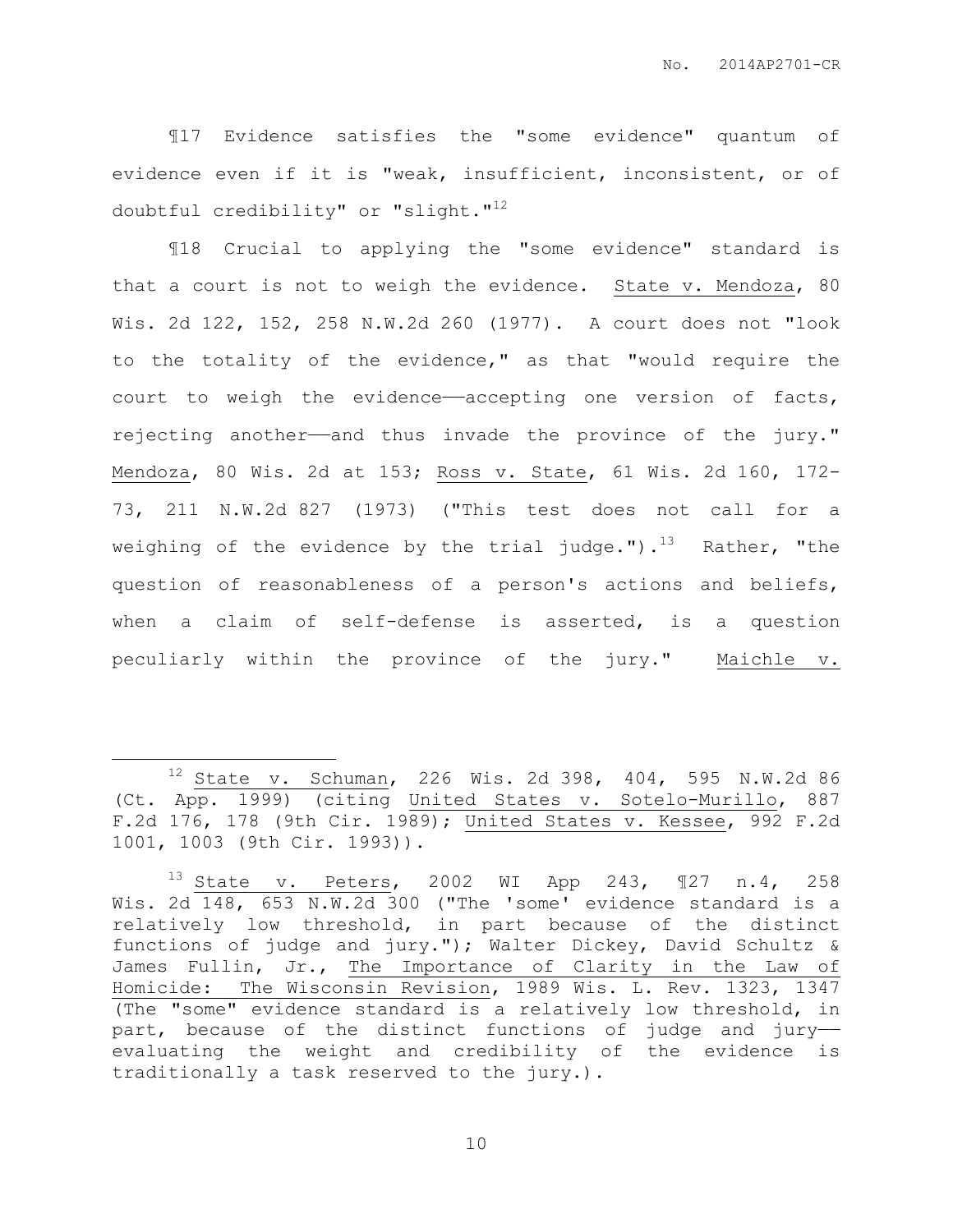Jonovic, 69 Wis. 2d 622, 630, 230 N.W.2d 789 (1975) (citing Higgins v. Minagham, 76 Wis. 298, 45 N.W. 127 (1890)).<sup>14</sup>

¶19 In the instant case, if "some evidence" were offered at trial that the defendant reasonably believed that another person was unlawfully interfering with his person and that he used or threatened to use such force as he reasonably believed necessary to prevent or terminate the interference, "then it is for the jury, not for the [circuit] court or this court, to determine whether to believe [the accused's] version of events." Mendoza, 80 Wis. 2d at 153.

¶20 With the low "some evidence" quantum of evidence standard in mind, we turn to the record to determine whether there was sufficient evidence to support an instruction to the jury on self-defense.

¶21 The State argues that the defendant's testimony was incredible on its face and that, as a matter of law, the evidence was insufficient to warrant a self-defense instruction, and that any claim of self-defense was so discredited that no reasonable jury would believe the defendant.<sup>15</sup>

 $\overline{a}$ 

 $14$  See also State v. Jones, 147 Wis. 2d 806, 816, 434 N.W.2d 380 (1989) (citing State v. Mendoza, 80 Wis. 2d 123, 156, 258 N.W.2d 260 (1977)).

 $15$  "If perfect self-defense is placed in issue by the trial evidence, the state must prove beyond a reasonable doubt that one of the defendant's beliefs was not reasonable." Head, 255 Wis. 2d 194, ¶70.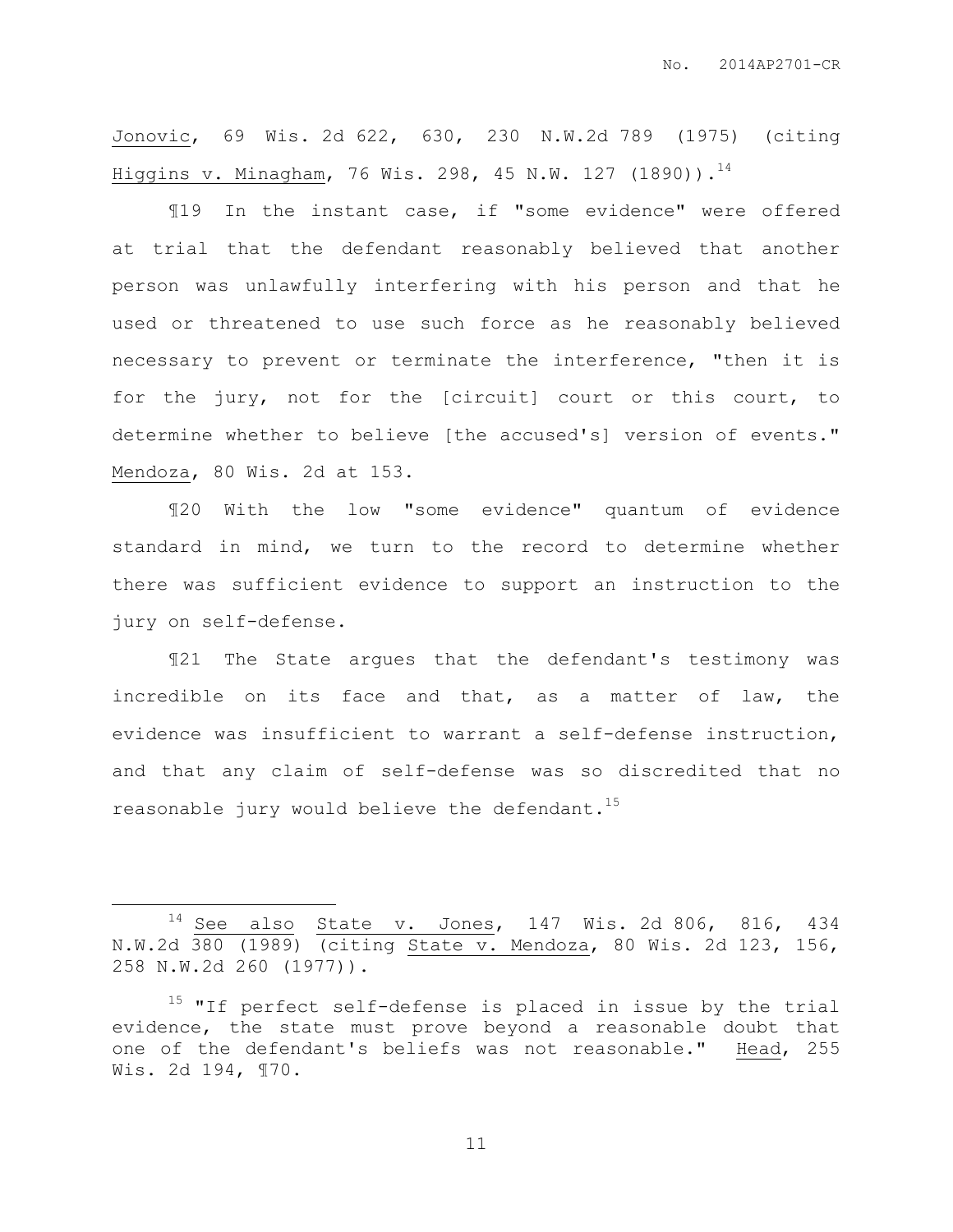¶22 We focus on the encounter from the defendant's perspective. We view the record favorably to the defendant, as the case law requires, to assess whether a reasonable jury could find that a person in the position of the defendant under the circumstances existing at the time of the incident could reasonably believe that he was exercising the privilege of selfdefense.

¶23 We do not present the defendant's one-sided picture of the events as representing the entire story. The defendant's testimony was not always consistent and it was contradicted. We conclude, however, that the defendant's version of the events, sometimes supported on specific points by the two wardens, provided an adequate factual basis supporting the defendant's explanation that he was exercising his right to defend himself. The jury was not obliged to believe the defendant, but they could have believed him. Following is the evidence from the defendant's perspective.

#### II

¶24 The defendant was a 64-year-old farmer at the time of the incident in question. He owned a parcel of land in Lafayette County on which he pastured cattle, hunted, and gathered morel mushrooms. The land consists of grassy, open areas, including pasture areas; rolling hills; and some wooded areas.

¶25 The defendant's parcel of land is surrounded by land owned by the defendant's uncle. The defendant had the benefit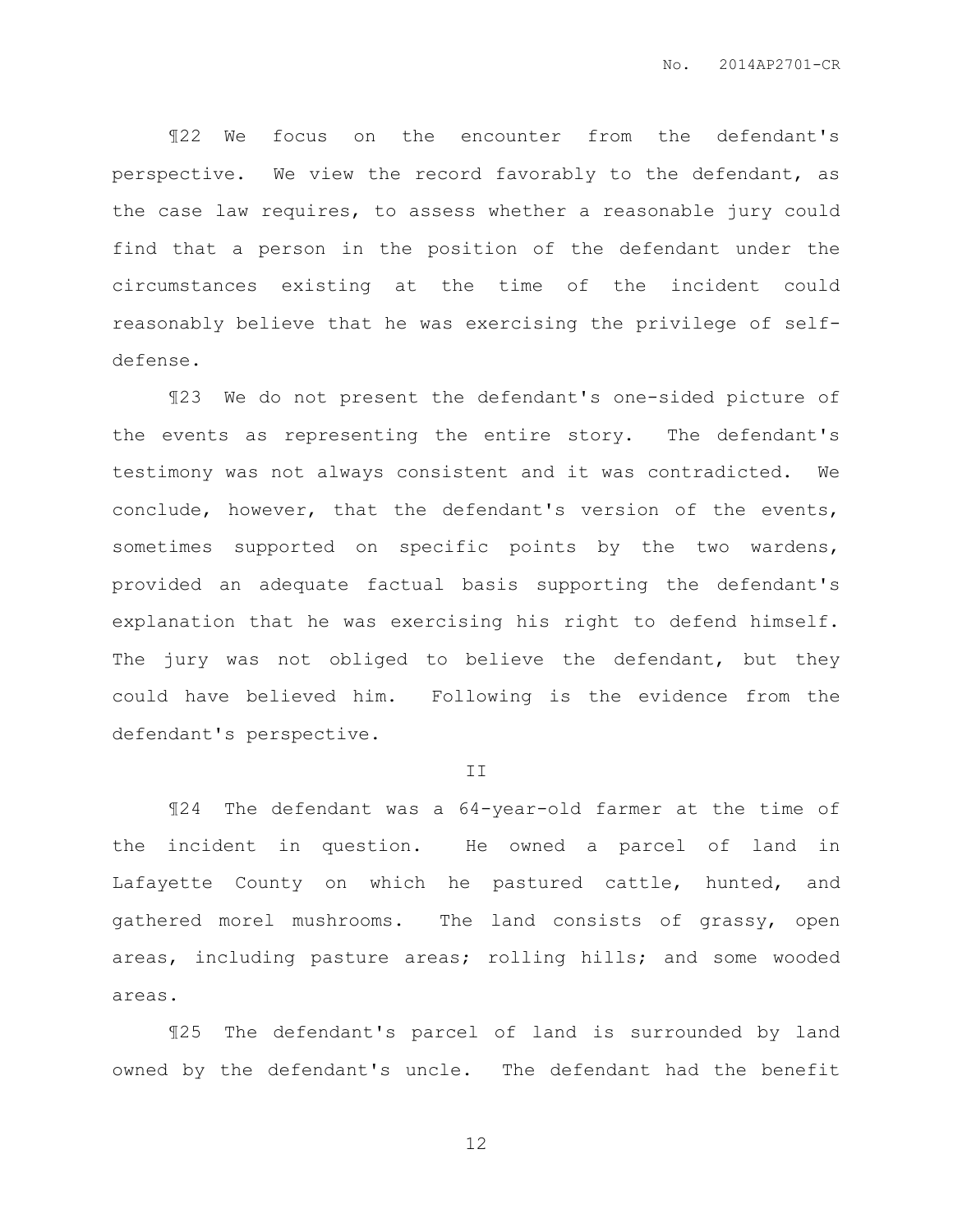of an easement (right-of-way) for ingress and egress over the uncle's land to Highway 81.

¶26 A fence separates the defendant's land from his uncle's land on all sides, interrupted only by a metal, swinging "cattle gate." The gate marks the point where the easement, recognizable as a two-track, dirt-road-like path, connects the defendant's land to Highway 81. The fence keeps trespassers out and cattle in.

¶27 The uncle testified that he and the defendant generally stayed off of each other's land. Occasionally, the defendant and his uncle would enter each other's land to check the fence line.

¶28 The defendant testified that, over the years, he has had problems with trespassers. Many would hunt illegally, and some would vandalize his property. He posted "no trespassing" signs and asked the Lafayette County Sheriff for help with trespassers on numerous occasions. During deer season——when he often had the worst trespassing problems——the defendant would check his land for trespassers. He would be armed when he went on the land, because he knew that anyone hunting illegally would likely be armed.

¶29 On the afternoon in question, Sunday, November 25, 2012, the last day of gun deer season, the defendant patrolled his property for trespassers and walked his fence line to make sure that it had no holes. Now that gun deer season was over, he planned to pasture a longhorn cow. Because the defendant was not going to hunt and would not have to haul a deer carcass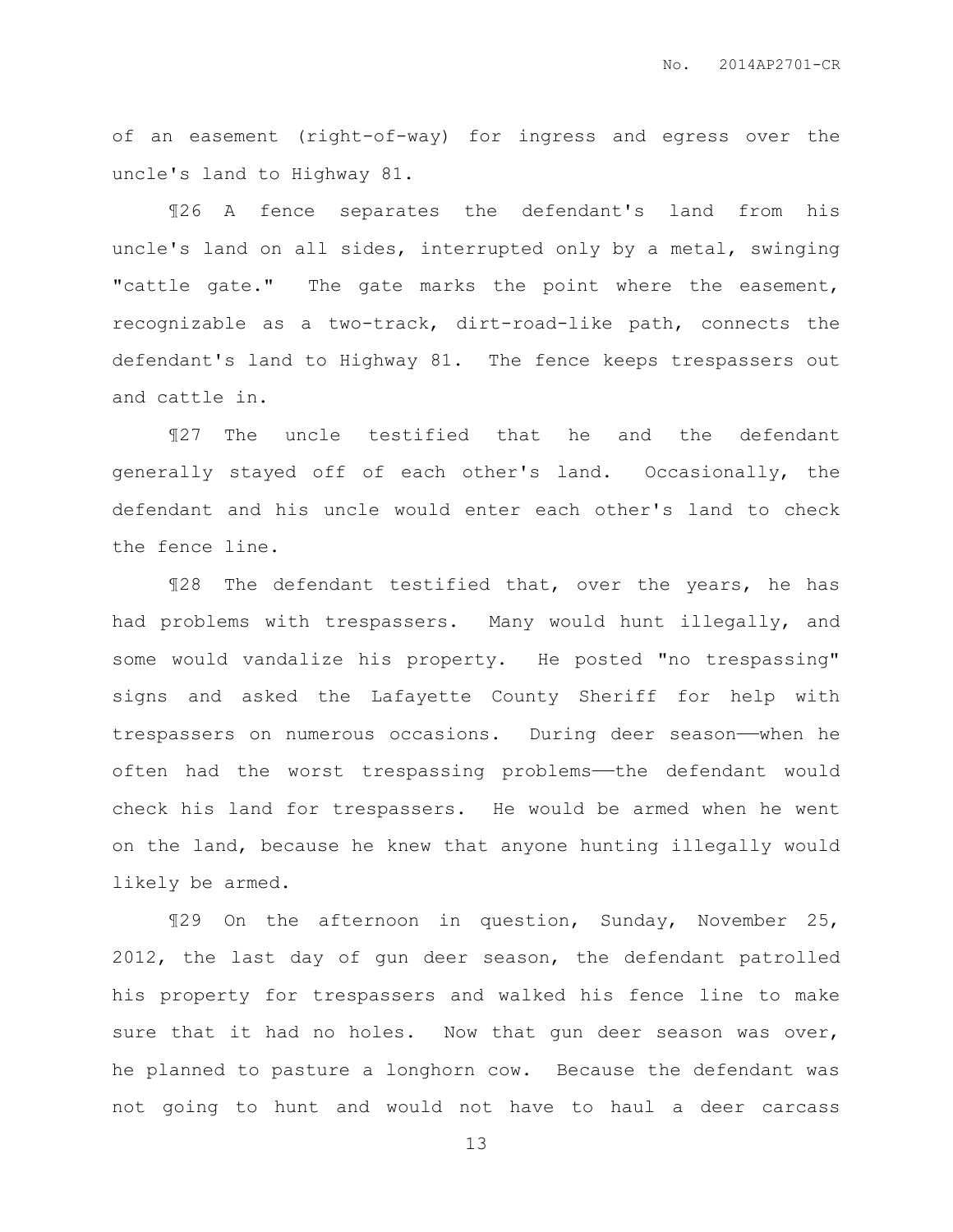home, he drove his wife's Chevrolet sedan. He parked the sedan in a field near the gate to his land.

130 The defendant carried his rifle in a safe position<sup>16</sup> with the safety on and kept a handgun in his coat pocket as he always did. Although the handgun held six rounds, he kept only five rounds in it because the gun did not have a safety; he did not like to leave a round in the cylinder that could be accidentally discharged.

¶31 The defendant wore a camouflage coat and hat. He did not wear any blaze orange (as most hunters would) because he was not hunting and was on his own private property.<sup>17</sup>

¶32 Wisconsin Department of Natural Resources (DNR) Wardens Frost and Webster were out on patrol on the afternoon in question. They were looking for hunters who were trying to nab an eleventh-hour deer after the gun deer season ended at 4:45 p.m. (20 minutes after the 4:25 p.m. sunset).

¶33 They drove on the surface roads, using binoculars to find hunters. They saw no one and heard no signs of hunting. At around 4:58 p.m., the two wardens noticed a car (the defendant's wife's Chevrolet sedan) parked in a field along a

 $\overline{a}$ 

<sup>&</sup>lt;sup>16</sup> The defendant described this safe position as holding the rifle in front of his body, with one hand on the foregrip of the rifle, and the other somewhere around the stock. Neither of his hands was on the trigger. The muzzle was pointed up.

 $17$  The defendant did have a blaze orange vest stuffed into a coat pocket, which, he testified, remained in his pocket from weeks before. This vest was the "sliver" of blaze orange that the wardens testified they saw on the defendant.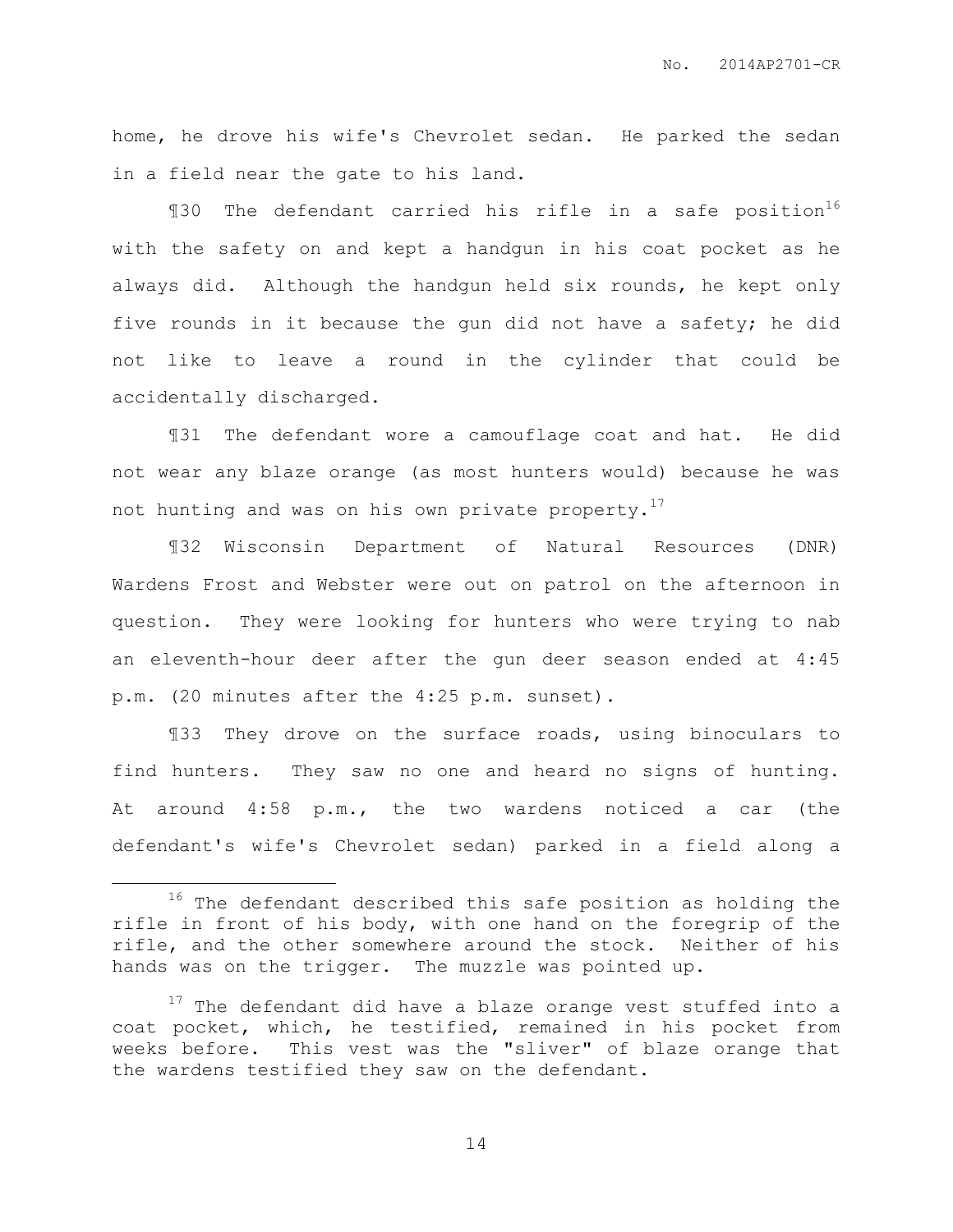fence line about a quarter-mile from the highway. The two wardens drove their DNR pickup truck across the field and up to the sedan. As one of them peered into the sedan, he observed what he concluded were signs of hunting: an empty gun case, a bottle of "Buck Lure" (a scent-killer spray), and a camouflaged tree seat. The other warden checked the vehicle's registration and found that the sedan was registered to Robert Stietz, the defendant, and his wife, Susan Stietz.

¶34 Apparently concluding that whoever owned this sedan was hunting after the gun deer season ended, the two wardens decided to look around. Before leaving their DNR pickup truck, both wardens donned their blaze-orange, department-issued jackets. Like their uniforms, their blaze-orange jackets bore DNR insignia. The DNR patch insignia on the shoulder of each arm of the jacket were not, however, as conspicuous as the DNR insignia on their uniforms. Each warden also had a DNR badge on his jacket and a hat bearing a DNR insignia patch. Although neither warden had a rifle, as most deer hunters do, each carried a handgun and a long flashlight.

¶35 The two wardens headed north and came upon a partially open cattle gate. They walked through the open cattle gate, entered the defendant's fenced-in parcel, and followed a path in the grass worn down by cattle's hooves.

¶36 The defendant testified that as he was walking on his uncle's land checking the fence line, he saw blaze orange in the woods. He headed toward the cattle gate to enter his land and identify these blaze-orange-clad figures. He testified: "I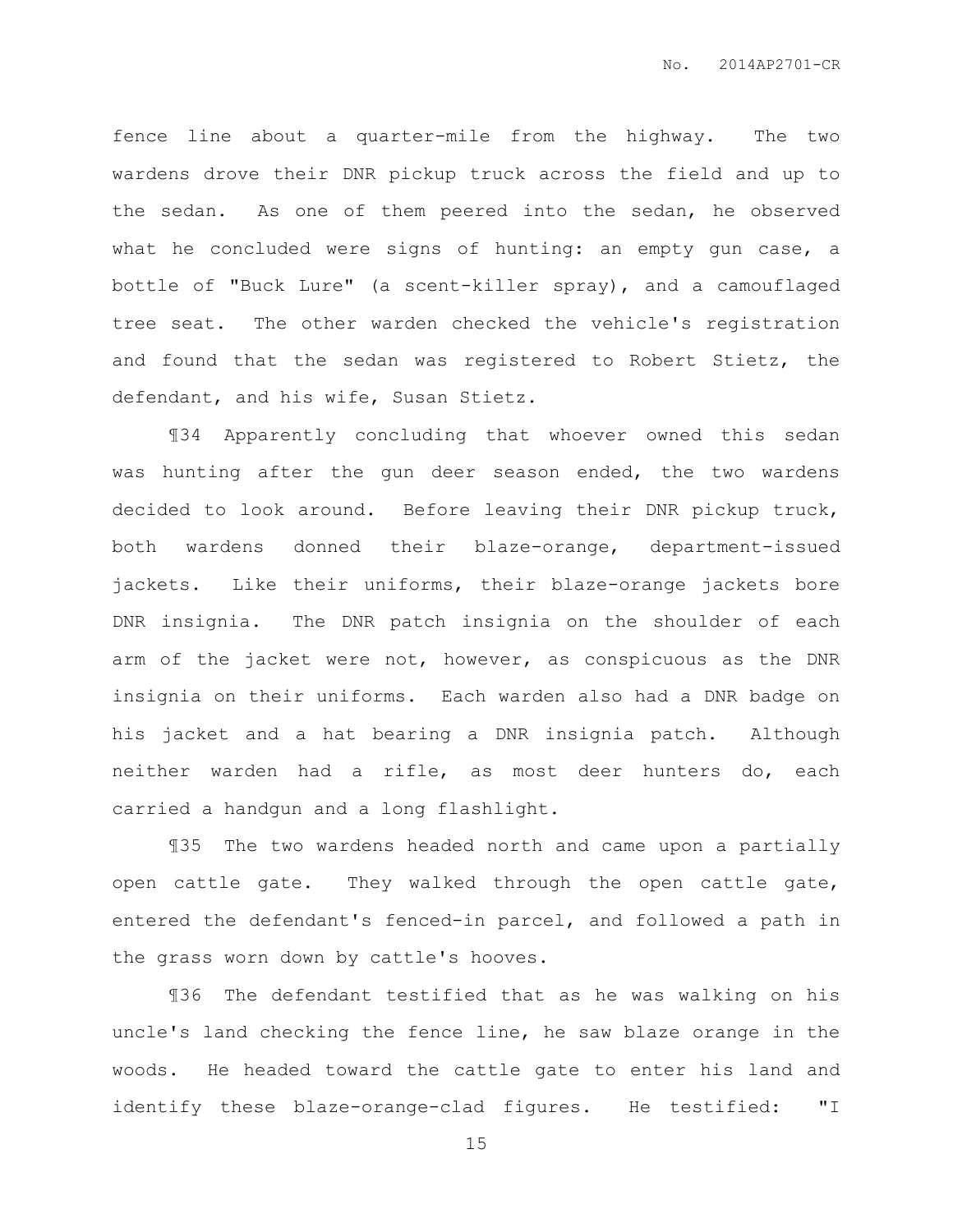encountered two people in orange that was on my property . . . and I didn't know who they were." He stated: "I wondered who was trespassing. This is my thought, I was wondering who was trespassing in my land that I did not know."

¶37 The two wardens testified that they heard the defendant before they saw him. As they were walking on the cattle path, they heard a stick snap behind them, turned around, and saw the defendant walk a few steps, stop and look around, and then continue walking.

¶38 It was "nearly completely dark," according to Warden Webster, when the three men crossed paths. As the two wardens approached the defendant from a distance of about 20 or 30 yards, flashlights were shined at the defendant.

¶39 The defendant explained that he did not see the DNR insignia or badges on the men's attire as the men approached. The defendant testified that he did not notice the DNR insignia on their jacket sleeves because he was "wondering who was trespassing in [sic] my land" and "trying to study their face[s]." The blaze-orange jackets signified hunters to the defendant and the darkness reduced the chance that the defendant would identify the two men as wardens by their uniforms.

¶40 According to the defendant, neither man clearly identified himself as a game warden as they approached him, leading the defendant to suspect that the two were trespassers hunting illegally on his land. The men did nothing to correct the defendant's misunderstanding of their identity. Although he testified that he heard one of the men mumble something about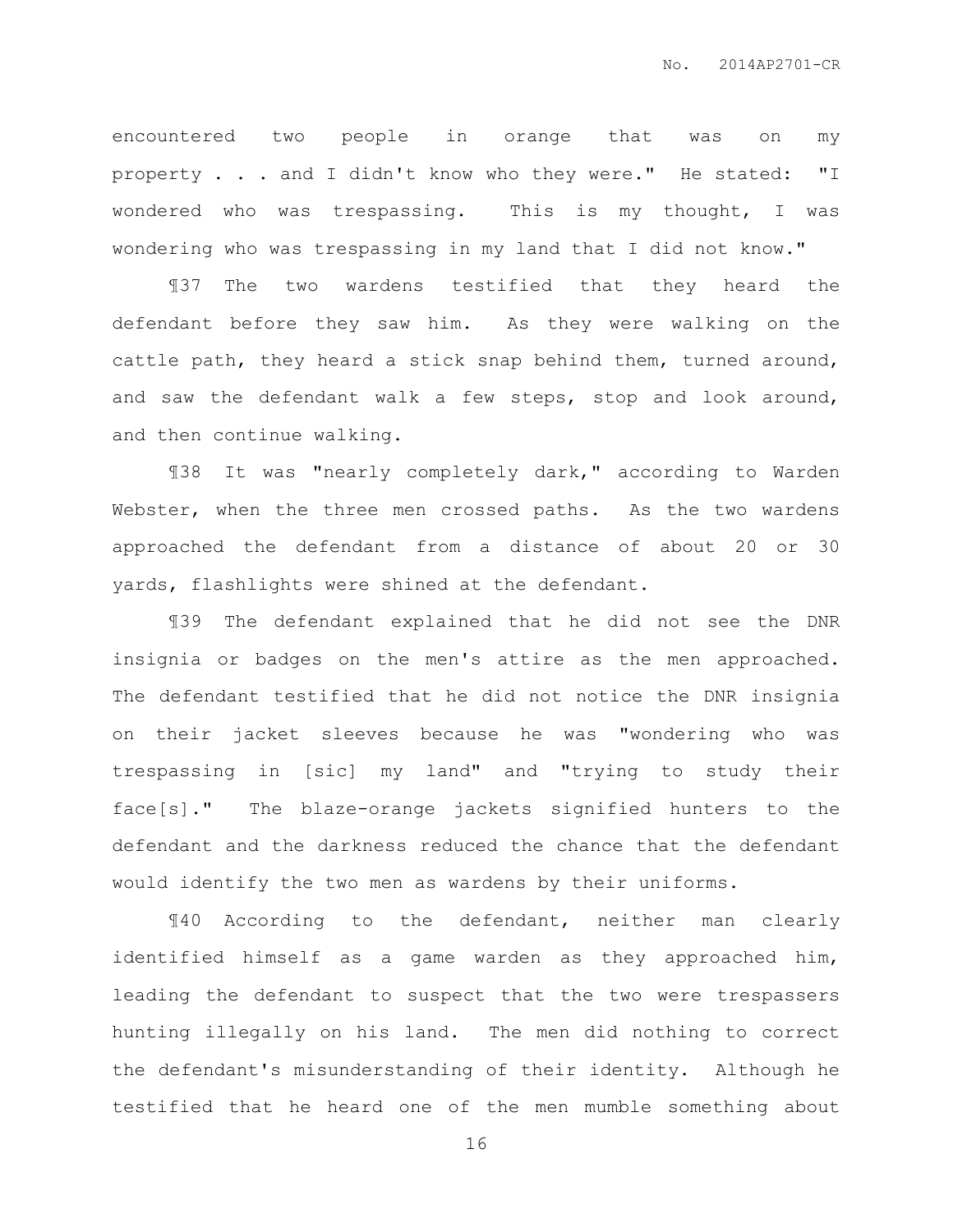"warden," and the other mumbled something about "Green County," the defendant said he thought the men were asking if he was or had seen a warden.

¶41 The defendant's belief that the two men were trespassing hunters was bolstered by the defendant's interpretation of their words and conduct. The two men inquired into how many deer the defendant had seen that day and whether he was hunting. The defendant told the men he had seen seven doe but that he was not hunting.

¶42 The defendant testified that when he told the two men that he was looking for trespassers and was not hunting, one of the men "threw up his arms" and appeared "riled" by this statement. The defendant testified that this response was prompted because "I believe they took it for that they was [sic] trespassing and that will be my feeling."

¶43 The defendant also testified that the two men appeared to be circling him early on in the encounter as he attempted to back away from them by ducking back through the gate and heading towards his car to drive home.

¶44 One of them, Warden Webster, asked the defendant whether his rifle was loaded. The defendant said yes. The other man, Warden Frost, twice asked for the rifle. The defendant said no both times. The two men began to make the defendant fear for his life. According to the defendant, "That is when they proceeded—I felt like I was being attacked right at that time."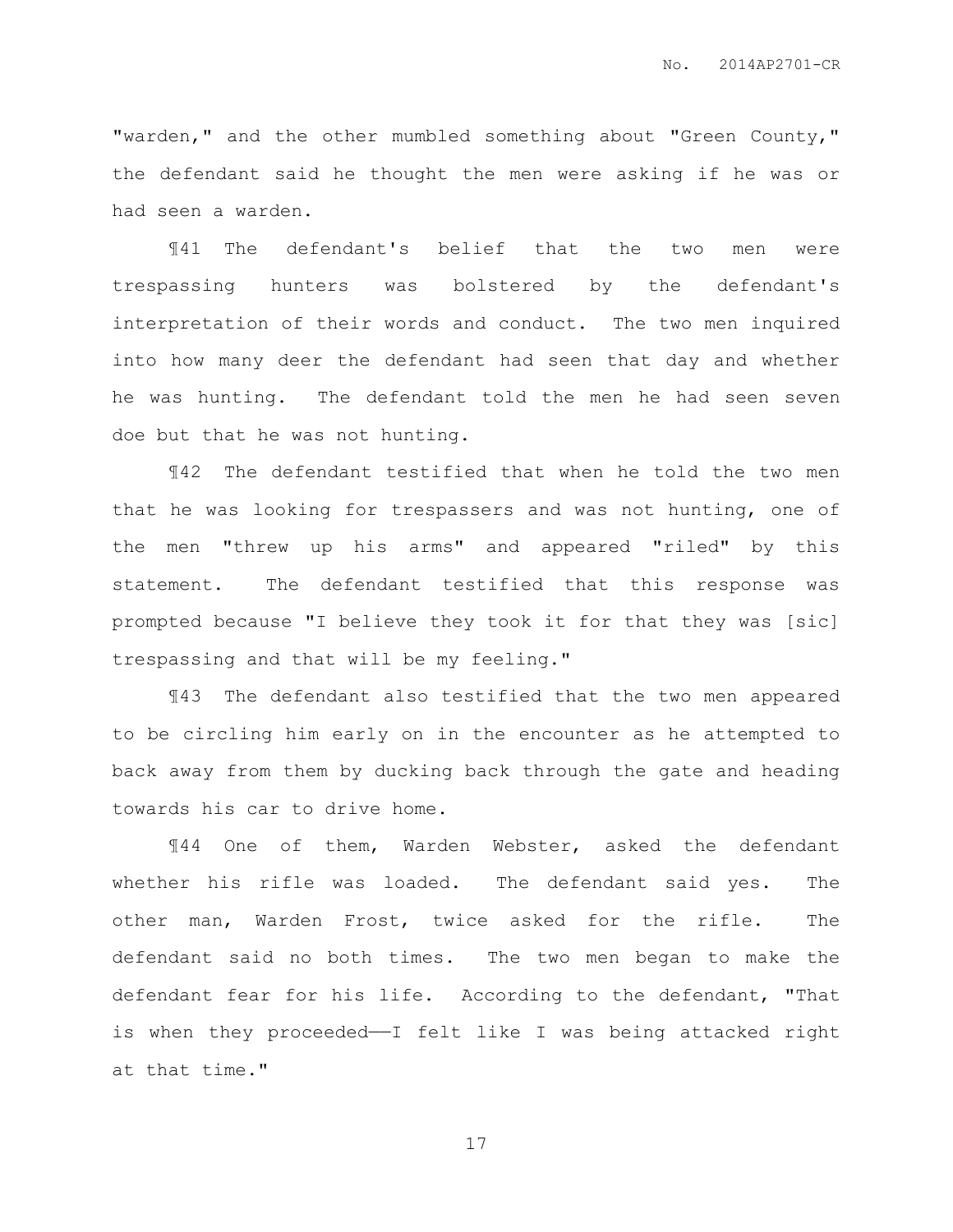¶45 Warden Frost initiated physical contact with the defendant, grabbing the defendant by the front of his garment while reaching for the rifle.

¶46 The other man, Warden Webster, entered the fray. The men grappled over the rifle, pointing the barrel every which way. The rifle was wrested from the defendant. Warden Frost ended up on his back on the ground. He held the rifle momentarily, considering whether to use it. He cast it aside when he could not figure out how to turn the safety off. This tussle ended when the defendant no longer had the rifle.

¶47 The defendant then saw Warden Webster fumbling to pull a handgun from a holster on his hip. At trial, all three men agreed that Warden Webster was the first to pull his handgun and that he pointed it at the defendant. Warden Frost then drew his handgun and pointed it at the defendant. The defendant reached for his own handgun because, as he testified, he thought "my God, he's going to shoot." The three men agreed that Warden Frost and the defendant drew their handguns about "simultaneously." The defendant stated to the two men that he had a right to protect himself. There they were, three men with handguns trained on each other.

¶48 The defendant testified he did not know the two men were wardens at this point; he just knew he was scared and feared for his life:

I felt like I was being attacked right at that time.

. . . .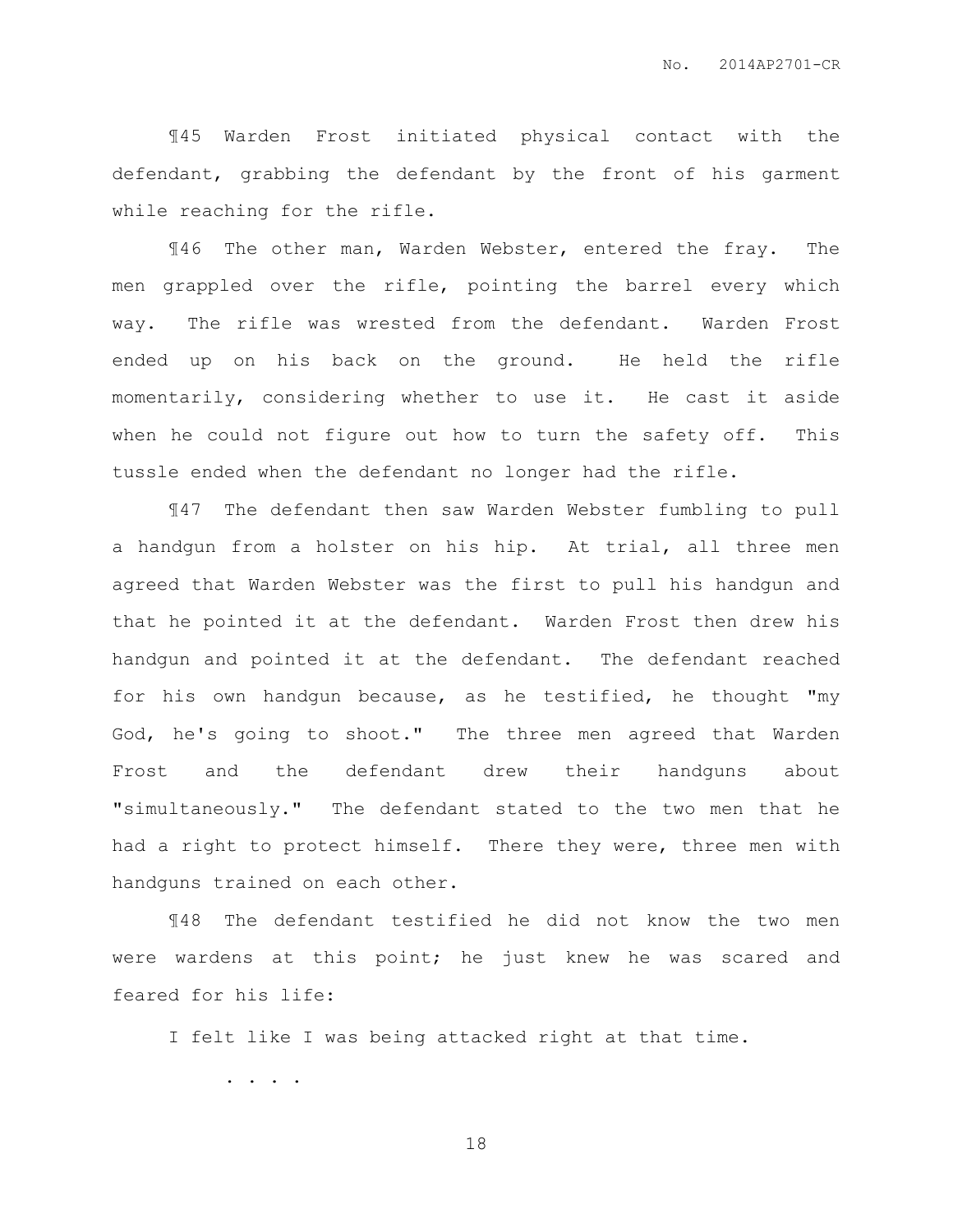[A]ll of a sudden I seen the pistol coming up. And I figured, my God, he's going to shoot.

. . . .

I was scared, darn scared.

. . . .

At that very instant I had the pistol in my right pocket and I drew my pistol at the very— simultaneously. I said, I have the right to protect myself which I am doing at this time.

. . . .

[S]omeone else pulled their pistol out and I was fearful for my life so I drew mine so I would not get shot.

¶49 The two wardens and the defendant testified that the defendant told the men that he was exercising his right to defend himself: "I have the right to protect myself which I am doing at this time." And the defendant told the two men, repeatedly, that he would lower his handgun when they lowered theirs because one of them, Warden Webster, drew first.

¶50 While pointing his gun at the defendant with one hand, Warden Webster used his other hand to activate his collar microphone and call Lafayette County dispatch for assistance. The defendant testified that even when he heard this call being made, he still "really didn't know positive for sure [that they were officers] . . . because I never seen no credentials."

¶51 The defendant testified he was relieved when the call for help was made. He began to realize, for the first time, that the two men were wardens and that assistance in the form of sheriff's deputies would soon arrive. The defendant then backed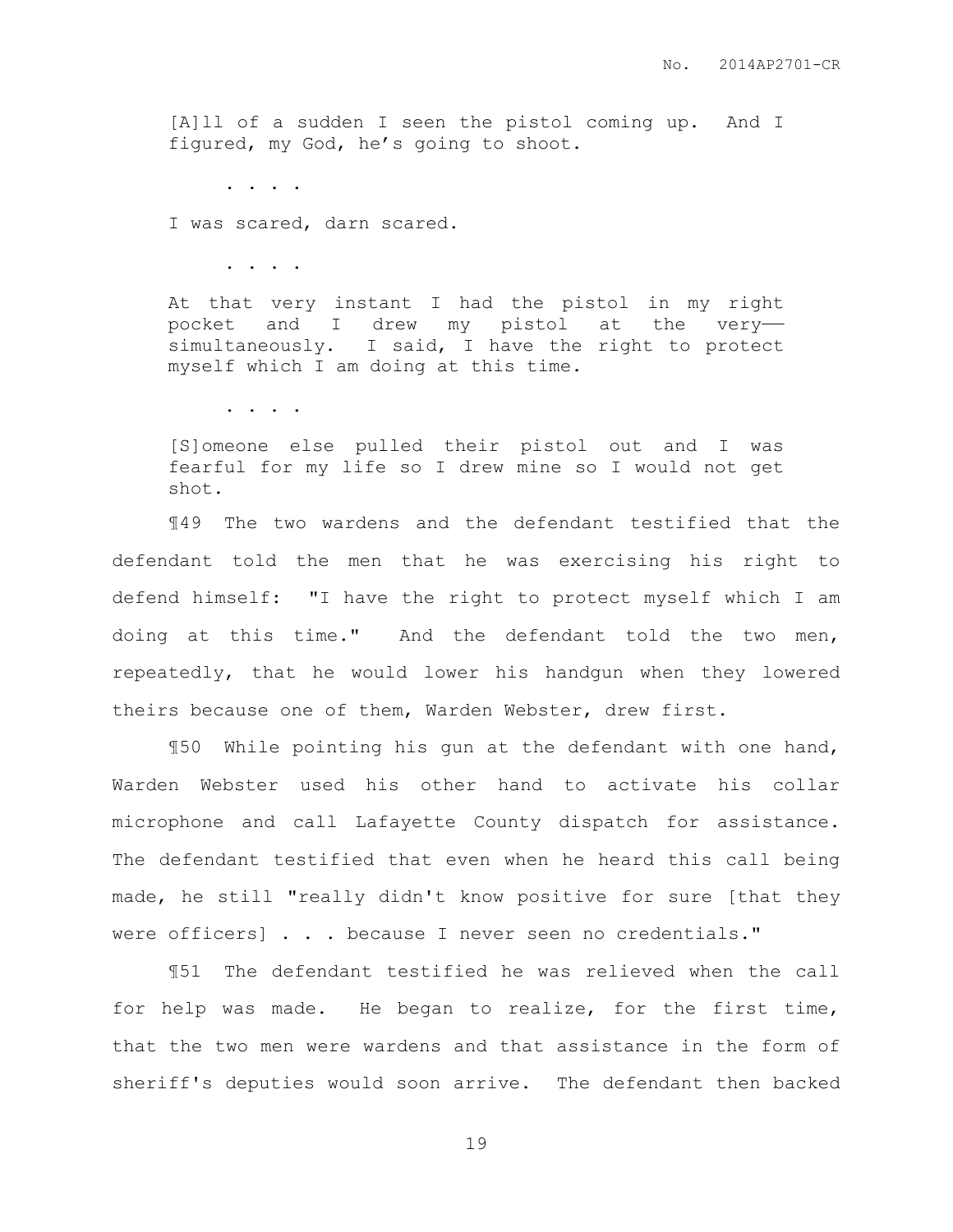a few feet away from the two men, moving nearer to the gate. He assumed this position and waited for the backup to arrive.

¶52 The defendant continued to point his handgun at the men after they called for backup. He stated he did so only because the two refused to lower their handguns first.

¶53 The defendant refused to lower his handgun because he felt unsafe, even after realizing that the two men were wardens. It was dark out, and the three of them were in an unpopulated rural area. The two men, who had earlier attacked him without provocation, held their handguns pointed at the defendant's face. The defendant, by contrast, held his gun in one hand near his side and was leaning against a fence post.

¶54 The defendant saw a squad car's emergency lights flashing. After the first deputy sheriffs arrived, the two wardens backed away from the defendant with their handguns still drawn. They retreated to the squad car along with the deputy sheriff.

¶55 A lengthy standoff ensued. As more deputies arrived, they spoke to the defendant to persuade him to disarm. The defendant explained that after the deputies assured him that he would not be "gang tackled," he lowered his gun to his side, emptied the cartridges onto the ground, and dropped the gun to the ground.

¶56 The defendant peaceably surrendered. He walked to the squad car where he was arrested.

¶57 No one was hurt. No weapons were ever fired by anyone. All three men acknowledged that the defendant never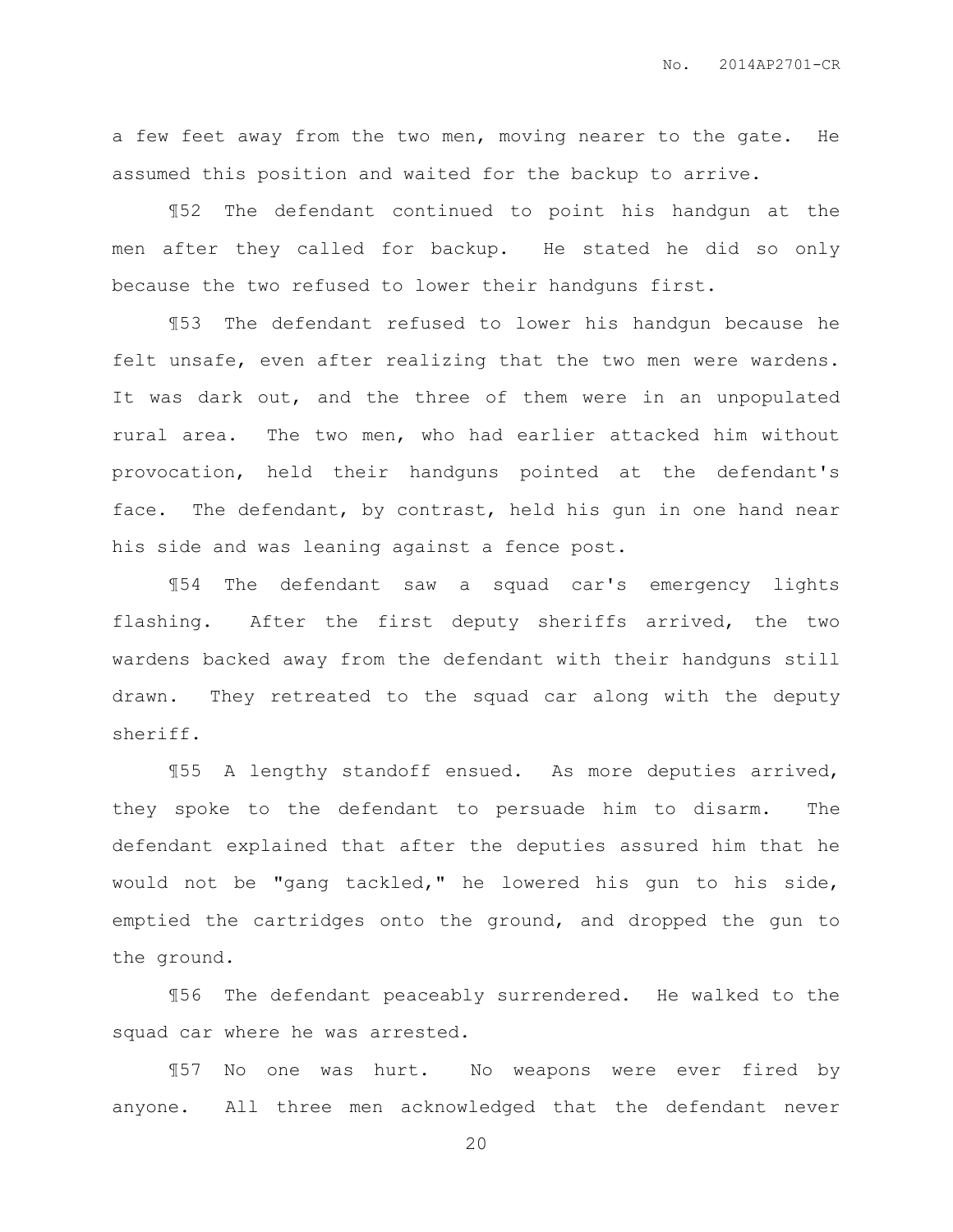threatened to shoot the two men; he never raised his voice during the encounter; he never used any profanity; he did not try to prevent the two men from calling for help and backup; and he did not try to prevent or discourage the retreat of the two men to the squad car.

¶58 Insofar as the instruction on self-defense hinged on the defendant's credibility, credibility is a question to be resolved by the jury, not the circuit court, the court of appeals, or this court. State v. Coleman, 206 Wis. 2d 198, 213- 14, 556 N.W.2d 701 (1996). A court does not weigh the testimony. The court focuses, instead, on whether there is "some evidence" supporting the defendant's self-defense theory.

¶59 The evidence that the defendant was in fear for his life and believed he was exercising the threat of reasonable force went beyond the minimal quantum of "some evidence" necessary to establish the defendant's right to a jury instruction on self-defense.

¶60 We conclude that an adequate basis exists in the record to support a self-defense instruction and to allow the defense of self-defense to be argued to and considered by the jury. A reasonable jury could find that a person in the position of the defendant under the circumstances existing at the time of the incident could reasonably believe that the two men were unlawfully interfering with his person and that he was threatening reasonable force in the exercise of his privilege of self-defense. Therefore, we conclude that the circuit court erred in refusing to instruct the jury on self-defense.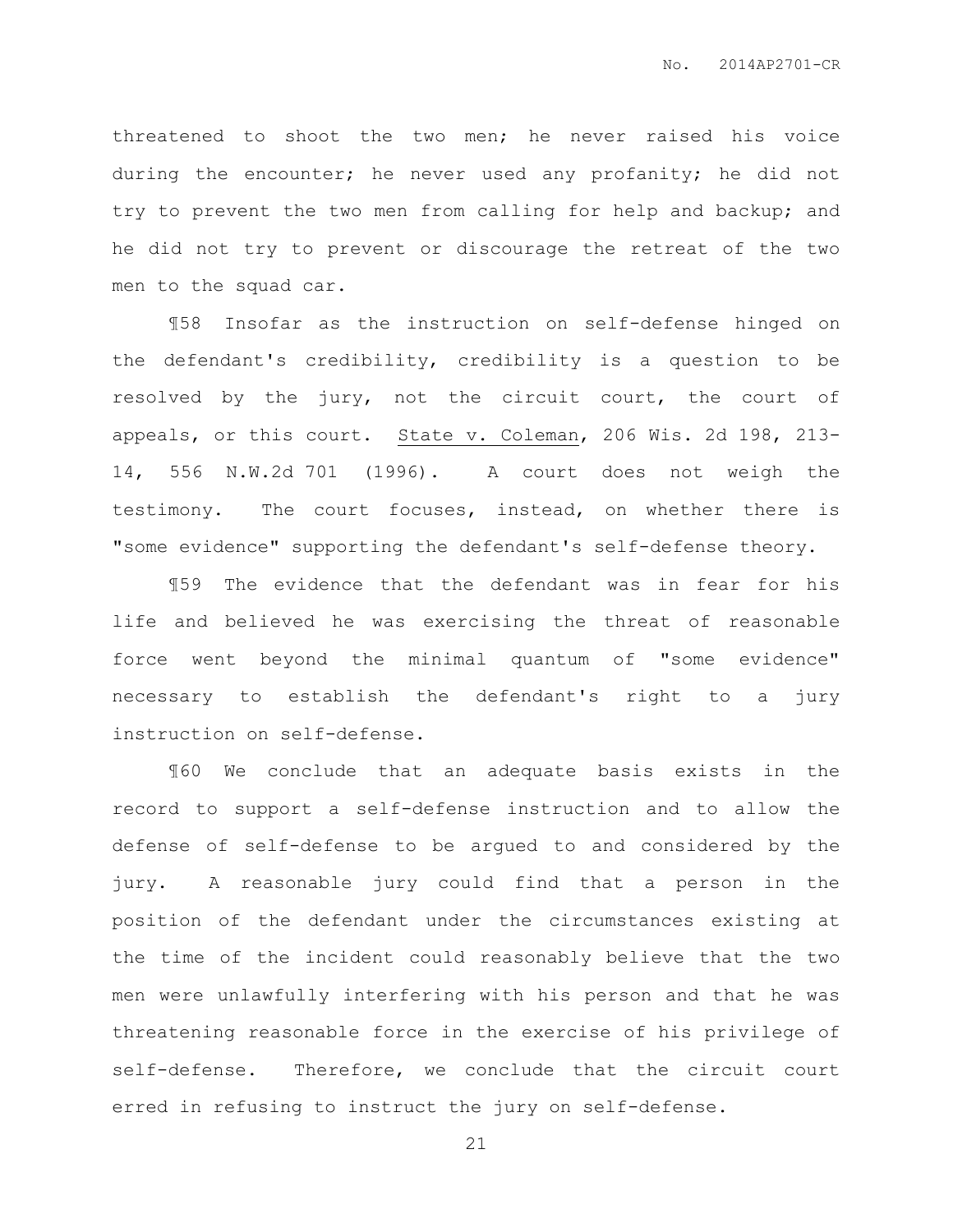¶61 Because we conclude that the circuit court erroneously refused to instruct the jury on self-defense, we next consider whether the error affected the defendant's "substantial rights."<sup>18</sup> Wis. Stat.  $\frac{18}{18}$  805.18(2).<sup>19</sup> This statute codifies Wisconsin's harmless error rule.<sup>20</sup>

¶62 The harmless error inquiry raises a question of law that this court decides. State v. Magett, 2014 WI 67, ¶29, 355 Wis. 2d 617, 850 N.W.2d 42.

¶63 A defendant's substantial rights remain unaffected (that is, the error is harmless) if it is clear beyond a reasonable doubt that a rational jury would have come to the

<sup>18</sup> Peters, 258 Wis. 2d 148, ¶29.

 $\overline{a}$ 

<sup>19</sup> The harmless error rule set forth for civil actions applies to criminal proceedings via Wis. Stat. § 972.11. State v. Harvey, 2002 WI 93, ¶39, 254 Wis. 2d 442, 647 N.W.2d 189.

Wisconsin Stat. § 805.18(2) provides:

No judgment shall be reversed or set aside or new trial granted in any action or proceeding on the ground of selection or misdirection of the jury, or the improper admission of evidence, or for error as to any matter of pleading or procedure, unless in the opinion of the court to which the application is made, after an examination of the entire action or proceeding, it shall appear that the error complained of has affected the substantial rights of the party seeking to reverse or set aside the judgment, or to secure a new trial. (Emphasis added.)

 $20$  State v. Sherman, 2008 WI App 57, 18, 310 Wis. 2d 248, 750 N.W.2d 500 (citing Harvey, 254 Wis. 2d 442, ¶39 (footnote omitted)).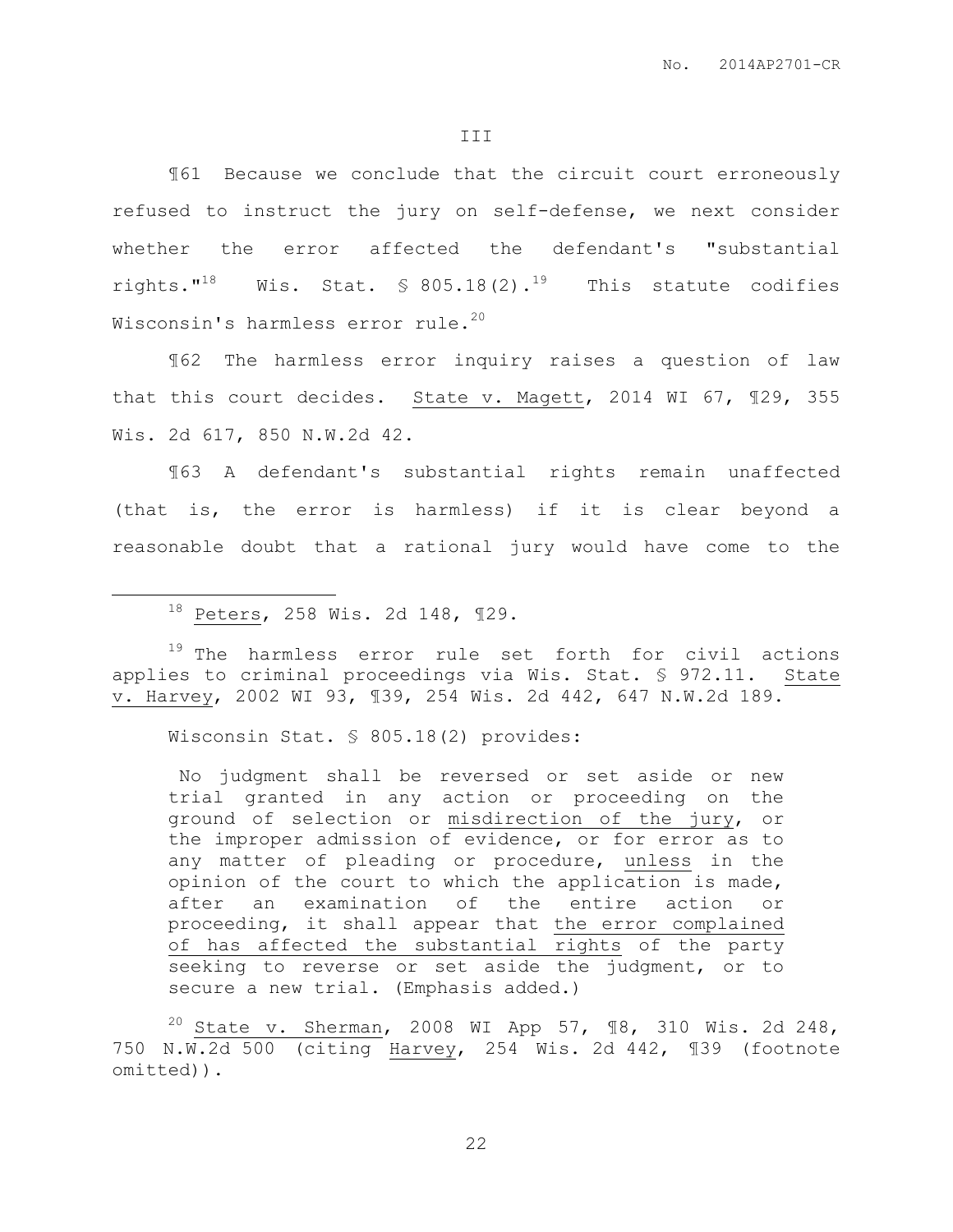same conclusion absent the error or if it is clear beyond a reasonable doubt that the error complained of did not contribute to the verdict obtained. $^{21}$ 

¶64 The jury's acquittal of the defendant on four of the six charges (including the most serious felony count) in part depended on the defendant's testimony that at times conflicted with that of the wardens. The acquittals suggest that the jury believed all or some of the defendant's testimony and, if given the self-defense instruction, might have acquitted the defendant on one or both of the two charges upon which they convicted the defendant.

¶65 We therefore conclude that the circuit court's error in refusing to give the jury a self-defense instruction was not harmless error. It is clear beyond a reasonable doubt that a rational jury would not have come to the same conclusion absent the error; it is clear beyond a reasonable doubt that the error complained of contributed to the guilty verdict.

¶66 Because self-defense could have absolved the defendant of one or both of his convictions, the circuit court's refusal to give the self-defense instruction affected the defendant's substantial rights. The error was not harmless.

\* \* \* \*

 $\overline{a}$ 

 $21$  State v. Magett, 2014 WI 67, 129, 355 Wis. 2d 617, 850 N.W.2d 42; Nader v. United States, 527 U.S. 1, 15, 18 (1999); Chapman v. California, 386 U.S. 18, 24 (1967); Harvey, 254 Wis. 2d 442, ¶46 (citing Nader, 527 U.S. at 18).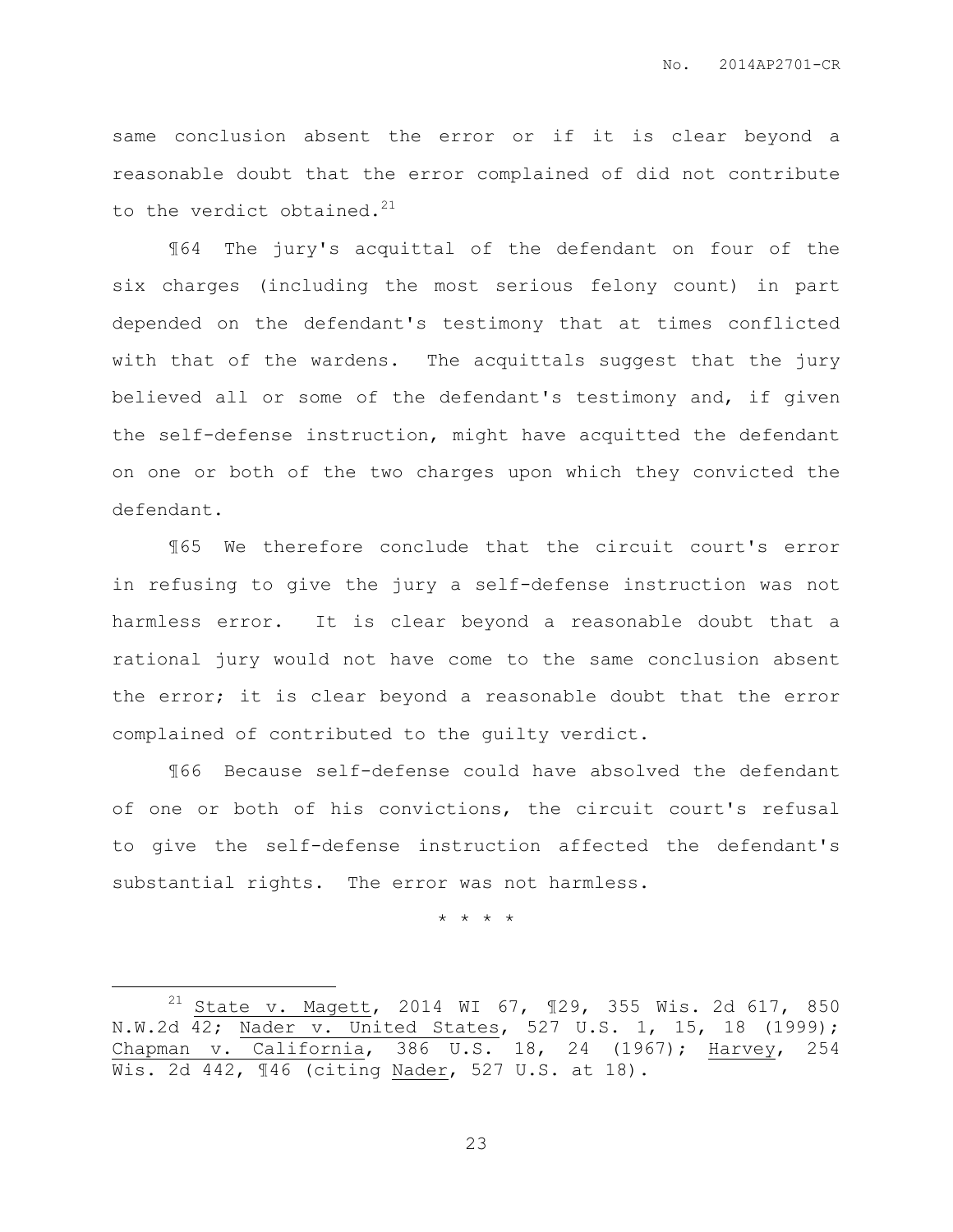¶67 In sum, after viewing the record in the light most favorable to the defendant, as we must, we conclude that there was sufficient evidence supporting a self-defense instruction in the instant case. Accordingly, we conclude that the circuit court erred in refusing to instruct the jury on self-defense.

¶68 A reasonable fact-finder could determine that the defendant reasonably believed that the two men who accosted him with weapons on his land and on land upon which he had an easement were not wardens with the Wisconsin Department of Natural Resources; that the defendant reasonably thought that the two men were trespassers hunting illegally; that because the two men forcibly wrested his rifle from him and then drew their handguns on him, the defendant reasonably believed that the two men were unlawfully interfering with his person; that the two men pointing handguns at the defendant caused him to fear for his life; and that the defendant pointed his handgun at the two men believing he had to defend himself. In sum, the jury could conclude that the defendant threatened to used force as he reasonably believed necessary to prevent or terminate the interference with his person.

¶69 We further conclude that the circuit court's error affected the defendant's substantial rights; it was not harmless error.

¶70 Accordingly, we reverse the decision of the court of appeals and the judgment of the circuit court. We remand the cause to the circuit court for a new trial.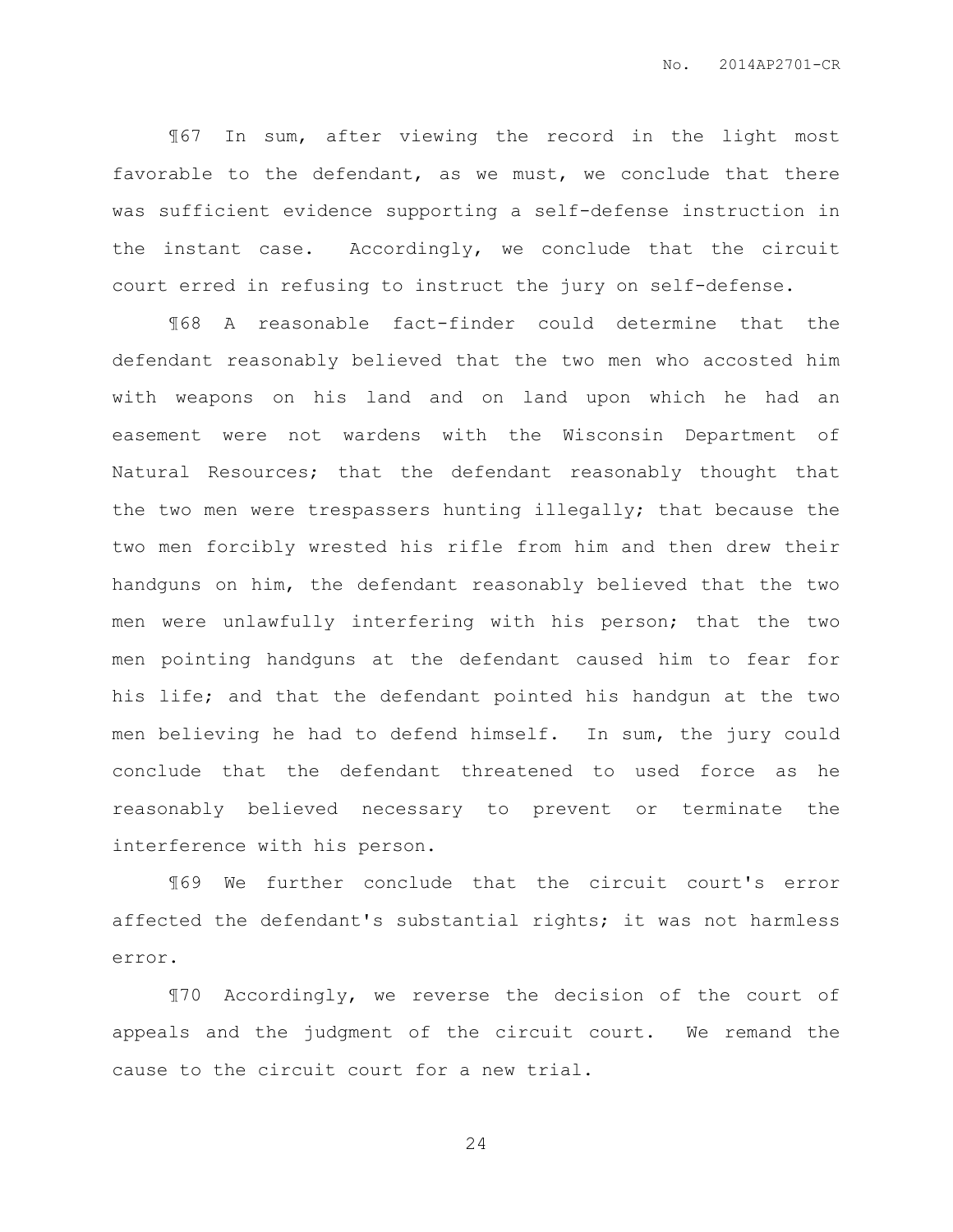*By the Court.*—The decision of the court of appeals is reversed and the cause remanded.

¶71 ANN WALSH BRADLEY, J., did not participate.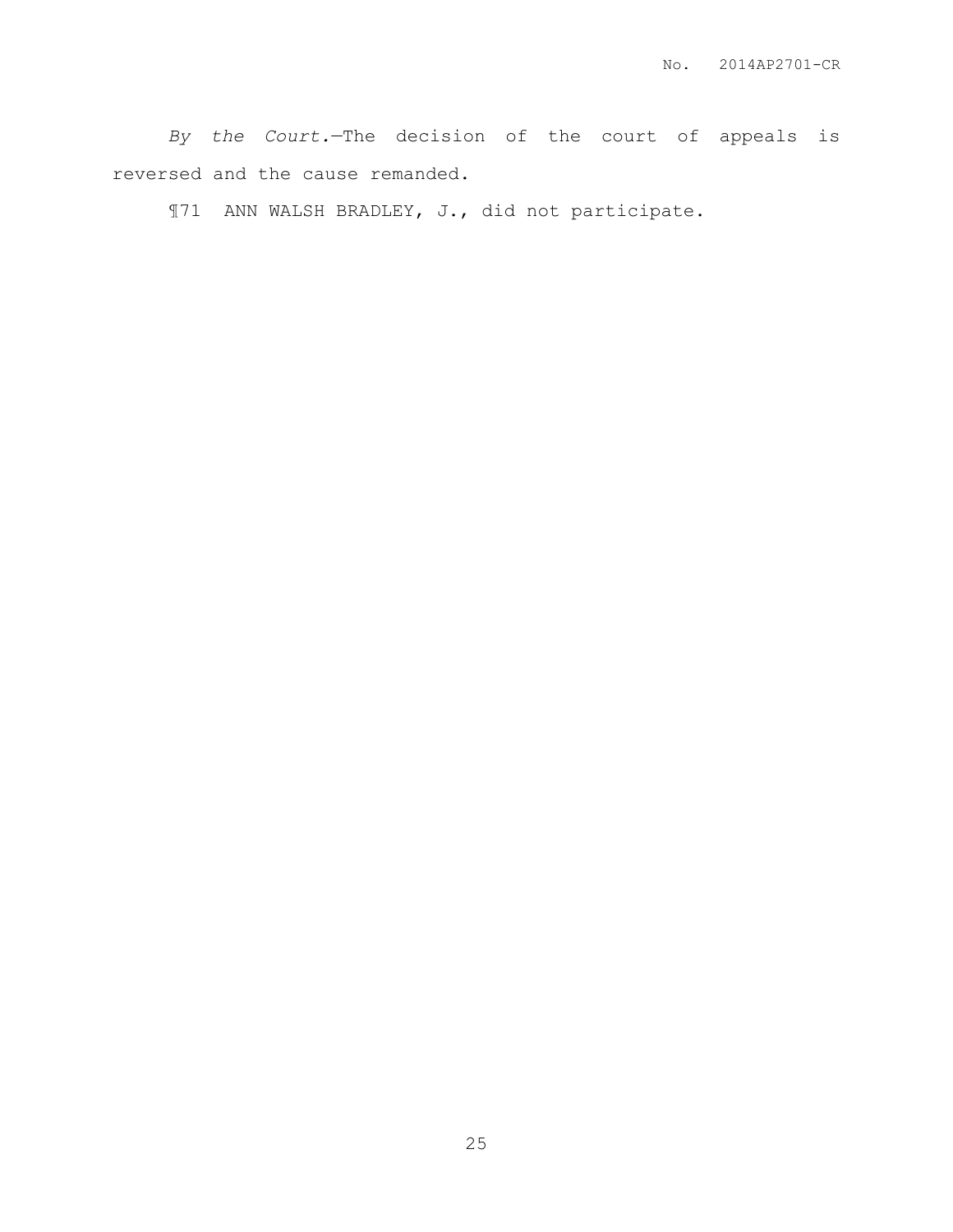¶72 REBECCA GRASSL BRADLEY, J. *(concurring).* I agree with the majority opinion's analysis supporting Stietz's entitlement to the self-defense jury instruction and join the opinion. I write separately because the circuit court also erred when it refused to allow Stietz to present a defense based on evidence that the DNR wardens were trespassers on private property, and I disagree with the majority's assertion that "[w]e need not" address this issue. Majority op., ¶4 n.5. I also write to reaffirm that the Fourth Amendment prohibits the government from seizing a person on private property-including open fields——absent consent, a warrant, probable cause and exigent circumstances, or another lawful basis for interfering with a person's right to be free from governmental intrusion.

#### I

¶73 The Sixth Amendment guarantees a criminal defendant the right to present a defense. See Chambers v. Mississippi, 410 U.S. 284, 302  $(1973)$ .<sup>1</sup> "[A] fundamental element of due process of law," the right to present a defense includes "the right to present the defendant's version of the facts . . . to the jury so it may decide where the truth lies." Washington v. Texas, 388 U.S. 14, 19 (1967); see also State v. Dodson, 219 Wis. 2d 65, ¶¶35-36, 580 N.W.2d 181 (1998). "Whether an evidentiary ruling infringes upon a criminal defendant's right to present a defense is a question of constitutional fact for

 $\overline{a}$ 

 $1$  There are some limits on the right to present a defense that are not relevant here. See State v. St. George, 2002 WI 50, ¶15, 252 Wis. 2d 499, 643 N.W.2d 777.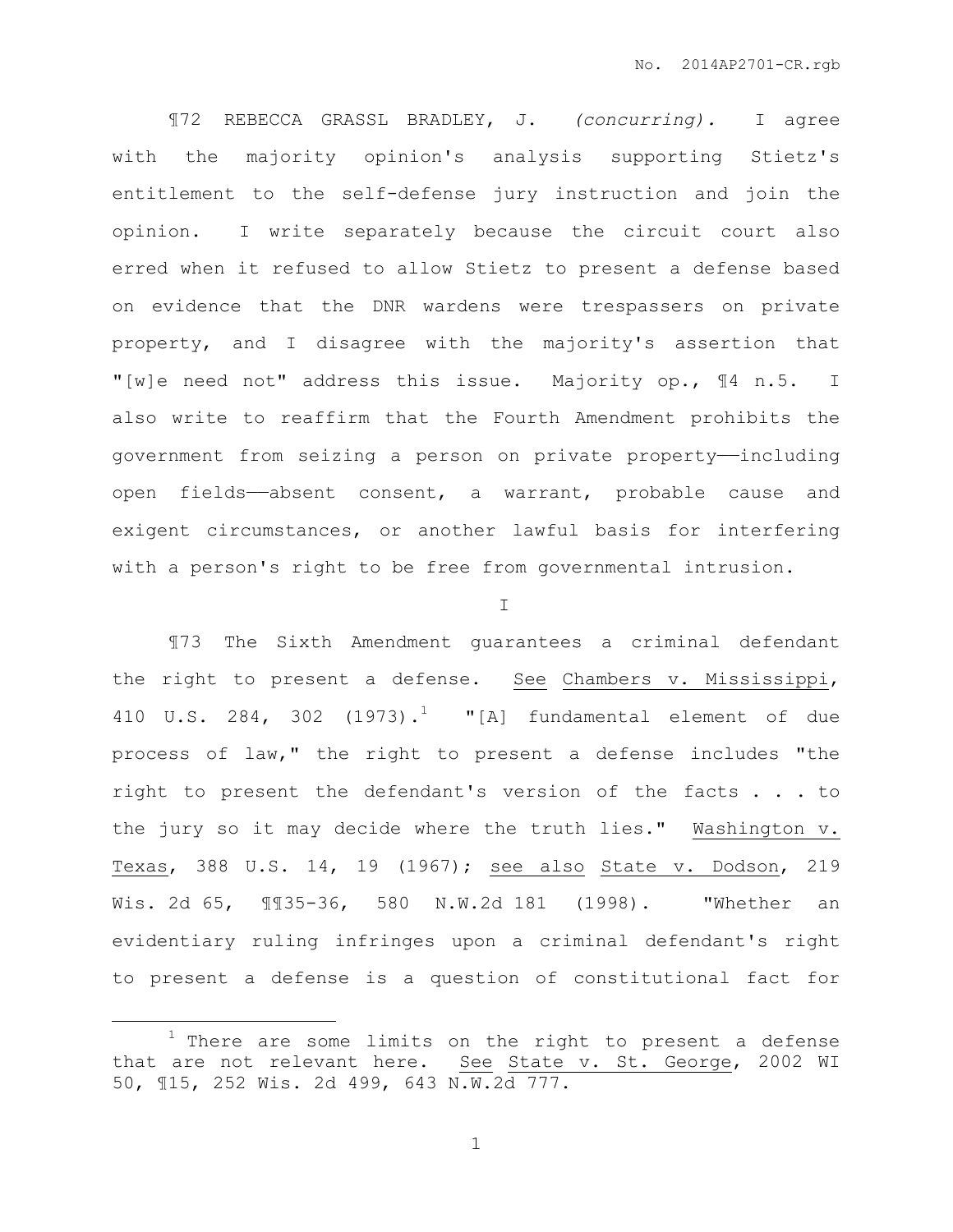independent review." State v. Ward, 2011 WI App 151, ¶15, 337 Wis. 2d 655, 807 N.W.2d 23 (quoted source omitted). The majority opinion sets forth the proper standard of review as to whether the circuit court erred when it refused to give the requested jury instructions, and therefore I will not repeat it here. See majority op., ¶¶12-14 & n.10. Stietz wanted to testify he thought the DNR wardens were trespassers, and sought to make that argument to the jury, but the circuit court limited his testimony on trespassing,<sup>2</sup> refused to allow his attorney's argument, and denied his request for the jury to be instructed on the law of trespass. The circuit court erred. These errors, together with the self-defense error, violated Stietz's constitutional right to present a defense.

¶74 A brief examination of the facts puts the trespass issue into context. Stietz had problems with trespassers in the past and lodged numerous trespassing complaints with the local sheriff's department. One trespasser broke windows on a trailer Stietz kept on the land. At the time Stietz encountered the wardens, he was checking for trespassers on his private, fenced land marked by conspicuous "no trespassing" signs; he was also inspecting the integrity of his fence because he intended to

 $\overline{a}$ 

 $2$  The State filed a motion in limine asking the circuit court to prohibit any testimony referring to the wardens as trespassers. The circuit court ruled: "[Stietz] can say that he was patrolling for trespassers, but he can't say that the wardens were trespassing." When Stietz testified "I encountered two trespassers on my property," the circuit court ordered the statement "stricken from the record" and instructed the jury to "dismiss it from your minds entirely and not consider it in your deliberations at all, as though it was never said."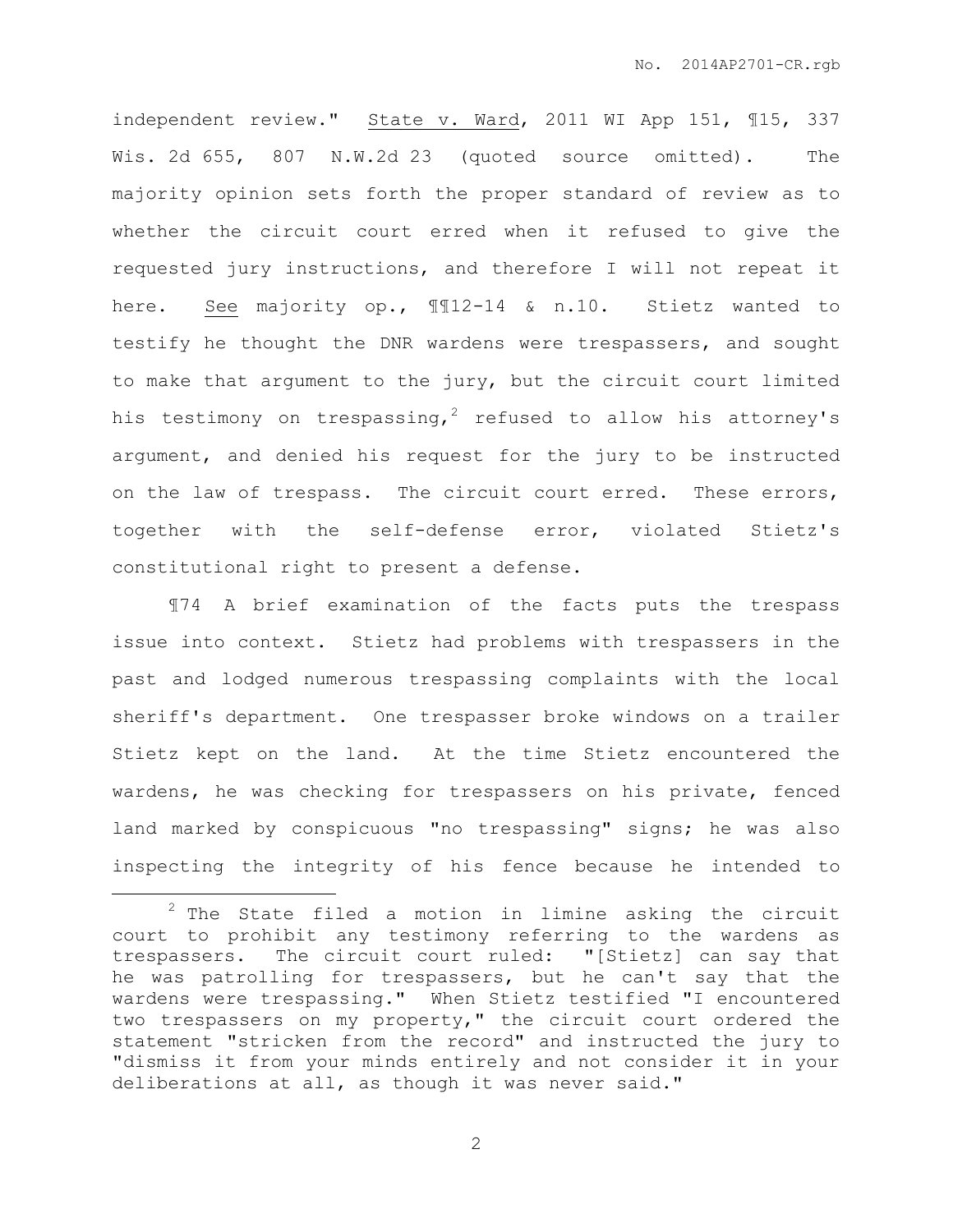pasture a longhorn cow there the following day. The sun had set and it was fairly dark as 64-year-old Stietz walked his property——alone. He had not invited anyone onto his private property and was not expecting any visitors. This property, located approximately half a mile from the public road, was surrounded by other private property, part of which belonged to Stietz's uncle. There was no formal or permanent walkway or driveway inviting visitors onto the private land.

¶75 DNR Wardens Frost and Weber entered Stietz's private land shortly after hunting hours ended on November 25, 2012, while en route to a citizen complaint in another county. While driving along the public road adjacent to privately-owned property, the wardens saw a small sedan parked on the grassy area of private property, about a quarter mile from the road. The wardens decided to circle the area, which included Stietz's private property, to check for hunters who might be hunting after hours. During this trip, the wardens listened for any audible sound and used binoculars and a scope to scour the land for hunters. They heard nothing and saw no one. Nevertheless, the wardens decided to drive onto the private property to investigate the legally parked car. There was no formal driveway, but a portion of the grassy field suggested a "field lane," which they used to reach the car. Warden Webster ran the registration on the car, which belonged to Robert and Sue Stietz, the adjacent property owners. Warden Frost got out and looked into the car's windows. He saw an empty rifle case, some buck lure, and a tree seat. The wardens decided to proceed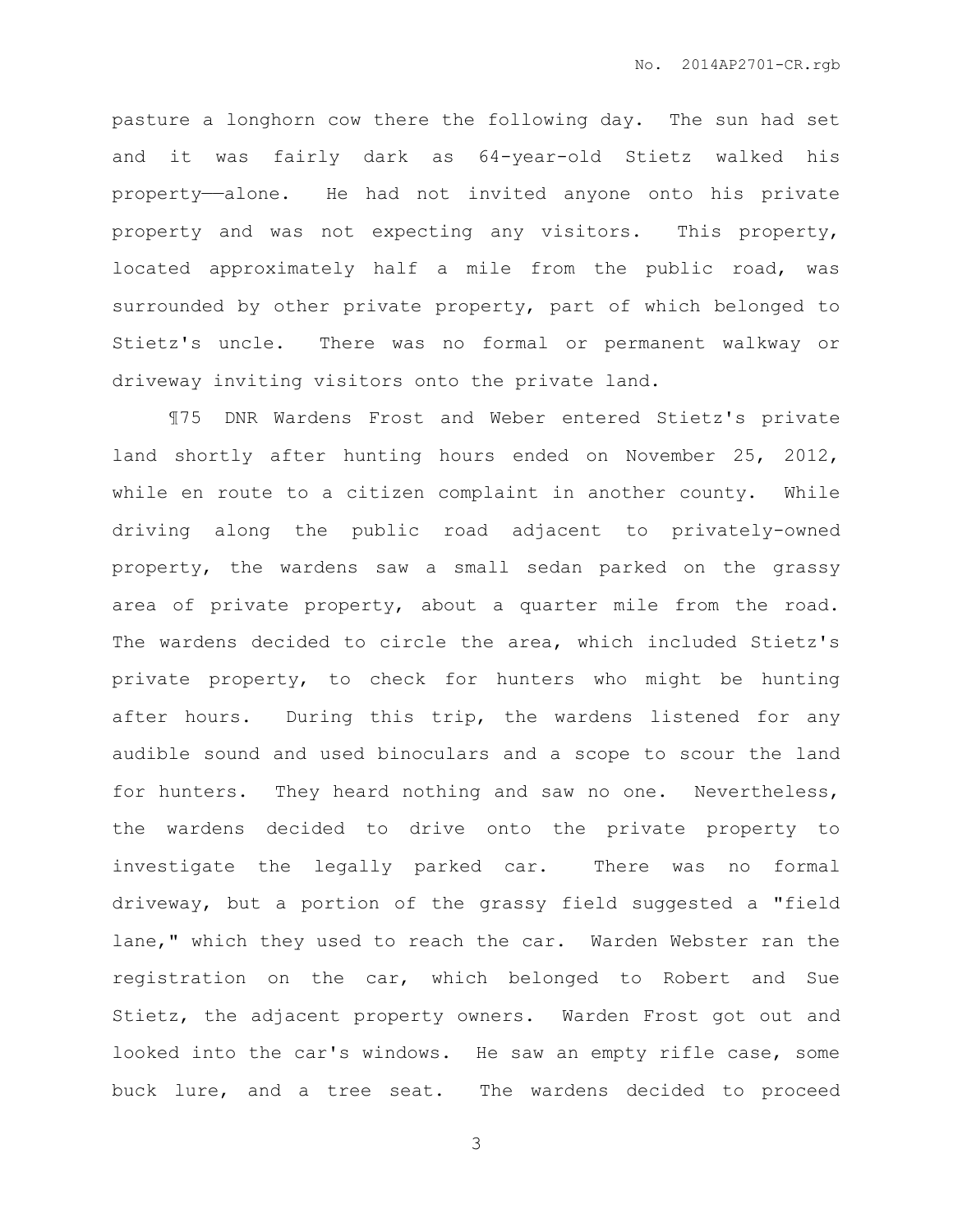further onto the private property to look for illegal hunters. No attempt was made to contact the owners of the private land, there was no evidence of dead or diseased wild animals on the land, there was no audible noise suggesting illegal hunting or suspicious activity, and there was no evidence that a crime had been or was about to be committed.

¶76 While checking the fence, Stietz saw two strangers clad in orange about 20 to 30 yards away, walking on his property. When the two men approached Stietz, they turned a flashlight toward him and asked him to give them his rifle. Stietz——an armed services veteran, a citizen with no criminal record, and a hunter without violations in the past 50 years— refused to turn his weapon over to two men he did not know who appeared uninvited on his private land. At that point, Warden Webster physically grabbed Stietz, and the two wardens forcibly wrested the shotgun away from him.<sup>3</sup> After the seizure, all three men drew their handguns, resulting in the standoff that formed the basis for the charges in this case.

¶77 Stietz, who testified on his own behalf, wanted to tell the jurors that he believed the two men were trespassers, and the circuit court erred in barring this part of Stietz's testimony. "All relevant evidence is admissible, except as otherwise provided by the constitutions of the United States and

 $\overline{a}$ 

<sup>&</sup>lt;sup>3</sup> Stietz says Warden Webster grabbed his shirt before the wardens grabbed his rifle. Both wardens deny grabbing Stietz. For the purpose of this court's review, however, we view the facts in the light most favorable to Stietz. See State v. Head, 2002 WI 99, ¶9, 255 Wis. 2d 194, 648 N.W.2d 413.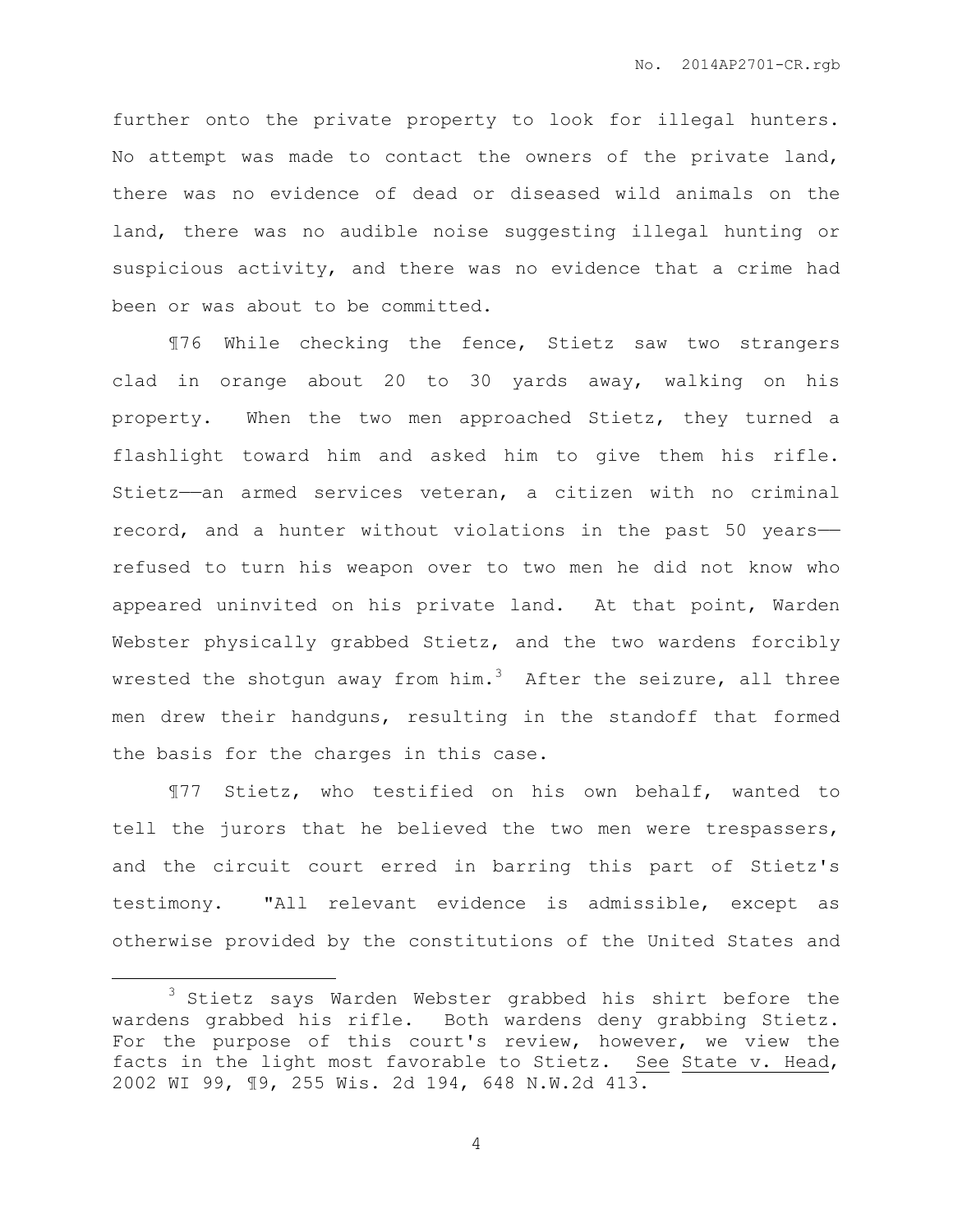the state of Wisconsin, by statute, by these rules, or by other rules adopted by the supreme court." Wis. Stat. § 904.02. A defendant has a fundamental right to testify and give, in his own words, his version of what happened. See State v. Nelson, 2014 WI 70, ¶19, 355 Wis. 2d 722, 849 N.W.2d 317. Stietz's testimony giving his version of events was relevant and should have been admitted. Excluding the trespass testimony prevented Stietz from fully presenting his defense.

¶78 Stietz's attorney also sought to argue the wardens were in fact trespassers, and requested a trespass jury instruction, but the circuit court refused both requests. It concluded the wardens were not trespassing. The law, however, does not support the circuit court's decisions and instead confirms Stietz's argument that the wardens were trespassing.

¶79 Wisconsin Stat. § 943.13 prohibits any person from entering the land of another without express or implied consent of the owner or occupant. The wardens did not have consent from Stietz or his uncle. Wisconsin Stat. § 29.924(5) allows DNR wardens to enter private lands for the purpose of "retriev[ing] or diagnos[ing] dead or diseased wild animals and tak[ing] actions reasonably necessary to prevent the spread of contagious disease in the wild animals," and wardens may enter the property only "after making reasonable efforts to notify the owner or occupant." The wardens made no effort at all to notify Stietz or his uncle before entering the private land, and there were no dead or diseased wild animals in need of retrieval or diagnosis.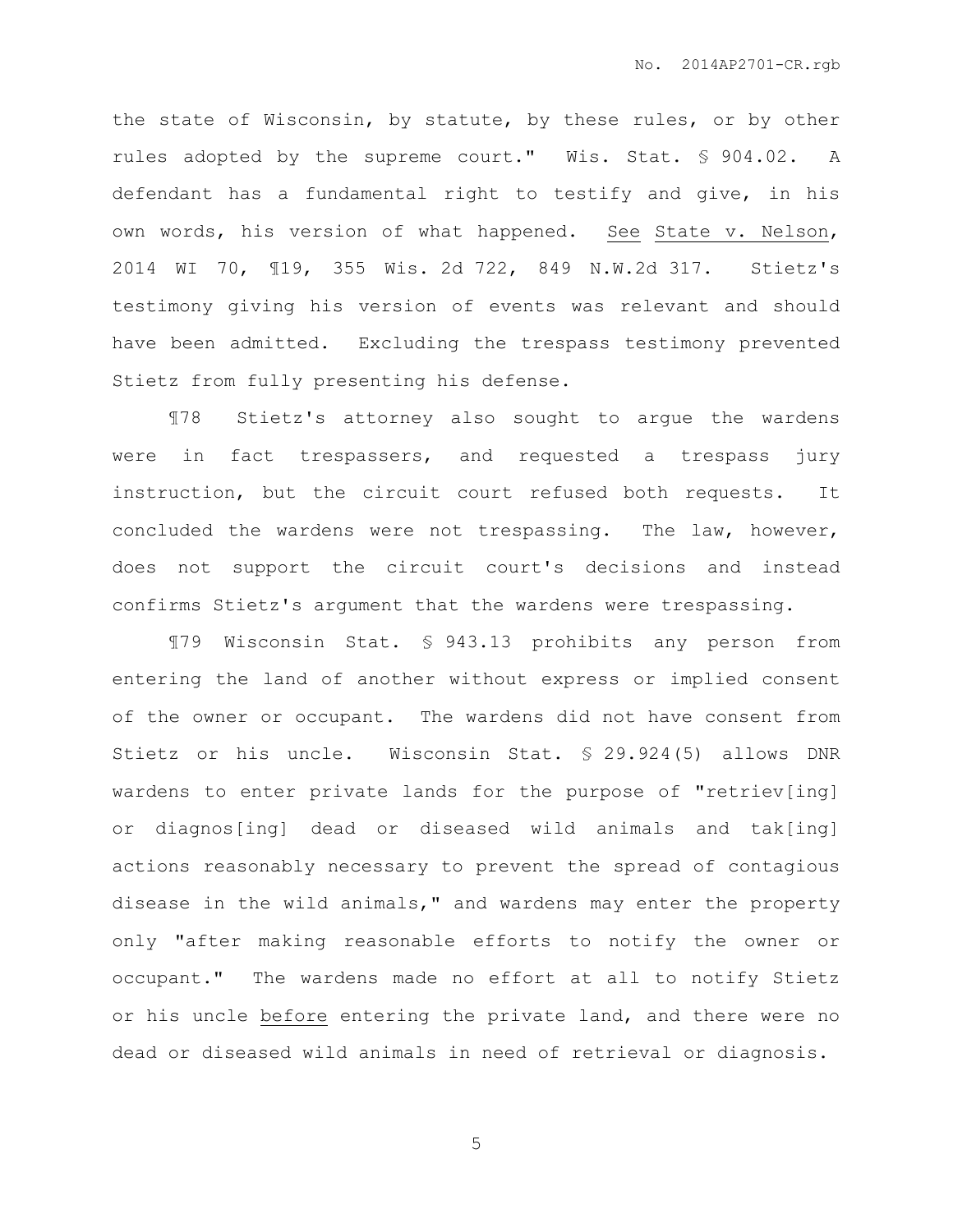¶80 Wisconsin Stat. § 23.58(1), which authorizes DNR wardens to conduct a Terry<sup>4</sup> stop, provides that "an enforcing officer," "having identified himself or herself as an enforcing officer," "may stop a person in a public place for a reasonable period of time when the officer reasonably suspects that such person is committing, is about to commit or has committed a violation" of any applicable laws or rules. (Emphasis added.) The wardens here were not in a public place and, even if Terry permitted investigatory stops on private property, the wardens did not have reasonable suspicion that Stietz was breaking the law when they drove onto private property to investigate. Reasonable suspicion exists when a law enforcement officer possesses "specific and articulable facts that warrant a reasonable belief that criminal activity is afoot." State v. Young, 2006 WI 98, ¶21, 294 Wis. 2d 1, 717 N.W.2d 729. The DNR equivalent would require a reasonable belief that a hunting violation is afoot. A car legally parked on private property does not, alone, create reasonable suspicion of a hunting violation. A mere "hunch" that the car means someone is hunting illegally is also insufficient. See id.

¶81 Wisconsin Stat. § 23.59 authorizes a search for weapons during a § 23.58 Terry stop if there is a reasonable suspicion of danger to the warden or another person. But, once again, these statutes apply only to a stop in a public place, not a stop on private property. Wisconsin's codification of the

 $\overline{a}$ 

<sup>4</sup> See Terry v. Ohio, 392 U.S. 1 (1968).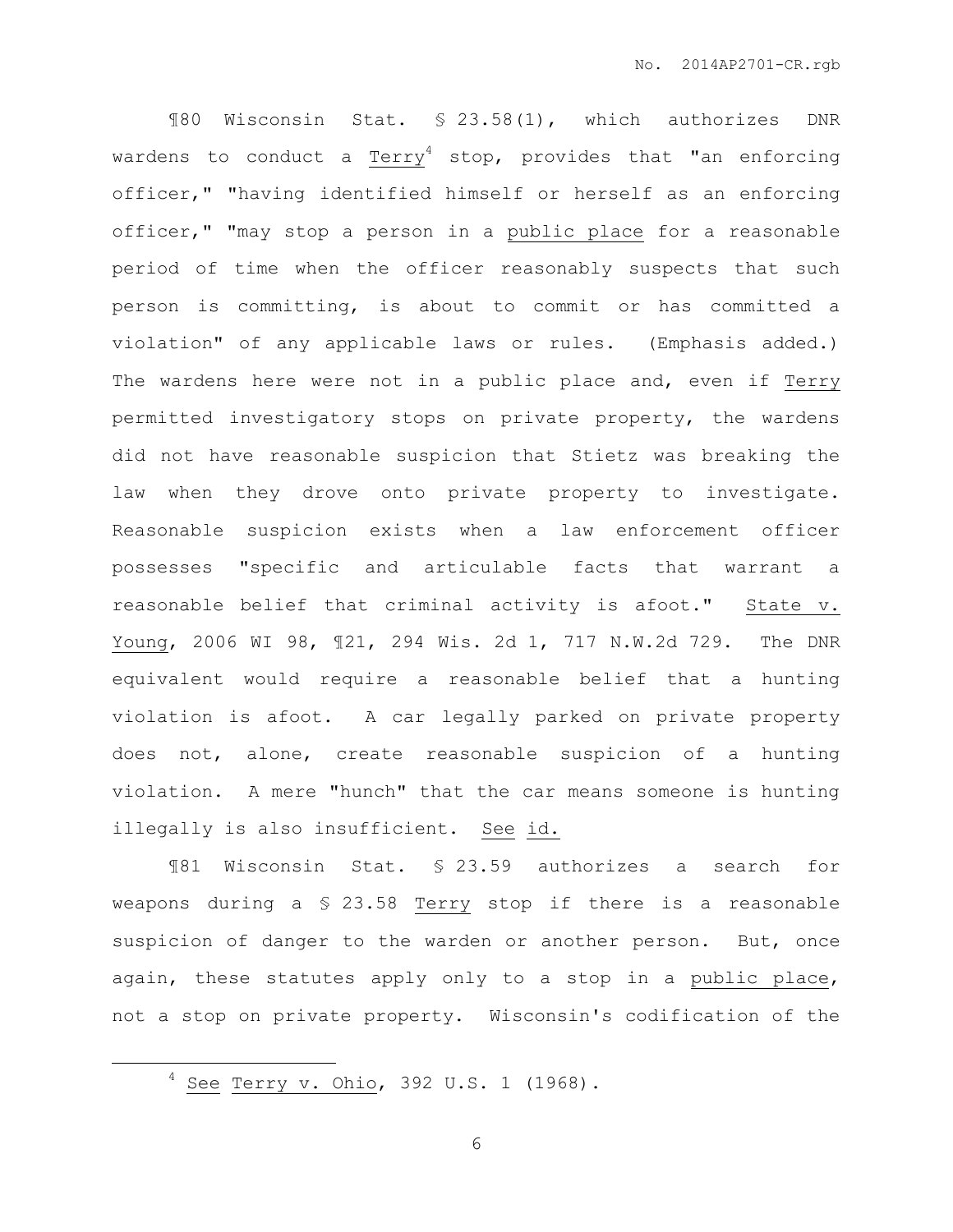Terry stop in Wis. Stat. § 968.24 also specifies that a stop under this statute must occur in a public place. See State v. Stout, 2002 WI App 41, ¶15, 250 Wis. 2d 768, 641 N.W.2d 474 (holding that police may confront citizens only in public places; private places require a warrant or "probable cause and exigent circumstances or consent"). Stietz's 25-acre parcel of fenced and posted land was not a public place.

¶82 At oral argument in this case, the State could not identify any law authorizing the wardens to be on Stietz's land. There is none. The State asserted only that the "open fields" doctrine justified the wardens' intrusion on private property, reasoning that the doctrine made Stietz's secluded, remote land a "public place" on which the wardens were privileged to traverse. The State is wrong. The open fields doctrine does not transform private fields into public places that anyone is free to enter uninvited or without reason. Nor does it convert the act of trespassing into a lawful intrusion. See Oliver v. United States, 466 U.S. 170, 183 (1984) ("The law of trespass . . . forbids intrusions upon land that the Fourth Amendment would not proscribe.") Rather, the open fields doctrine only prevents suppression of evidence gathered by law enforcement officers who enter an open field without a warrant. The open fields doctrine does not sanction the seizure of a person, nor does it create the requisite constitutional basis for seizing a person acting lawfully simply because the person is standing in an open field. Significantly, the open fields cases arose after law enforcement officers observed evidence of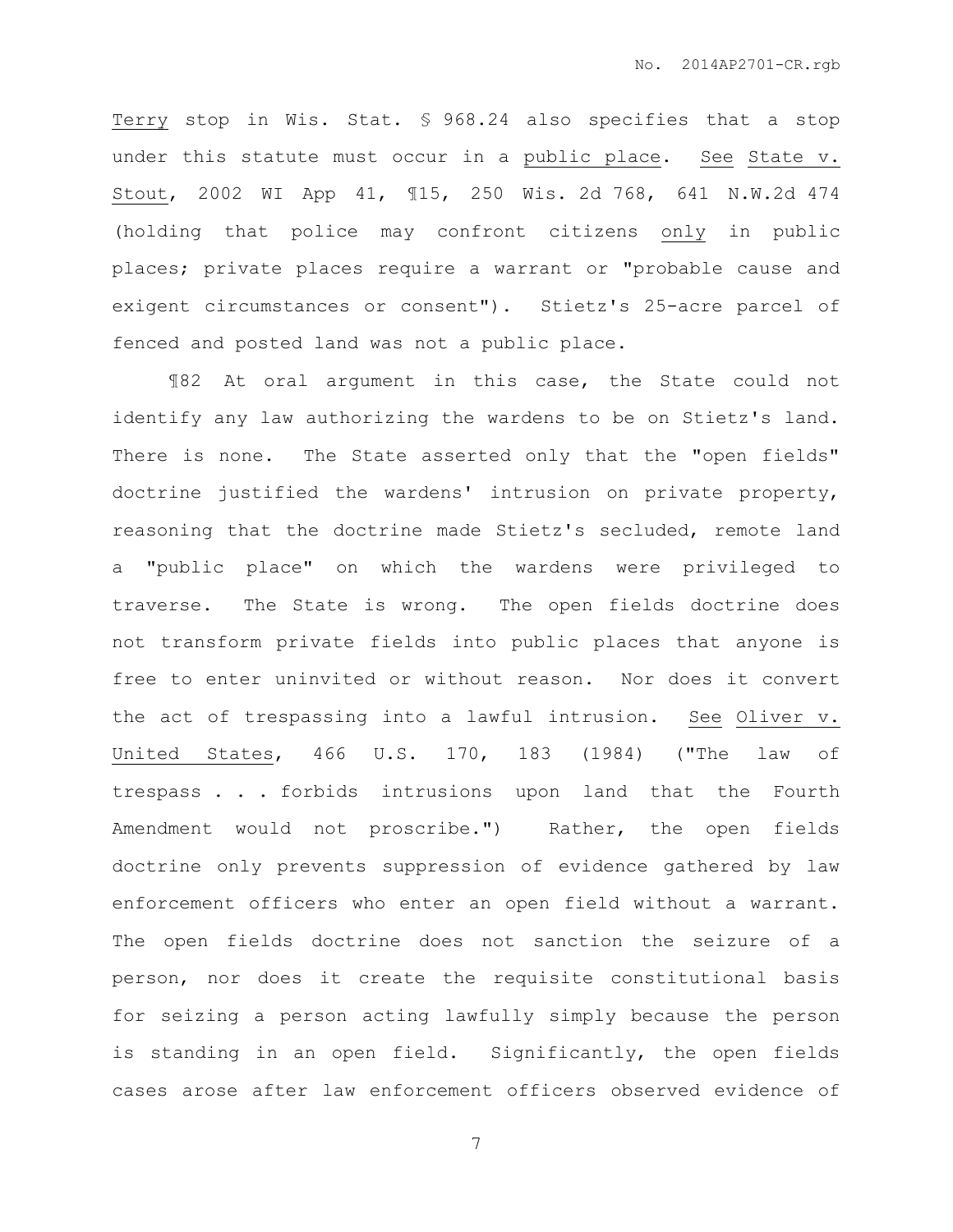suspected illegal activity conducted upon the land either directly or indirectly, through an informant or tipster. See id. at 173-77 (police investigating a tip of marijuana farm saw illegal plants in field; suppression not required); Hester v. United States, 265 U.S. 57, 57 (1924) (police investigating a tip of illegal activity chased suspects who ran when police arrived; suppression of evidence tossed in open field not required); State v. Martwick, 2000 WI 5, ¶¶9, 10, 12, 32, 37, 43, 231 Wis. 2d 801, 604 N.W.2d 552 (evidence admissible where informant reports marijuana plants, police see plants in open area beyond curtilage that is not fenced in or posted "no trespassing," police take a leaf to test, and police later obtain warrant).

¶83 The DNR wardens did not receive a tip or make a direct observation that Stietz was engaged in illegal activity on his property. When the wardens observed the property before entering, they saw no evidence of illegal activity. Warden Frost testified that they drove completely around the area surrounding Stietz's private property and used binoculars to look for hunters, but they "didn't see any evidence that anybody was out in the field at the time." Importantly, Stietz is not seeking to suppress evidence taken from his property to be used against him in a criminal prosecution. The open fields exception to the Fourth Amendment's warrant requirement was not intended to eliminate property owners' rights by sanctioning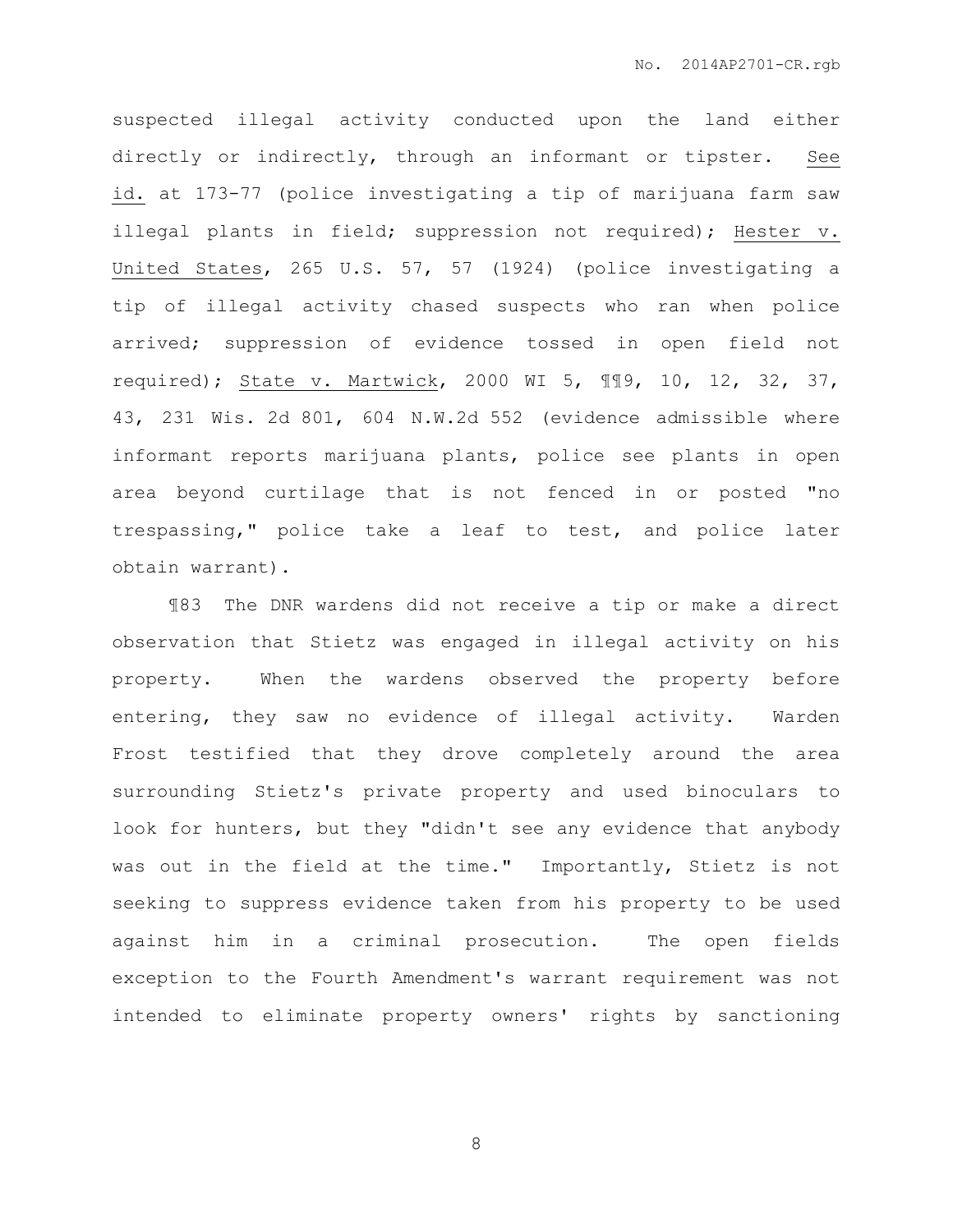entry onto open land at any time for any reason, or no reason at all. $5$ 

¶84 The State's bald assertion in its brief that "wardens do not need reasonable suspicion to believe that a crime has been committed before they enter private land" is erroneous. The State has not cited and I cannot locate any authority permitting DNR wardens to traverse privately owned lands without any legal justification. As already noted, the reasonable suspicion standard applies to public places, not an individual's remote, secluded, fenced, and posted private land. Even if we

 $\overline{a}$ 

<sup>5</sup> Multiple states reject the open fields doctrine with respect to fenced, posted, or otherwise closed off private lands, recognizing an expectation of privacy on the part of landowners, particularly for land with "no trespassing" signs. See State v. Dixson, 766 P.2d 1015, 1024 (Or. 1988) ("[I]f land is fenced, posted or otherwise closed off, one does not enter it without permission or, in the officers' situation, permission or a warrant."); People v. Scott, 593 N.E.2d 1328, 1335-37 (N.Y. 1992) ("A constitutional rule which permits State agents to invade private lands for no reason at all——without permission and in outright disregard of the owner's efforts to maintain privacy by fencing or posting signs-is one that we cannot accept as adequately preserving fundamental rights of New York citizens. . . . [T]he unbridled license given to agents of the State to roam at will without permission on private property in search of incriminating evidence is repugnant to the most basic notions of fairness in our criminal law."); State v. Johnson, 879 P.2d 984, 993 (Wash. Ct. App. 1994) ("[P]olice should not be empowered to invade land closed to the public . . . .'" (quoted source omitted)); State v. Bullock, 901 P.2d 61, 75-76 (Mont. 1995) ("[A] person may have an expectation of privacy in an area of land that is beyond the curtilage  $\ldots$ , and  $\ldots$  where that expectation is evidenced by fencing, 'No Trespassing,' or similar signs, or 'by some other means [which] indicate[s] unmistakably that entry is not permitted,'. . . entry by law enforcement officers requires permission or a warrant." (citation and quoted source omitted; second and third brackets in original)).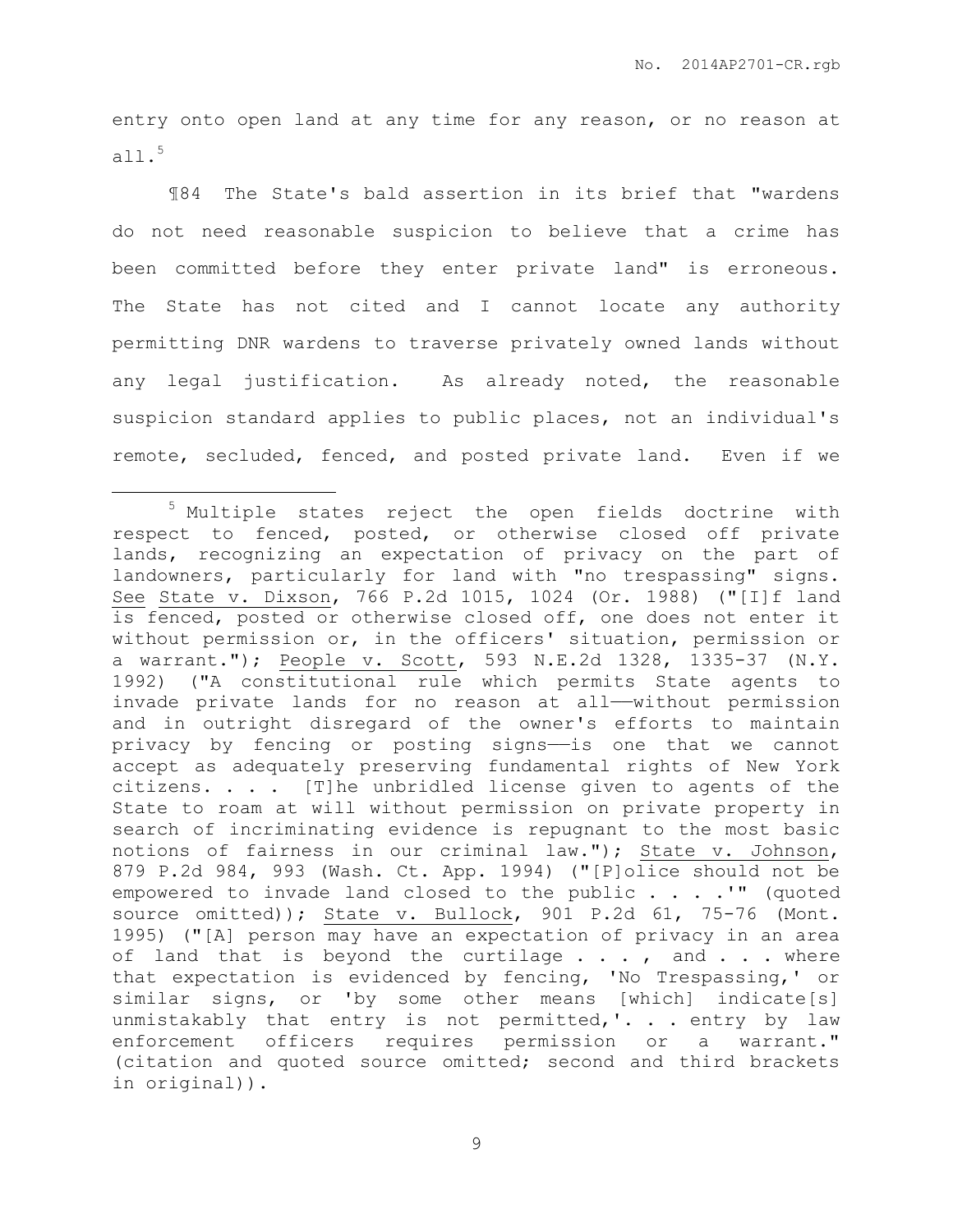applied the reasonable suspicion standard to private land, the only information the DNR wardens possessed before intruding onto private property was a legally parked car. This falls far short of satisfying the reasonable suspicion standard.

¶85 The State also asserts that Stietz lacks standing to invoke trespass as a defense because the physical confrontation with the wardens occurred on his easement just outside his private property. Stietz has not sued the wardens for trespass; rather, he argues, in defense of his actions, that he did not know these two men were wardens but believed them to be trespassers on private property where Stietz was lawfully present (unlike the wardens). Whether the wardens confronted and seized Stietz on the easement instead of Stietz's private property does not change the fact that the wardens seized Stietz on private property rather than in a public place, absent consent, a warrant, probable cause, exigent circumstances, or any other lawful basis to intrude.

¶86 The circuit court's ruling on self-defense and trespass denied Stietz the right to tell the jury his version of events and therefore substantially impaired his right to present a defense. It appears the circuit court's reason for refusing to instruct the jury on trespass arose from the court's mistaken belief that the wardens had authority to be on the private land and therefore could not be trespassers. The circuit court erred. Based on this record, there was no legal basis for the wardens to be on Stietz's (or his uncle's) private property. By entering it merely on a hunch, the wardens exceeded their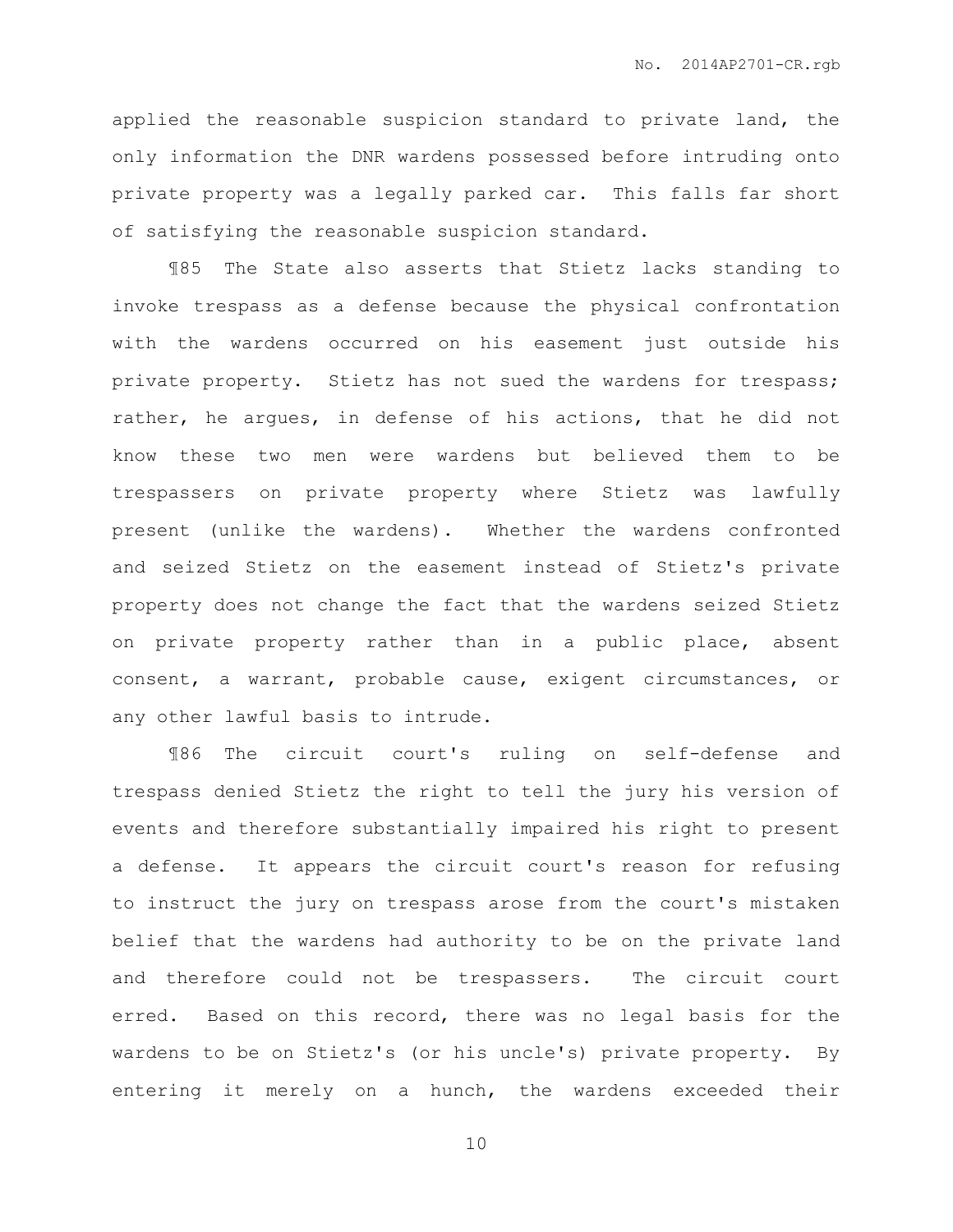authority under the law and should be treated as trespassers: "[W]here an authority given by law is exceeded, the officer loses the benefit of his justification, and the law holds him a trespasser ab initio although to a certain extent he acted under the authority given." Wallner v. Fidelity & Deposit Co. of Maryland, 253 Wis. 66, 70, 33 N.W.2d 215 (1948). Stietz had the right to present evidence and to argue that these two men——who exceeded their lawful authority by entering private land uninvited, demanding he relinquish his rifle, grabbing him, and forcibly wresting the rifle out of his hands—were trespassers.

¶87 The standard for giving a jury instruction requires that the circuit court instruct the jury on an issue raised by the evidence. See State v. Kramar, 149 Wis. 2d 767, 792, 440 N.W.2d 317 (1989). The evidence presented at trial supports the conclusion that the wardens were trespassers. By prohibiting Stietz's counsel from arguing trespass and refusing to instruct the jury on trespass law, the circuit court prevented Stietz from presenting a full defense to the jury on the two counts of which the jury convicted Stietz.

¶88 Count 3 required the State to prove that the wardens were acting with lawful authority. See Wis. Stat. § 946.41(1). Part of Stietz's defense to Count 3 was that because the wardens were trespassers, they acted without lawful authority. Count 6 required the State to prove that the wardens were law enforcement officers acting in an official capacity and whom Stietz had reason to believe were law enforcement officers. See Wis. Stat. § 941.20(1m)(b). Setting aside Stietz's claim that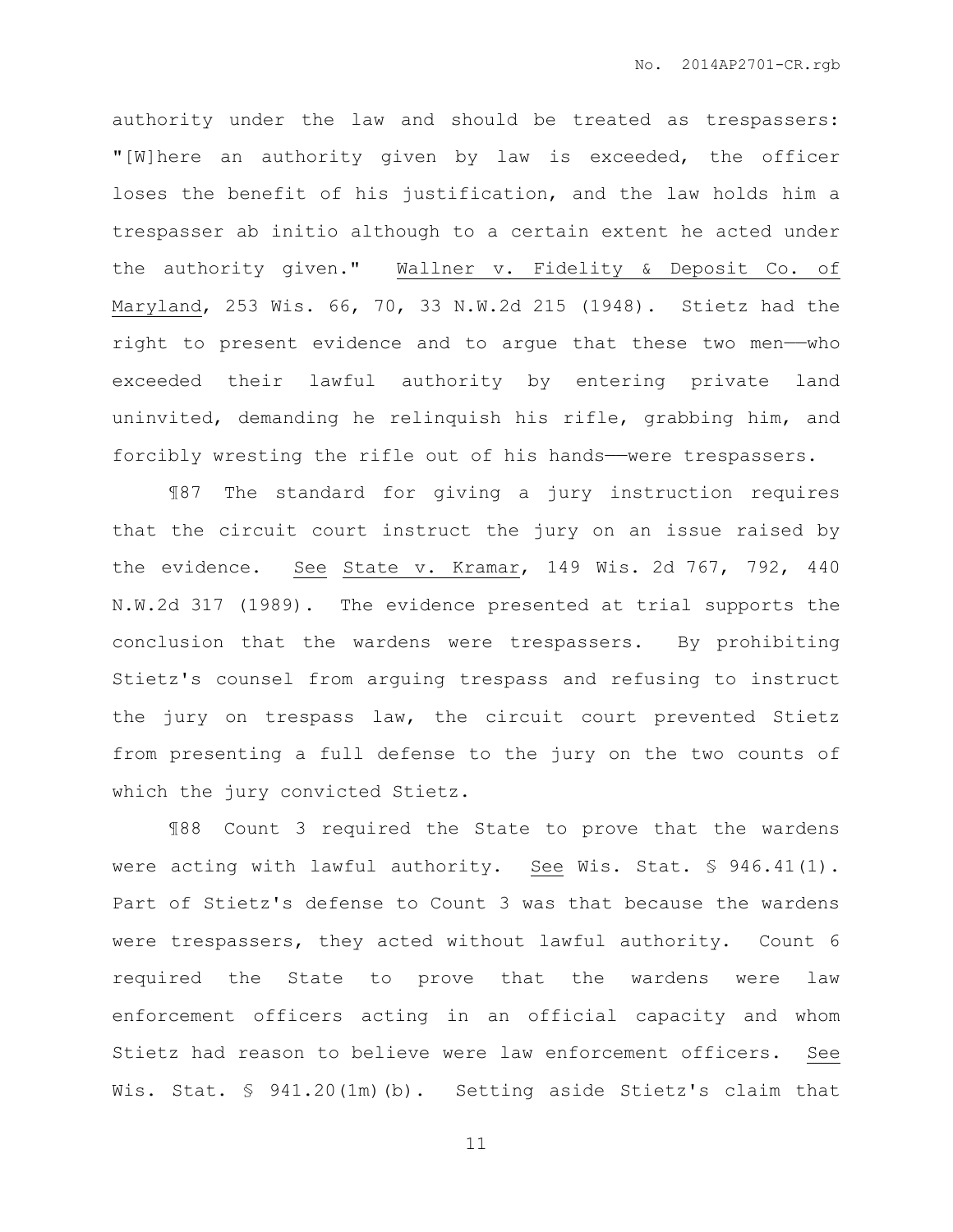the legislature did not include "conservation wardens" in those listed as "law enforcement officers" for the purposes of this section (which if correct could provide an independent basis for reversal), part of Stietz's defense to Count 6 was that he believed the wardens were trespassers, not law enforcement officers. Whether the wardens were in fact trespassing is relevant to the reasonableness of Stietz's belief that these two men were trespassers rather than wardens.

¶89 It is the jury's role to resolve factual disputes and credibility issues. See State v. Poellinger, 153 Wis. 2d 493, 506-07, 451 N.W.2d 752 (1990). This case was full of factual disputes, which the jury evidently resolved in Stietz's favor by acquitting him on four of the six counts. Indeed, the majority correctly concludes that a reasonable jury could find that "the defendant reasonably thought that the two men were trespassers hunting illegally." See majority op. ¶68. The circuit court should have allowed the jury to consider trespass. The trespass evidence and argument are also pertinent to the self-defense theory Stietz attempted to present. By limiting Stietz's testimony on trespass, precluding Stietz's attorney from arguing that the wardens were trespassing, and refusing to instruct the jury on trespass law, the circuit court erroneously prevented Stietz's attorney from fully presenting his defense.

¶90 The majority opinion properly analyzes the selfdefense error. By not addressing trespass, however, it paves the way for the circuit court on remand to again violate Stietz's right to present his defense, which includes both self-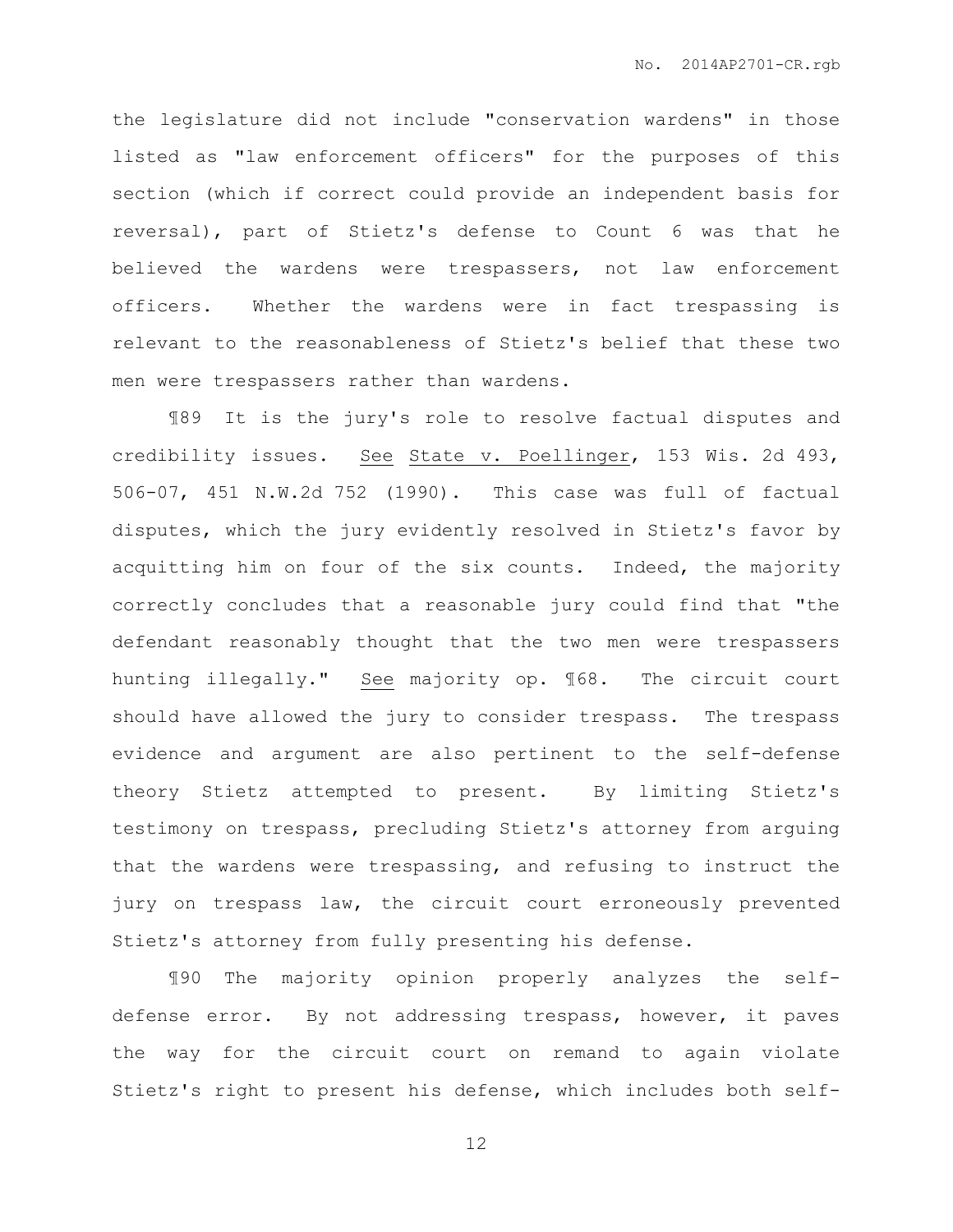defense and trespass. I would direct the circuit court to honor Stietz's fundamental constitutional right by allowing his testimony and argument that the wardens were trespassers who therefore acted without lawful authority and requiring the circuit court to instruct the jury on trespass.<sup>6</sup>

T<sub>T</sub>

¶91 The Fourth Amendment guarantees "[t]he right of the people to be secure in their persons, houses, papers and effects . . . against unreasonable searches and seizures," U.S. Const. amend. IV.

No right is held more sacred, or is more carefully guarded, by the common law than the right of every individual to the possession and control of his own person, free from all restraint or interference of others, unless by clear and unquestionable authority of law.

Terry, 392 U.S. at 9 (quoting Union Pac. R. Co. v. Botsford, 141 U.S. 250, 251 (1891). "[W]henever a police officer accosts an individual and restrains his freedom to walk away, he has 'seized' that person." Terry, 392 U.S. at 16. There is no authority under the law permitting DNR wardens to wander private property in search of unknown violations of the law. Absent legal authority, a DNR warden may not enter private property to confront and seize an unsuspecting, law-abiding citizen who has fenced in his property and posted "no trespassing" signs.

 $\overline{a}$ 

 $6$  I do not decide whether the language in Stietz's proposed trespass instruction was appropriate; rather, I hold the evidence supported instructing the jury on trespass.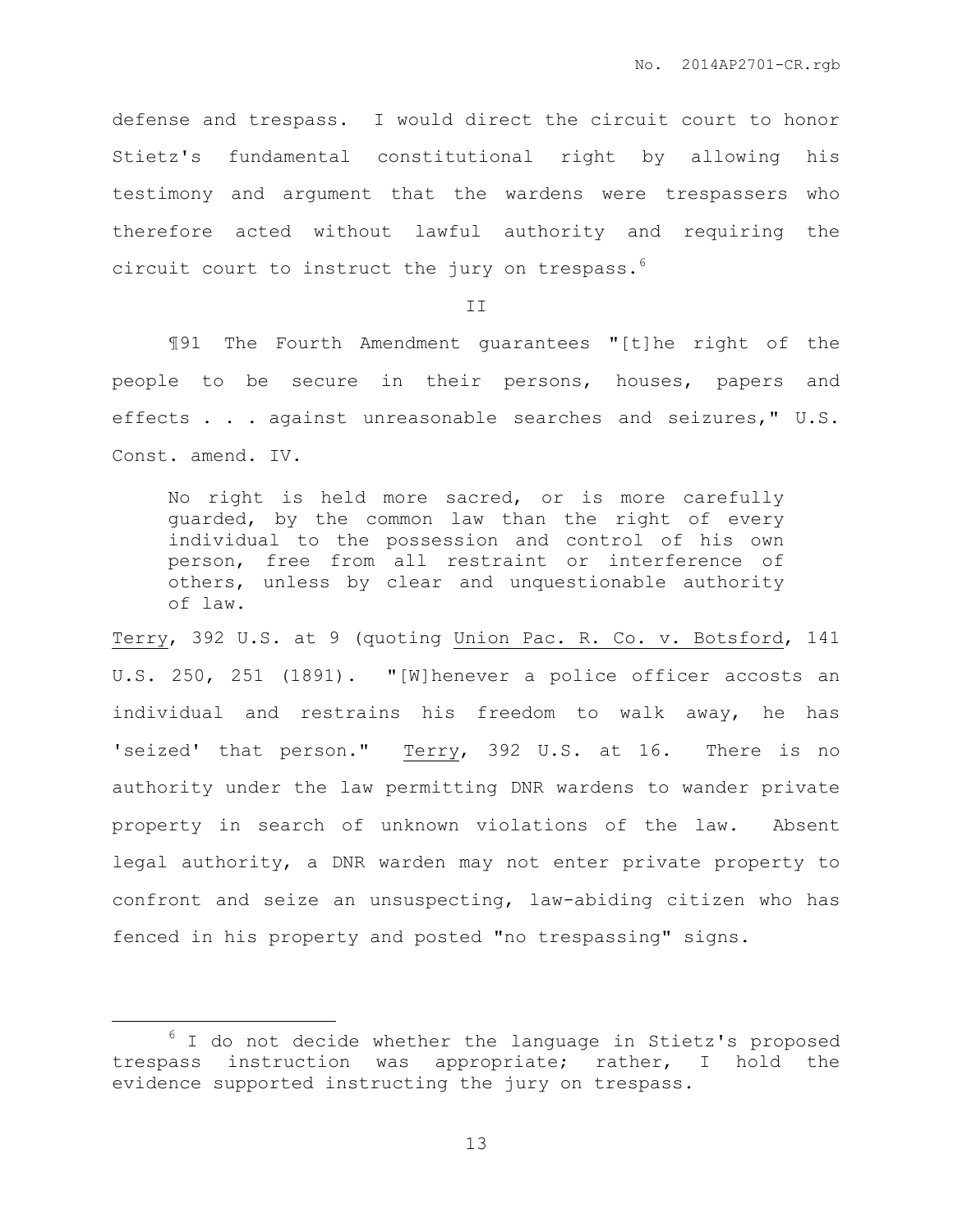¶92 The open fields doctrine "affords no protection to evidence either on or in the ground" outside of houses and curtilage. Conrad v. State, 63 Wis. 2d 616, 624-25, 218 N.W.2d 252 (1974) (emphasis added). Even though "the government's intrusion upon the open fields is not one of those 'unreasonable searches' proscribed by the text of the Fourth Amendment," see Oliver, 466 U.S. at 177 (emphasis added), the Fourth Amendment certainly protects a person from unreasonable seizures on an open field. The open fields exception to Fourth Amendment protection has never been applied solely to a seizure of a person lawfully present on private property, without contraband. To the contrary, "[w]here a person is, there also is the protection of the Fourth Amendment." Conrad, 63 Wis. 2d at 628. "[T]he Fourth Amendment protects people, not places." United States v. Jones, 565 U.S. 400, 406 (2012) (quoting Katz v. United States, 389 U.S. 347, 351 (1967)). Fifty years ago, the Supreme Court recognized that "[w]herever a man may be, he is entitled to know that he will remain free from unreasonable searches and seizures," Katz, 389 U.S. at 359, acknowledging that Fourth Amendment protections extend beyond property to "safeguard the privacy and security of individuals against arbitrary invasions by governmental officials," Berger v. New York, 388 U.S. 41, 53 (1967) (quoting Camara v. Mun. Ct., 387 U.S. 523, 528 (1967)).

¶93 "The touchstone of the Fourth Amendment is reasonableness." Florida v. Jimeno, 500 U.S. 248, 250 (1991) (citation omitted). "To determine the constitutionality of a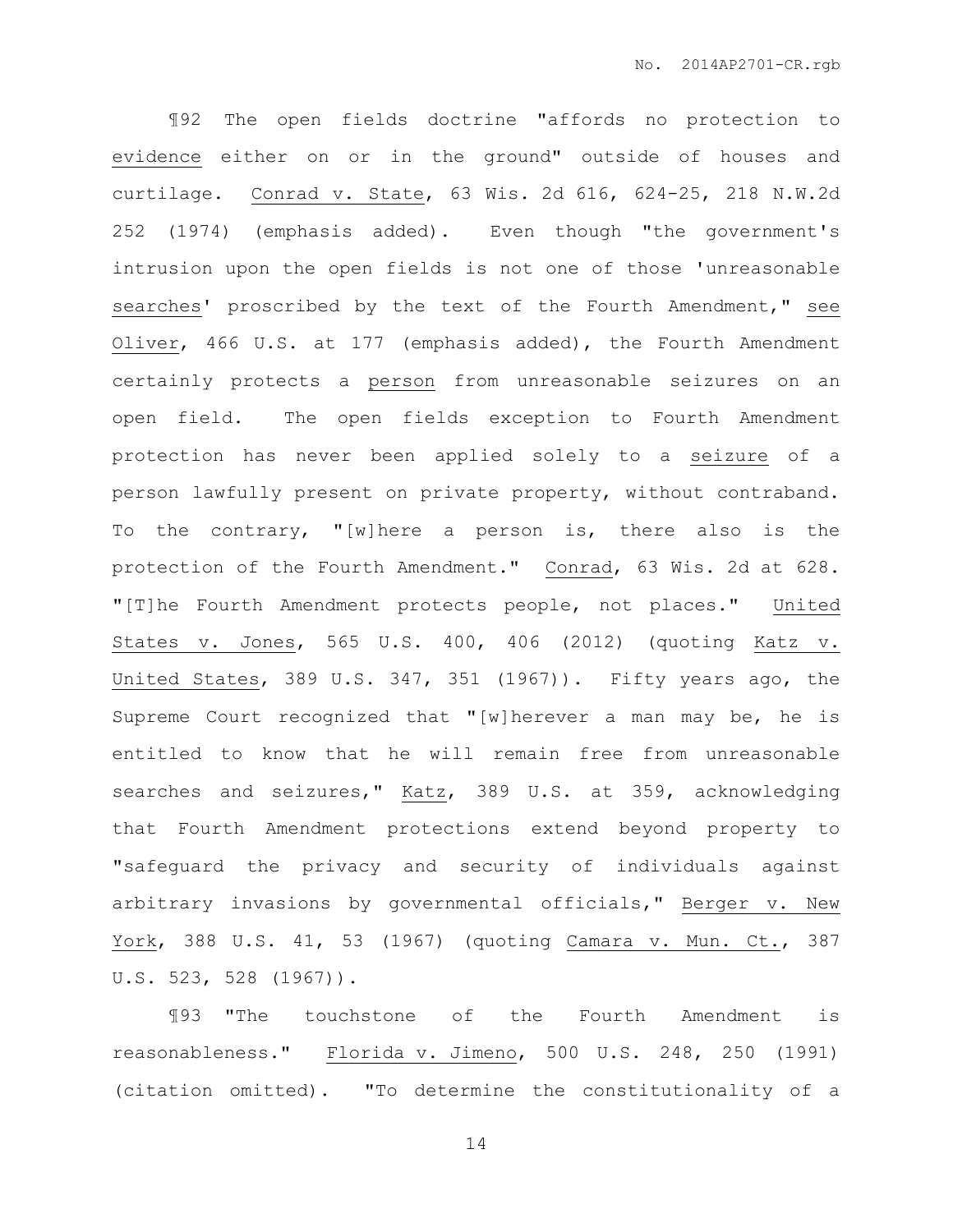seizure '[w]e must balance the nature and quality of the intrusion on the individual's Fourth Amendment interests against the importance of the governmental interests alleged to justify the intrusion.'" Tennessee v. Garner, 471 U.S. 1, 8 (1985) (quoting United States v. Place, 462 U.S. 696, 703 (1983) (brackets in original)). The wardens in this case overlooked Stietz's right to be secure in his person under the Fourth Amendment by forcefully disarming him and seizing him and his lawfully possessed rifle with no lawful basis for doing so. The governmental interest in policing hunting violations cannot justify such an intrusion against an individual. These actions, which led to the standoff and the charges against Stietz, are swept under the rug and forgotten. But, had the wardens not trespassed and had they not forcibly wrested away Stietz's rifle, the standoff——leading to six charges——would not have occurred at all.

¶94 The people of Wisconsin entrust DNR wardens to protect the state's many natural resources, including public forests and land. In order to enable wardens to fulfill their duties, the people of Wisconsin confer powers on them. These powers are not boundless; they are circumscribed both constitutionally and statutorily and do not include free reign to trespass on private lands at will. The wardens in this case unlawfully entered private land, demanded a legally possessed rifle without explanation, and seized Stietz and his rifle when he did not comply. Whether in an open field or on a public street, the people retain their Fourth Amendment right to be free from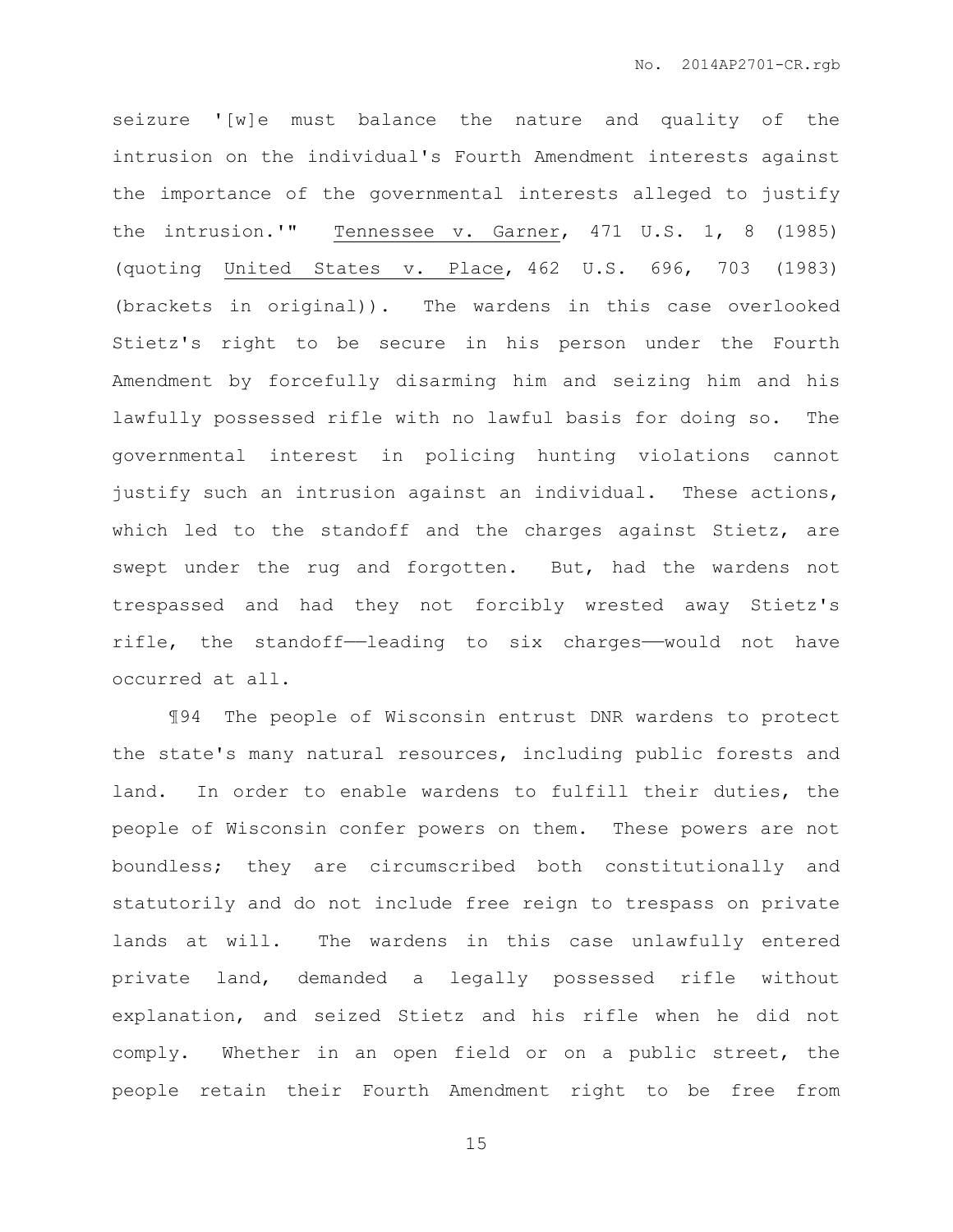"arbitrary and oppressive interference by enforcement officials with [their] privacy and personal security." United States v. Martinez-Fuerte, 428 U.S. 543, 554 (1976).

## **III**

¶95 Stietz has a fundamental constitutional right to present a defense grounded in the law governing self-defense and trespass. The circuit court erroneously prevented Stietz from presenting his full defense to the jury, and he is entitled to a new trial. The actions precipitating the standoff in this case implicate the right of the people to be free——particularly on their own private property-of unreasonable searches and seizures under the Fourth Amendment. The Constitution prevents DNR wardens from entering fenced and posted private property, and from seizing law-abiding people, unless there is a legal basis for doing so. Here, there was none, which makes the circuit court's decisions on self-defense and trespass erroneous.

¶96 For these reasons, I respectfully concur.

¶97 I am authorized to state that Justice DANIEL KELLY joins this concurrence, and that Chief Justice PATIENCE DRAKE ROGGENSACK joins this concurrence, except as to Part II.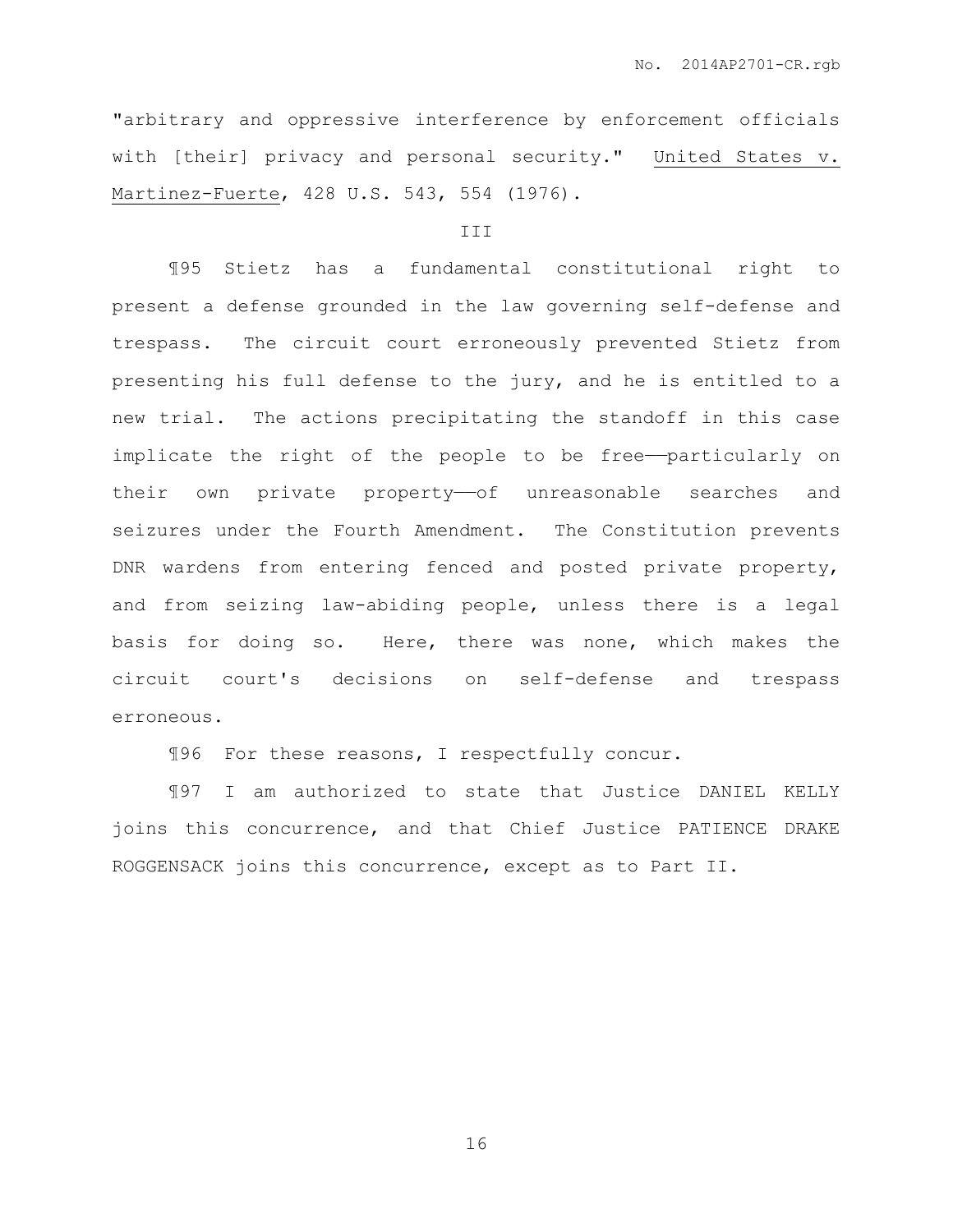¶98 ANNETTE KINGSLAND ZIEGLER, J. *(dissenting).* "It's amazing in the circumstances we aren't sitting here over an inquest rather [than] these charges, because in most jurisdictions that I know of with Mr. Stietz pulling a gun on [an] officer, he would have been shot. He is very, very fortunate that [the officer] didn't shoot him." So remarked the circuit court below, in a case that arose after the defendant, Robert Joseph Stietz ("Stietz"): (1) refused to surrender his rifle to two Department of Natural Resources ("DNR") wardens lawfully investigating potential hunting violations; (2) drew a handgun on the wardens after being disarmed of the rifle against his will; and (3) failed to surrender the handgun for over half an hour despite repeated requests for compliance.

¶99 Arguments have been made that Stietz is not to blame for the escalation of his interaction with the wardens into an armed standoff. But a jury considered those arguments, and rendered a thoughtful verdict: it concluded that Stietz should not be convicted for offenses pertaining to the initial struggle over the rifle, but that Stietz's subsequent decision to hold two wardens at gunpoint——despite Stietz's own admission that he knew the wardens were law enforcement officers by that time——was a bridge too far. With regard to Stietz's actions toward one of the two wardens, the jury found Stietz guilty of resisting an officer, use of a dangerous weapon, in violation of Wis. Stat. § 946.41(1), with the penalty enhanced by Wis. Stat. § 939.63(1)(a), and quilty of intentionally pointing a firearm at a law enforcement officer, in violation of Wis. Stat.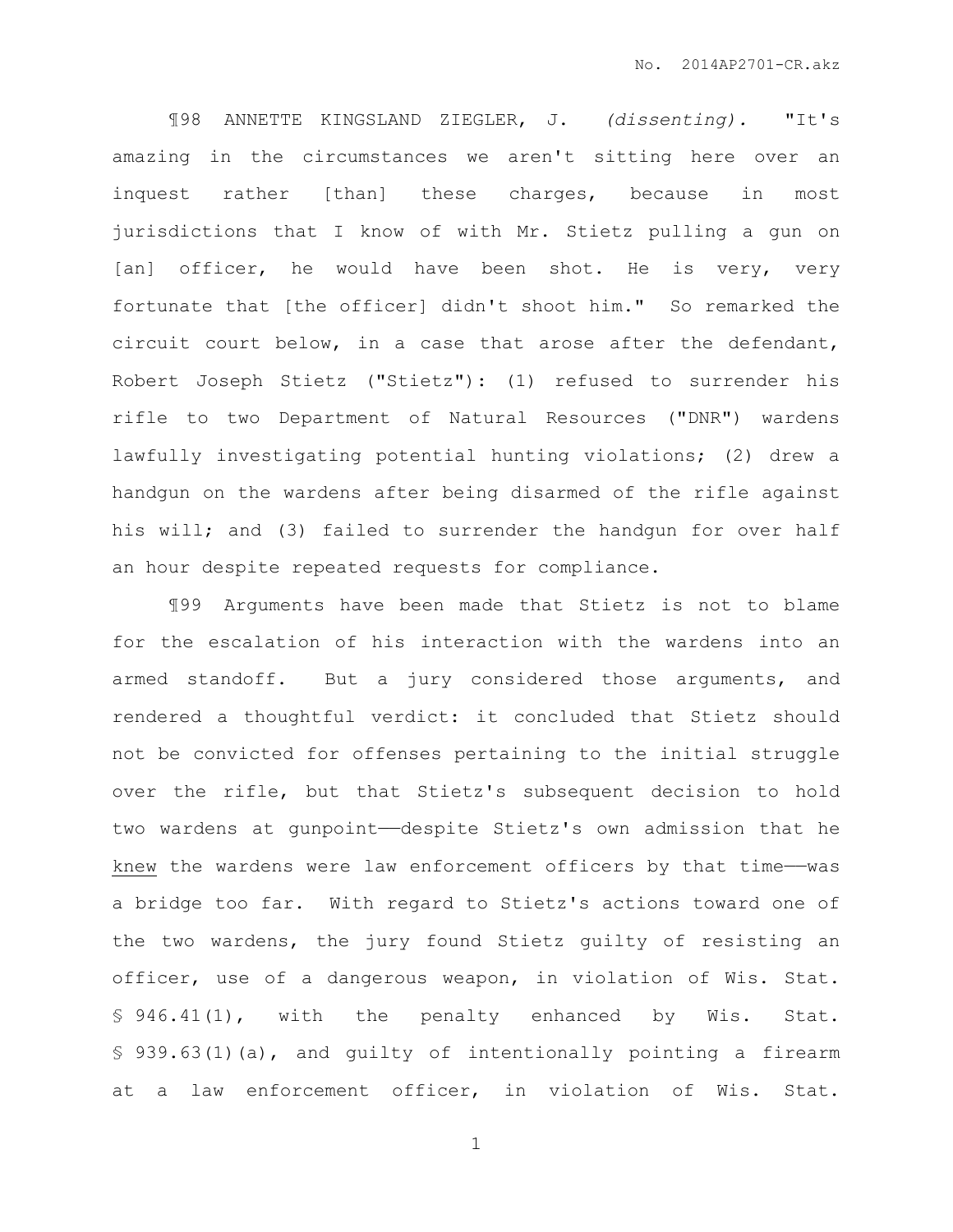§ 941.20(1m)(b). With regard to Stietz's actions toward the other warden, the jury found Stietz not guilty of resisting an officer, use of a dangerous weapon, and not guilty of intentionally pointing a firearm at a law enforcement officer. The jury also found Stietz not guilty of first degree recklessly endangering safety, in violation of Wis. Stat. § 941.30(1), and not guilty of negligent handling of a weapon, in violation of  $$941.20(1)(a).$ 

¶100 What is the likely reason for the jury to conclude that Stietz was guilty of some offenses and not guilty of the others? The jury, considering all of the factors that this court relies upon, concluded that Stietz was not endowed with the authority to continue to point a firearm at law enforcement under these circumstances. This conclusion is not only supportable, it is wise. Imagine the unfortunate consequences that might ensue if anytime someone does not believe that law enforcement has the authority to be somewhere or the authority to act, citizens could take the law into their own hands and escalate a situation by pointing a firearm at the officers. Right or wrong in belief, it is not difficult to understand the unfortunate outcomes that would take place.

¶101 Stietz now appeals, arguing principally that the circuit court erred in declining to instruct the jury that Stietz might have been acting in self-defense and that the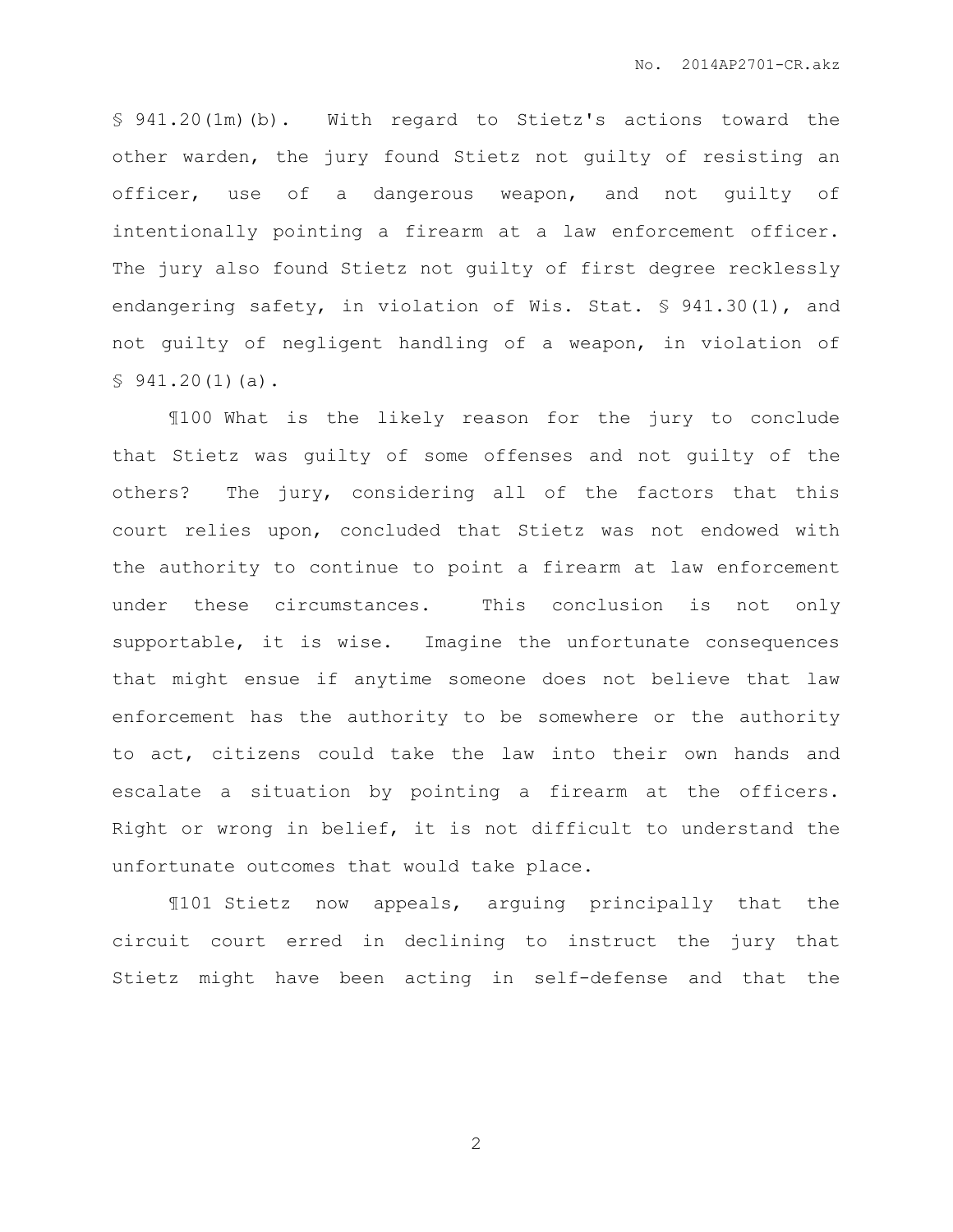wardens might have been trespassing.<sup>1</sup> This is not a self-defense case. The circuit court was not incorrect. Moreover, the jury's verdict demonstrates that it found his reaction to law enforcement somewhat excusable with respect to the initial contact. The jury, however, found that the continued exhibition of force was not. In other words, the crimes for which he was convicted do not support a self-defense instruction.

¶102 I dissent because I conclude that the circuit court did not err in declining to instruct the jury on the issues of self-defense and trespass. First, Stietz's claim that he was acting in self-defense was "so thoroughly discredited" by the close of evidence "that no reasonable jury could conclude that the state had not disproved it," State v. Head, 2002 WI 99, ¶115, 255 Wis. 2d 194, 648 N.W.2d 413; consequently, he was not entitled to the corresponding instruction and the circuit court properly exercised its discretion in declining to so instruct the jury.

¶103 Second, even if the circuit court had erred in neglecting to instruct the jury on self-defense, that error was harmless. As will be explained in detail below, in order to

 $\overline{a}$ 

 $1$  Stietz contends that the circuit court additionally erred in barring him from arguing that the wardens were trespassers. The reasoning set forth in my discussion of the circuit court's decision on the trespass jury instruction disposes of this issue, so I will not otherwise address it. Further, given my analysis, I need not address the State's argument that because some of the property at issue in this case was owned by Stietz's neighbor, Stietz lacks standing to assert that the wardens were trespassing. For purposes of this writing, I will refer to property at issue as Stietz's property.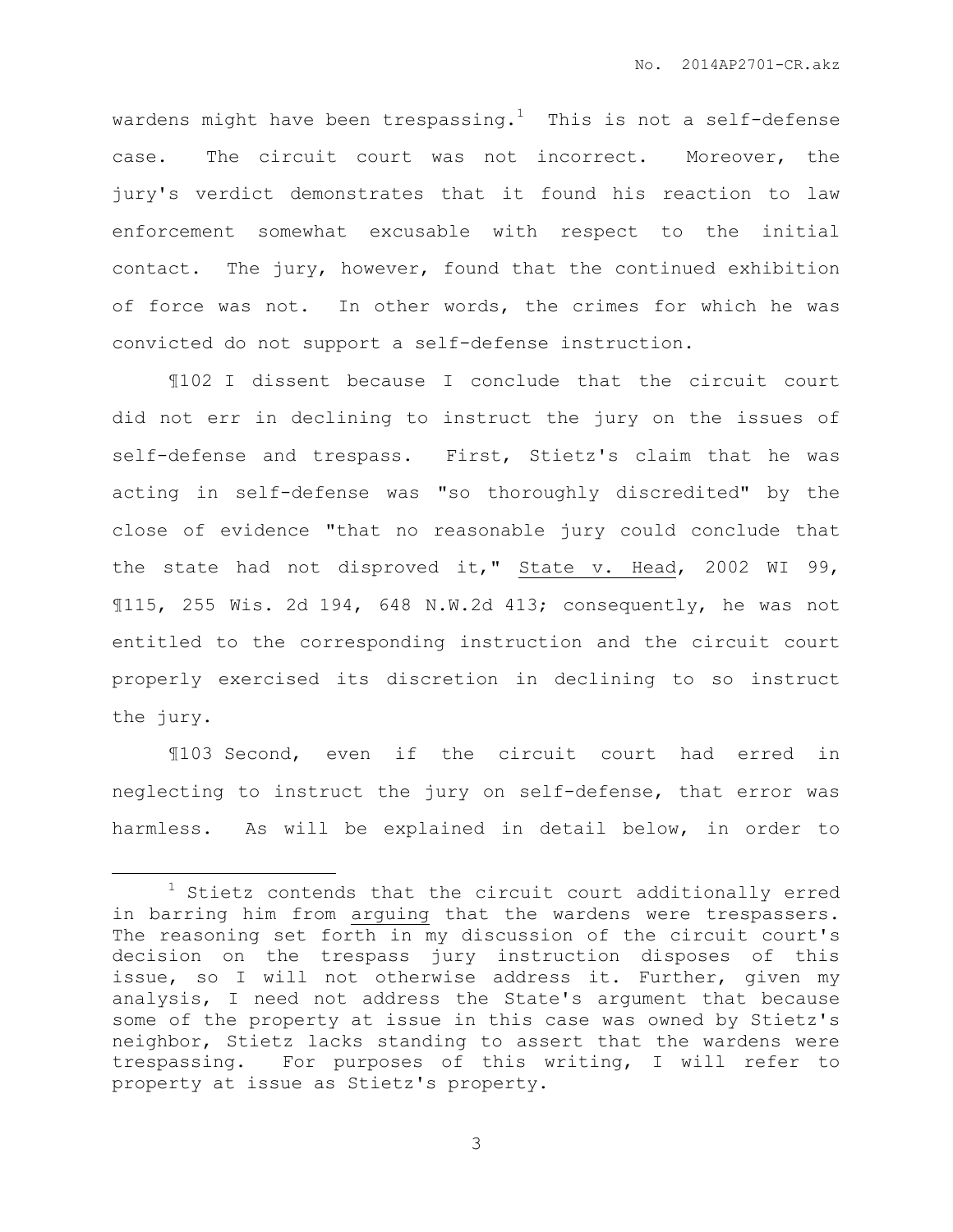have convicted Stietz of resisting an officer, use of a dangerous weapon, and intentionally pointing a firearm at a law enforcement officer, the jury had to have found as elements of those crimes that Stietz knew or had reason to know that Warden Webster was a law enforcement officer. In other words, the jury plainly would have rejected Stietz's claims that he had no idea the wardens were law enforcement officers and was acting in self-defense.

¶104 Third, Stietz had no independent legal right to forcibly resist the wardens simply because he thought the wardens lacked legal authority to seize or disarm him. Stietz is badly mistaken in suggesting that the law authorizes citizens to attack law enforcement officers whenever those officers may have made a mistake of fact or law. Law enforcement officers have entered houses, much less open fields, by accident; that does not authorize lethal resistance. If Stietz thought that law enforcement was in error, his recourse was the judicial system, not physical assault. To hold otherwise is not only incorrect as a legal matter; it would also disincentivize law enforcement officers from doing their job. Most relevant to this case, for example, the work of DNR wardens is critical to ensuring the protection of Wisconsin wildlife and the safety of Wisconsin hunters.<sup>2</sup>

¶105 Finally, with respect to trespass, the wardens possessed both statutory authority to enter Stietz's property

 $\overline{a}$ 

<sup>2</sup> Stietz also briefly makes a Second Amendment claim. As I will discuss, I would reject that claim as undeveloped.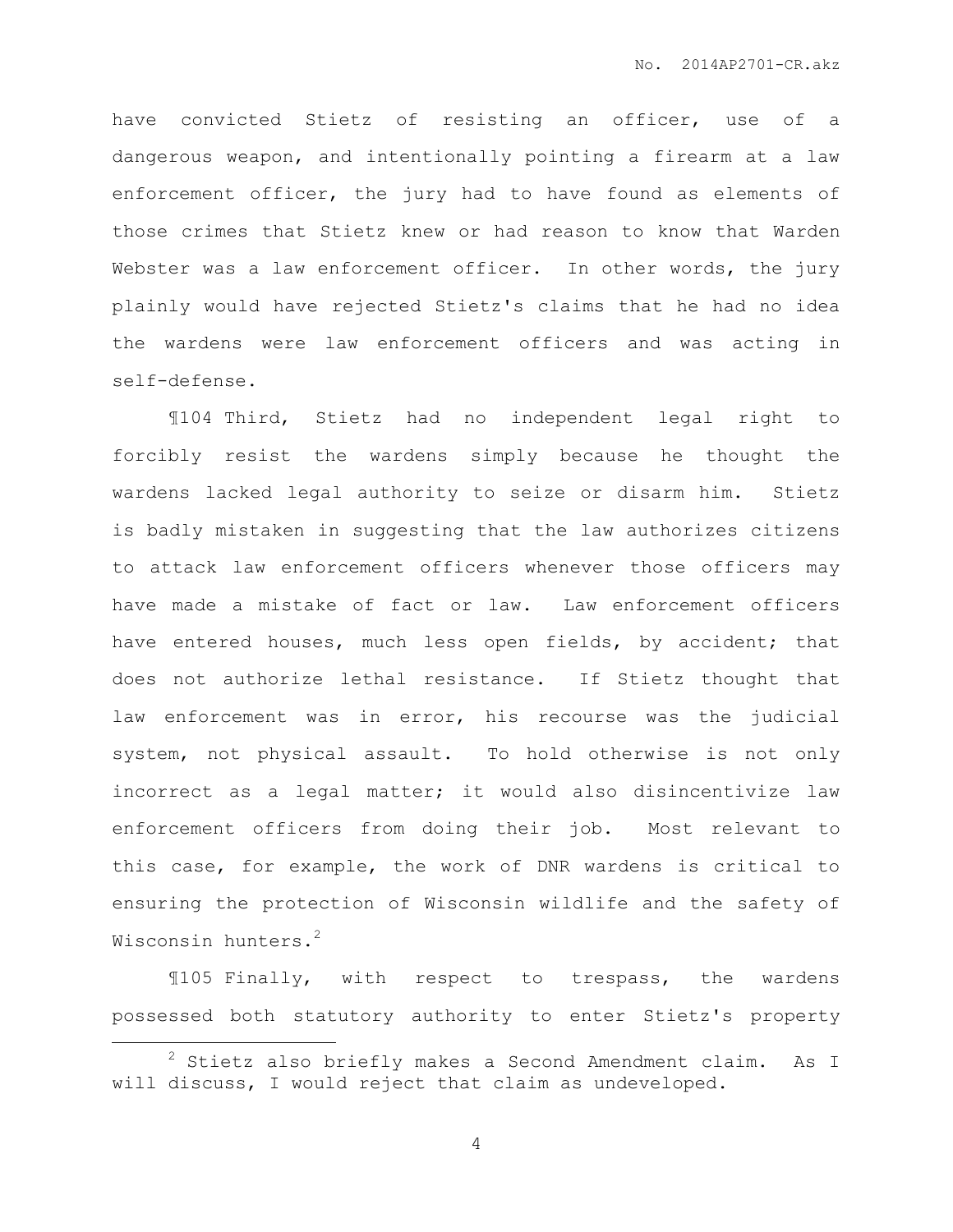and reasonable suspicion that hunting violations were in progress. The circuit court did not err in declining to instruct the jury regarding the law of trespass.

¶106 This case is not about property rights, the right to keep and bear arms, or the right to hunt. In no way should this dissent be read to diminish those very important rights. These rights are cherished by the citizens of Wisconsin in a special way, see, e.g., Wis. Const. art. I, § 26 ("The people have the right to fish, hunt, trap, and take game subject only to reasonable restrictions as prescribed by law."), and this court is of course bound to uphold and protect them. Instead, this case is about an individual, Stietz, who put his own life and the life of two DNR wardens at risk rather than peacefully submit to a lawful request for his weapon.

¶107 This case was fully litigated below, and——not surprisingly given the evidence—the jury found Stietz guilty of resisting an officer, use of a dangerous weapon, and intentionally pointing a firearm at a law enforcement officer. I do not quarrel with the jury's determination to find Stietz not guilty of one of the counts of resisting an officer, use of a dangerous weapon, one of the counts of intentionally pointing a firearm at a law enforcement officer, first degree recklessly endangering safety, and negligent handling of a weapon. However, when this case goes back for another trial, the entire case will not be retried, rather only the crimes for which Stietz was found guilty. The jury already placed its determination on the entire nucleus of fact and concluded that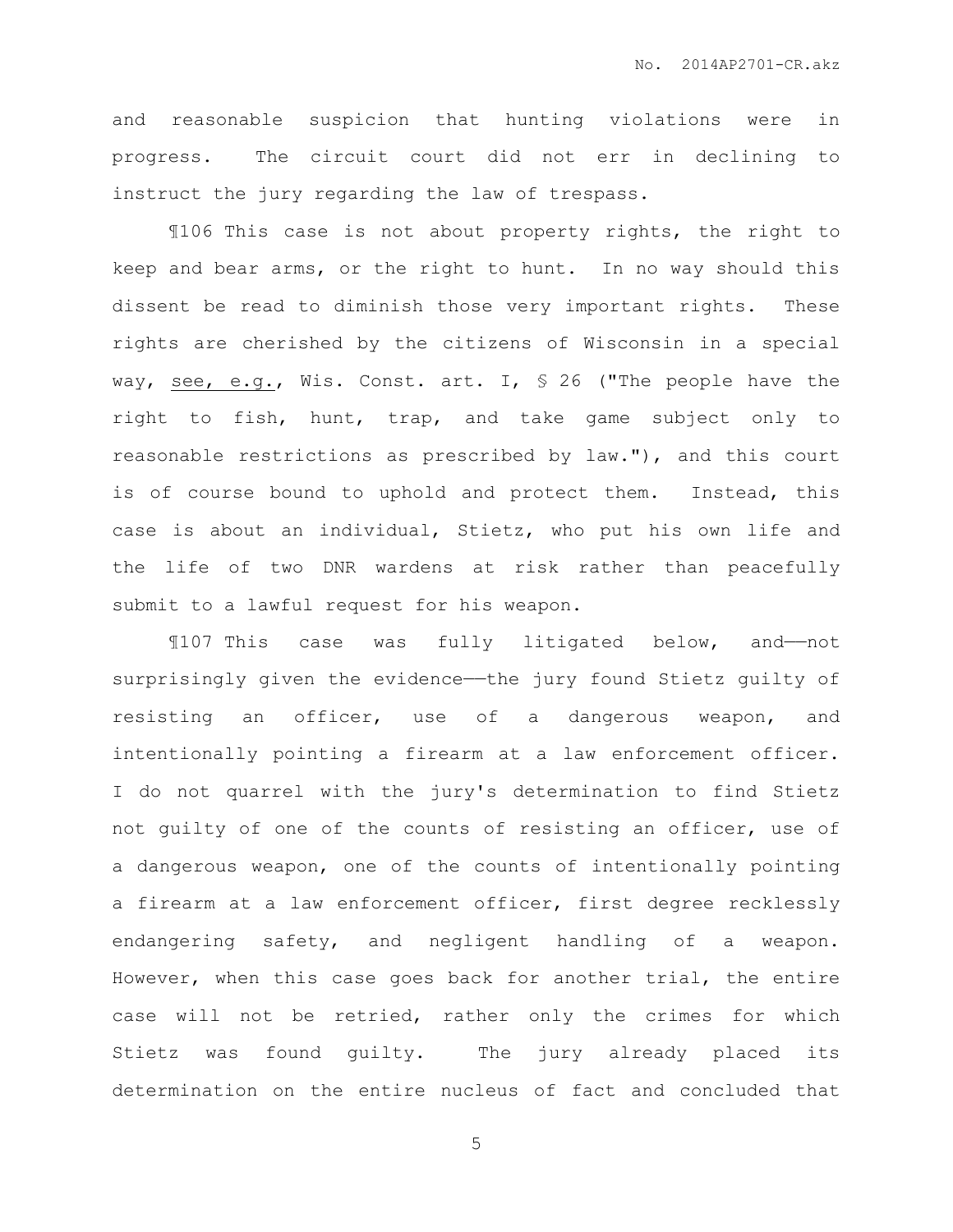he was not guilty of resisting an officer, use of a dangerous weapon, with regard to one of the wardens, not guilty of intentionally pointing a firearm at a law enforcement officer with regard to the same warden, not guilty of first degree recklessly endangering safety, and not guilty of the negligent handling of a weapon.

¶108 At the same time, the jury concluded that Stietz was guilty of resisting an officer, use of a dangerous weapon, and intentionally pointing a firearm at a law enforcement officer with regard to the second warden. Regrettably, while this court is required to give deference to the jury determination, it instead upsets that jury determination even though the jury's conclusions are supported by sufficient evidence in the record. See, e.g., State v. Poellinger, 153 Wis. 2d 493, 507, 451 N.W.2d 752 (1990) ("[I]n reviewing the sufficiency of the evidence to support a conviction, an appellate court may not substitute its judgment for that of the trier of fact unless the evidence, viewed most favorably to the state and the conviction, is so lacking in probative value and force that no trier of fact, acting reasonably, could have found guilt beyond a reasonable doubt."). Because I would affirm the court of appeals (the trial court and the sound conclusions reached by the jury upon the facts and the law), I respectfully dissent.

I

¶109 I begin by setting forth the facts of this case as established by the testimony of Warden Frost, Warden Webster,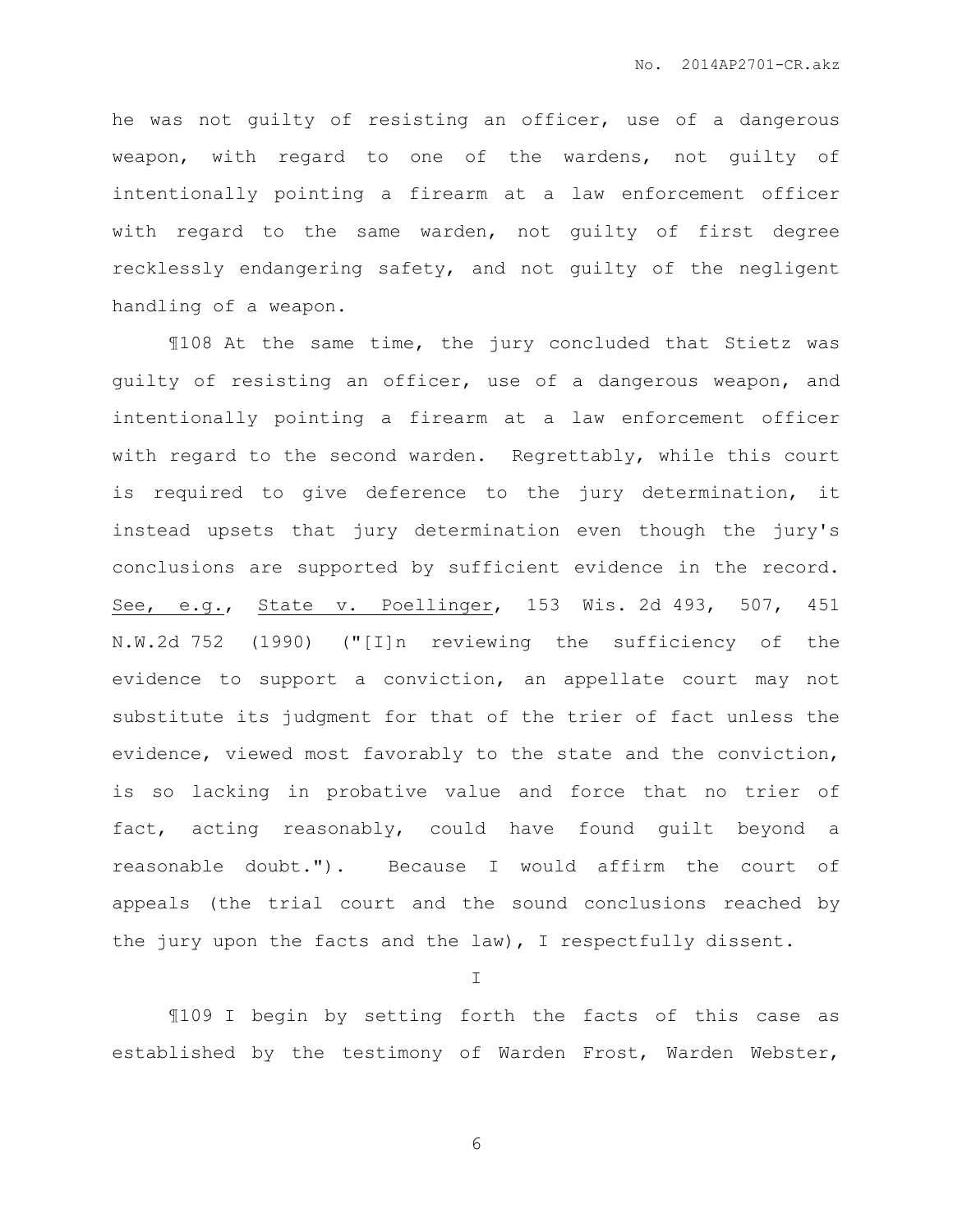and Stietz at Stietz's jury trial. As will be shown, this case hinges in large part on the testimony presented to the jury.<sup>3</sup>

¶110 Warden Joseph Frost ("Warden Frost") testified that on November 25, 2012, at about 4:30 p.m., he and Warden Nicholas Webster ("Warden Webster") were on duty in a patrol truck on a highway near Lamont, Wisconsin. Warden Frost "observed a vehicle north of the highway parked along the fence line"; in his view it was "not typical for vehicles to be parked in the field," though "typically during deer season that's where people would park if they're out hunting." Warden Frost consequently thought the vehicle might belong to someone hunting deer, whereas Warden Webster thought the vehicle might have been abandoned. It was the last day of deer season, and hunting hours ended at 4:45 p.m. The wardens "decided [they would] just check around that section of land by driving the roads to see if [they] could see anybody out hunting." The wardens did not see anything of note, however, and eventually made their way to the vehicle they had spotted.

¶111 At about 4:58 p.m., Warden Webster ran the registration of the vehicle while Warden Frost "checked to see if there was any evidence of hunting in the vehicle and to . . . see if it was an abandoned vehicle or not." Warden Frost saw an empty gun case on the front seat, scent killer spray, and a camouflaged seat that could be used on a tree

 $\overline{a}$ 

<sup>&</sup>lt;sup>3</sup> Proof that the court is stretching to reach an outcome is the court's incomplete and misleading presentation of the facts.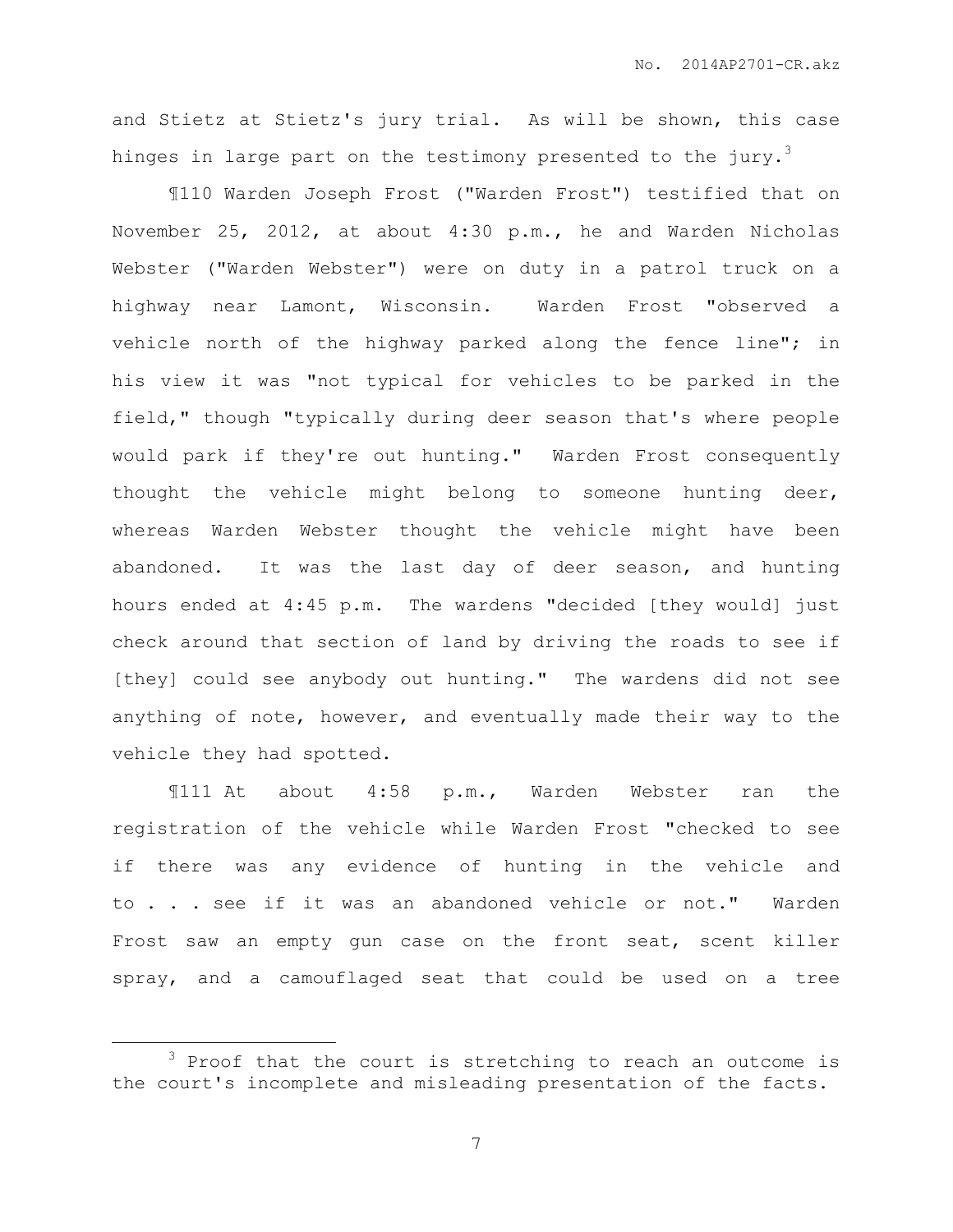stand. Warden Webster learned that the vehicle was registered to Robert and Susan Stietz.

¶112 The wardens "decided that [they] would go in and see if [they] could locate the hunter." The wardens were wearing "blaze orange" jackets and hats. The jackets had identification badges or patches on them, as did the hats. Further, the wardens did not carry long guns; Warden Frost testified that that is "usually a give away as to us not being hunters." The wardens followed the fence line until they came to an open gate and then headed through the gate. Eventually they saw a "box blind up on an elevated box stand" and began heading toward it. Shortly thereafter the wardens came upon Stietz, who was dressed in full camouflage and carrying a "long gun." Stietz "would take a few steps and stop, look around, take a few steps, stop and look around." It was dark and Stietz "didn't seem to acknowledge [the wardens] were there." Warden Frost "turned on [his] flashlight and shined it at [Stietz] and announced, 'conservation warden.'" Warden Webster made the same announcement. The parties continued approaching each other and Warden Frost saw what looked like a handgun in Stietz's pocket. Warden Frost told Warden Webster about the handgun. Warden Webster testified that "red flags were starting to go off, starting to not seem right," because Stietz had "in his face a kind of agitation, aggression" and because Stietz "went from holding his gun off to the side and then turned his gun facing straight on as [Warden Webster] was approaching him."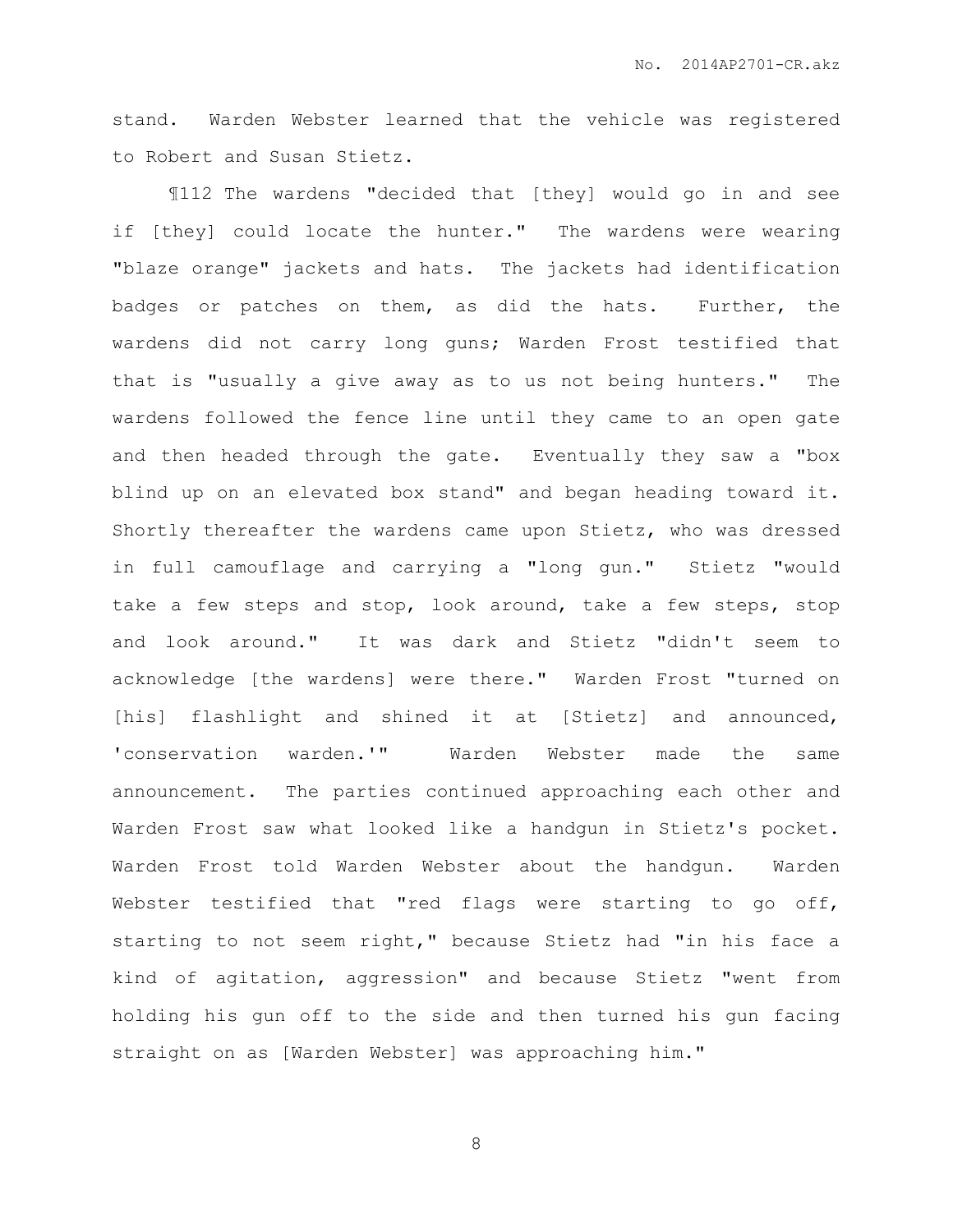¶113 Warden Webster was the first to make contact, and asked Stietz if he had seen any deer. Stietz responded that he had "seen seven doe." According to Warden Frost, Warden Webster then asked Stietz "if the rifle he was carrying was loaded," and Stietz affirmed that it was. Warden Frost "asked [Stietz] if [Warden Frost] could see the firearm," and Stietz refused.<sup>4</sup>

¶114 Warden Frost "changed the topic" and asked if Stietz had any blaze orange with him. Stietz "indicated towards" his pocket, and Warden Frost "could see just a sliver of a piece of orange clothing in there." Warden Frost testified that "[t]he fact that [Stietz was] carrying orange in his pocket, based on my training and experience, would lead me to believe he was actually out hunting." At some point during the parties' interaction, Stietz explained that he had not been hunting, but was instead looking for trespassers. Warden Frost again asked Stietz if he "could see the firearm." Warden Frost testified that there were two reasons he asked to see the weapon:

One, [Stietz] is dressed in camouflage, it's after hours, he said his firearm is loaded, which I guess gave me reason to believe he was potentially hunting after hours, hunting without blaze orange. And then when he responded he wouldn't allow us to see the firearm. I guess, at that point there is a concern for, I guess, our safety that I guess something could happen if he continues to have the firearm.

Warden Webster additionally explained that "[w]hen [the wardens] are working and enforcing hunting laws, depending on what's

 $\overline{a}$ 

<sup>4</sup> Warden Webster's testimony differs to some extent regarding the order of the questions asked and the identity of the questioner. These variations will not be discussed.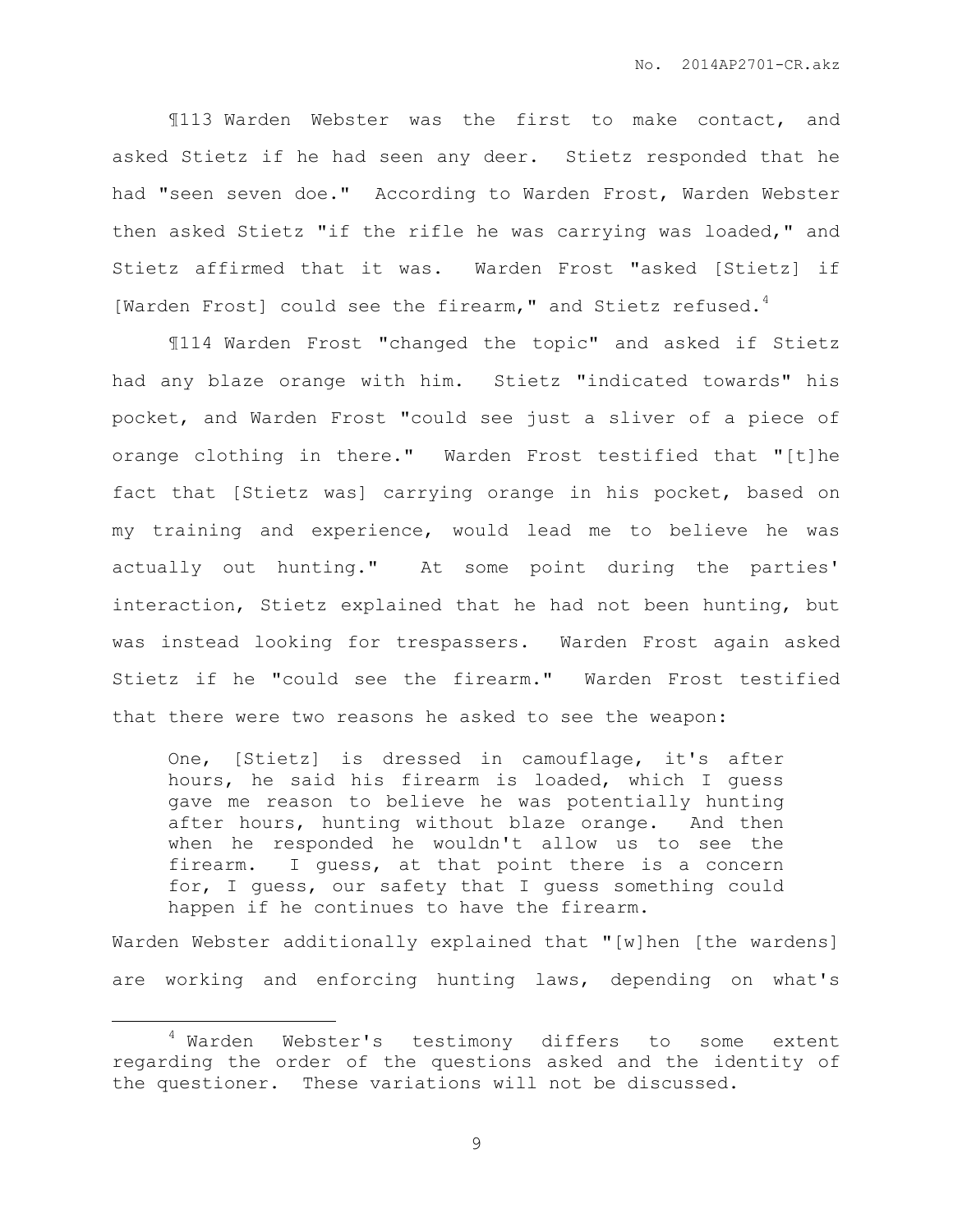being hunted, ammunition type, firearms type, amount of ammunition, are also parts that are regulated in hunting."

¶115 When he made his second request to obtain Stietz's weapon, Warden Frost simultaneously "stepped forward and reached [his] hand towards the firearm." Stietz hit Warden Frost in the stomach with the butt of the rifle. Warden Frost then grabbed the rifle and "drove [his] body forward towards [Stietz]." While Stietz and Warden Frost grappled for control of the weapon, Warden Webster "yelled out that . . . the barrel was pointed at him." Warden Webster grabbed the muzzle of the gun and "pulled it as hard as [he] could in the direction that [Warden] Frost was pulling it," yelling "drop the gun." Warden Frost ultimately "ended up with the firearm in [his] hands, laying on [his] back."

¶116 Disarmed of the rifle, Stietz began drawing his handgun. As he was doing so, Warden Webster yelled "don't do it." Warden Webster drew his handgun on Stietz before Stietz had fully drawn his handgun. Warden Frost also drew his handgun, having thrown the rifle "to the side." Stietz "swung [his handgun] by Warden Frost's direction," but then pointed it towards Warden Webster. "[T]he hammer was cocked with his right thumb by the hammer, his trigger finger would have been inside the trigger guard basically on the trigger." The wardens ordered Stietz to lower his weapon, but Stietz refused. Warden Webster "radioed to the Sheriff's Department" at 5:07 p.m. The wardens repeatedly attempted to get Stietz to drop his weapon, but he would not do so. At various times during the standoff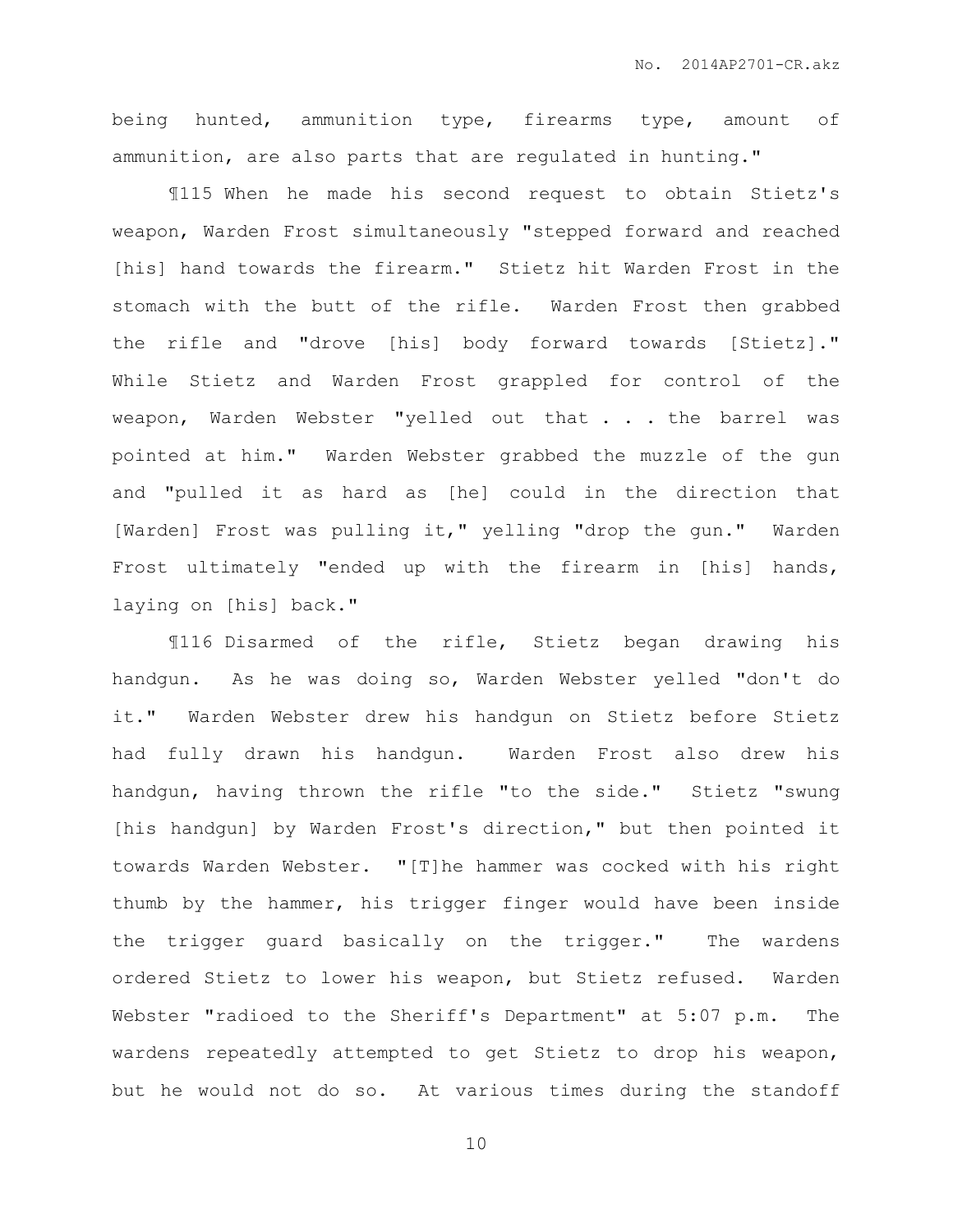Stietz commented, among other things, that he knew his rights, that he was defending himself and his property, and that he would lower his weapon if the wardens lowered their weapons. At other times Stietz would not respond to the wardens at all.

¶117 At 5:17 p.m., Deputy Brett Broge ("Deputy Broge") arrived in his "squad." The wardens retreated to the squad car. At that time Stietz had his handgun pointed "towards the squad." Warden Frost left the parties, returned to Warden Webster's squad, turned on its emergency lights, removed his blaze orange, and obtained a rifle and shotgun from the vehicle. By the time Warden Frost made contact with the parties again, Stietz had lowered his handgun but would not put it down. Other members of law enforcement arrived but Stietz "still basically wouldn't comply." Finally, about "40 to 50 minutes" "from the time . . . [the wardens] were initially there until it was all over," Stietz put his weapon down and was placed in handcuffs.<sup>5</sup>

¶118 Stietz testified that on the date in question he had not been hunting but was instead "checking for trespassers," a recurring issue for Stietz. $6$  That evening Stietz "encountered two people in orange" on his property and he "didn't know who they were." While Stietz saw the individuals' "faces and their orange clothing," he denied seeing their patches or badges.

 $\overline{a}$ 

<sup>5</sup> Deputy Broge testified that Stietz lowered his weapon at about 5:20 p.m. and that Stietz put his weapon on the ground at about 6:00 p.m.

 $6$  According to Stietz, the orange vest in his pocket had been placed there days before.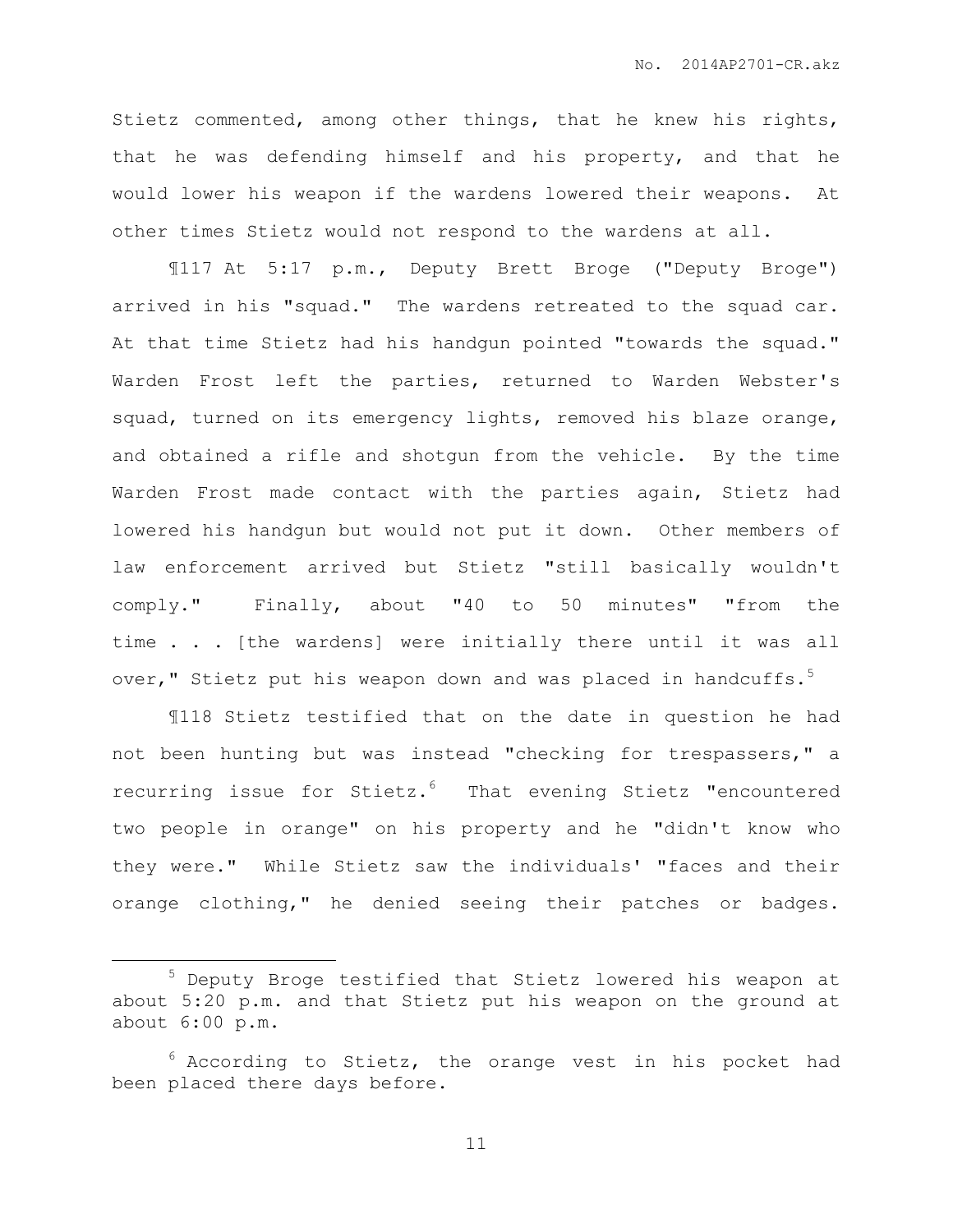According to Stietz, one of the individuals asked, "are you Bob Stietz?" Stietz replied "yes, I am. The question is, who are you?" Stietz heard a response that was "kind of mumbled, but sounded like one was saying Green, I didn't know if it was County. And the other one said——looked at him and said a Warden, but it was kind of mumbled, not real loud." Next, Stietz was asked if he was hunting and was told that he had to be in orange if he was hunting deer. Stietz informed the wardens that he was not hunting deer but was instead "checking for trespassers." When asked if he had seen any deer, Stietz replied that he had seen seven of them.

¶119 According to Stietz, when Stietz said he was checking for trespassers one of the wardens "got——kind of a little bit riled." Additionally, one of the wardens "threw up his arms like this. You've got to be in orange." According to Stietz, the wardens "c[a]me around [Stietz] in like a circle." At that point Stietz "was wanting to go to [his] car and . . . would have been heading home." "The Wardens proceeded around [Stietz] . . . asking [him] questions." One of the wardens said "give me your gun." Stietz said no and took a step back. At that point he "felt like [he] was being attacked" because one of the wardens grabbed his shirt and told the other warden to "grab the gun." Stietz denied swinging the butt of the rifle into Warden Frost's stomach. The three struggled for Stietz's rifle. Stietz "lost [his] grip" and "all of a sudden [Stietz] [saw] the rifle go, and . . . heard it hit the fence." The two wardens "kind of lost their footing." Stietz saw Warden Webster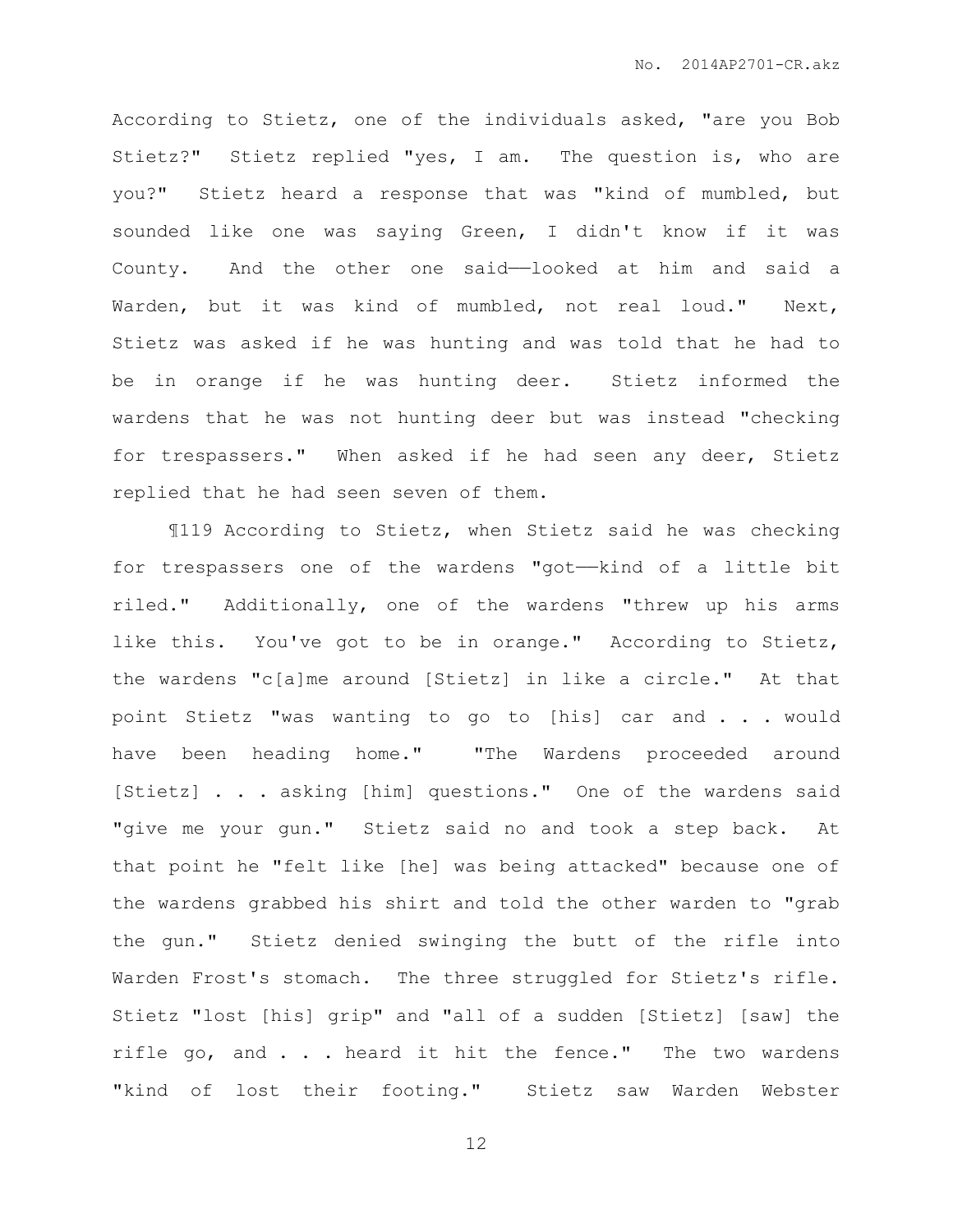"reaching for his pistol" and "all of a sudden . . . [saw] the pistol coming up." Stietz thought Warden Webster was going to shoot and drew his pistol at the same time. Stietz said, "I have the right to protect myself which I am doing at this time."

¶120 At this point in time all three individuals had their handguns drawn. Stietz was asked to put his weapon down several times but refused, repeatedly stating that he would put his handgun down if the wardens put their handguns down. Eventually one of the wardens called for backup. At trial Stietz was asked, "[W]hen did you know for the first time that these were wardens?" Stietz responded, "I really didn't know positive for sure, because it was kind of dark out and when we-when actually, I really don't know because I never seen no credentials or when he called for backup, that's when I knew really." (Emphasis added.) Stietz testified that he was "scared, darn scared." Backup arrived. The following exchange occurred at trial:

Q: You said that you were relieved when the Sheriffs showed up; is that right?

A: That is correct. Relieved.

Q: But you weren't relieved enough to put your gun down at that point, were you?

A: As I stated in my testimony, when the wardens put their guns down, because they draw on me first, I would put mine down.

. . . .

Q: Why didn't you put it down right away once Deputy Broge was on site?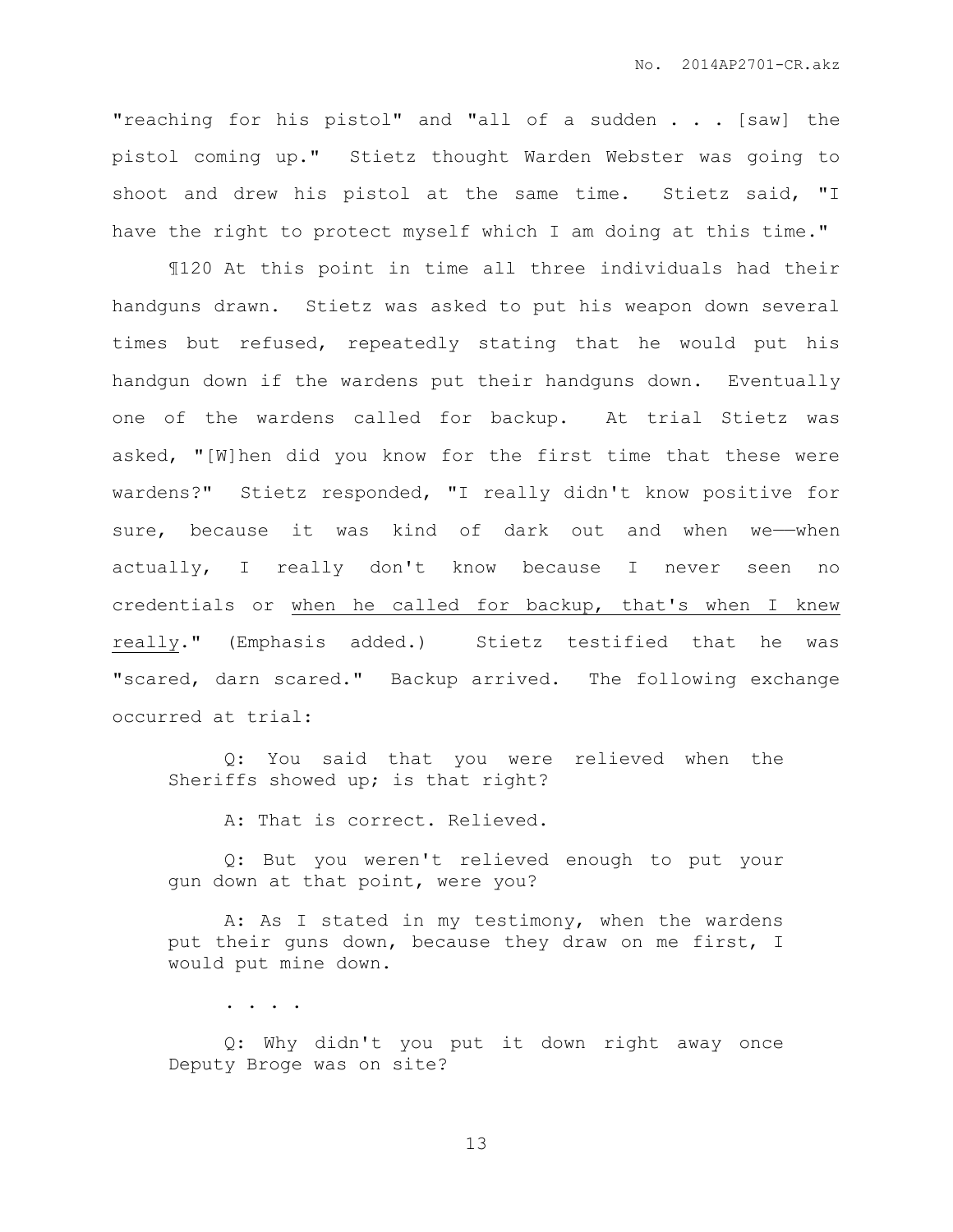A: As I stated before, the Wardens would not put theirs down, and I wouldn't put mine down until they put theirs down, because they drew on me first.

Stietz eventually lowered his weapon because "when the Sheriffs got there, that's when I felt halfway there'd be witnesses if anything bad happened, there would be witnesses."

¶121 Relevant to Stietz's testimony, Warden Webster and Warden Frost denied mentioning Green County in their initial interaction with Stietz. Warden Webster denied grabbing Stietz's shirt. Warden Frost stated that he did not see Warden Webster grab Stietz by the shirt and that Warden Webster had not yelled at him to grab Stietz's rifle. Warden Webster and Warden Frost denied getting "riled" when Stietz told them that he was checking for trespassers, and Warden Frost denied throwing his arms up in the air.

## II

¶122 On November 28, 2012, a criminal complaint was filed against Stietz in Lafayette County circuit court. On December 11, 2012, an amended complaint was filed charging Stietz with one count of first degree recklessly endangering safety, in violation of Wis. Stat. § 941.30(1), two counts of resisting an officer, use of a dangerous weapon, in violation of Wis. Stat. § 946.41(1), and with the penalty enhanced by Wis. Stat. § 939.63(1)(a), one count of negligent handling of a dangerous weapon, in violation of Wis. Stat. § 941.20(1)(a), and two counts of intentionally pointing a firearm at a law enforcement officer, in violation of § 941.20(1m)(b). On December 18, 2012, an information was filed.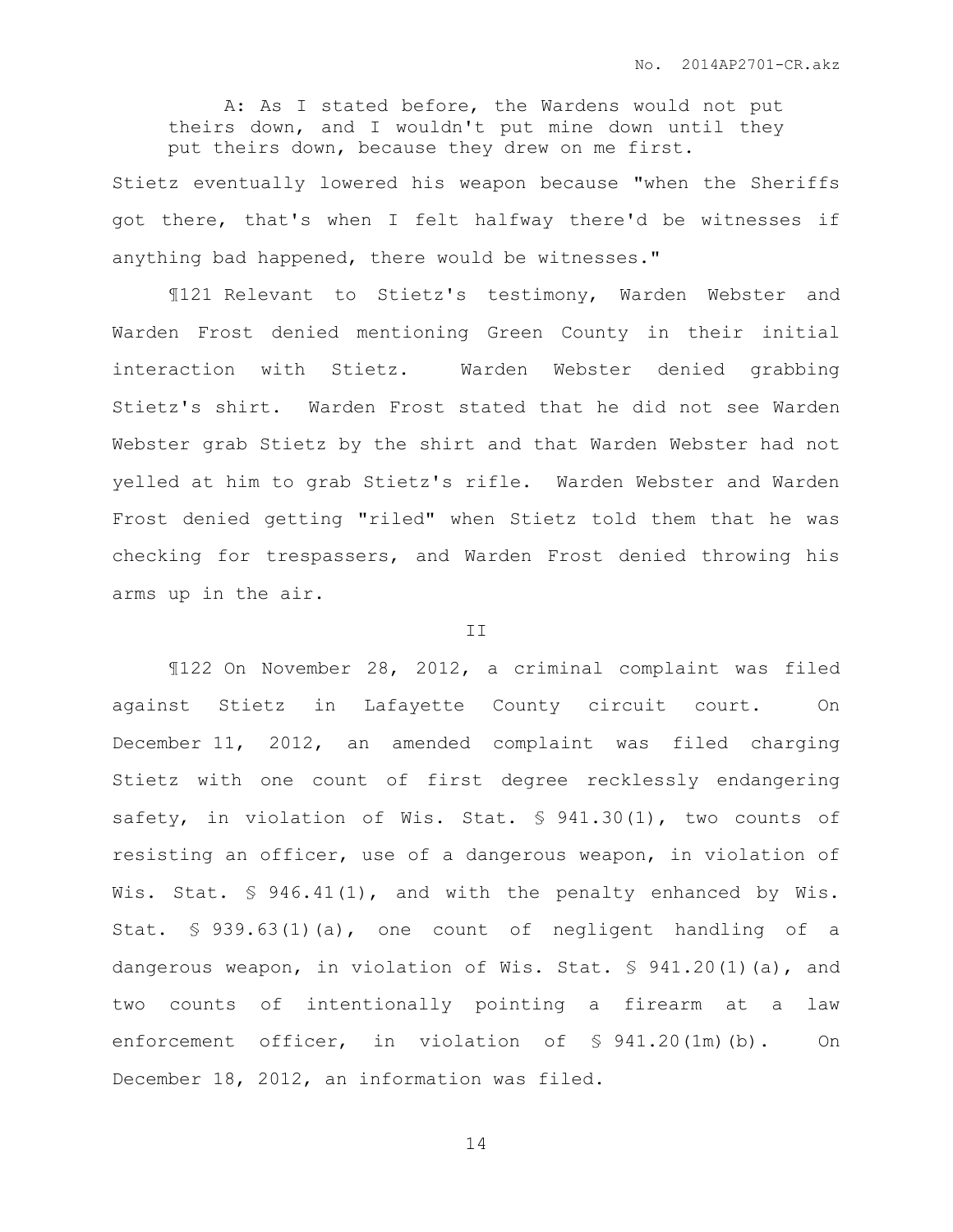¶123 On January 22, 2014, Stietz filed requested jury instructions in anticipation of trial. Stietz requested, among other things, that the jury be instructed regarding: (1) Stietz's putative Second Amendment right to refuse to surrender his rifle to the wardens; (2) the possibility that the wardens were trespassing on Stietz's land; and (3) the possibility that Stietz was acting in self-defense.

¶124 On February 20, 2014, the State filed a motion in limine requesting an order

prohibiting the defendant from arguing any of the following at trial: that the DNR Wardens were armed trespassers; that the DNR Wardens were not authorized to enter his property; that the defendant had a Second Amendment right to resist the Wardens; any arguments by the defendant of self-defense of either person or property.

After a hearing on February 26, 2014, the court entered the following order with respect to the State's motion:

1. The Court will allow evidence (a) that Mr. Stietz was looking for trespassers, (b) that the wardens were armed, (c) of where the wardens walked and what they said and did, and (d) of where and how all relevant events occurred. In short, the facts of what happened are admissible;

2. However, counsel for Mr. Stietz may not characterize the wardens' conduct as trespassing, at least absent a further ruling by the Court; and

3. Further, counsel for Mr. Stietz may not argue that the Second Amendment permitted Mr. Stietz's conduct, or affords a legal defense here.

¶125 From March 11, 2014, to March 14, 2014, Stietz was tried before a jury. On March 14, 2014, at the jury instruction conference, it was determined (based in part on prior rulings)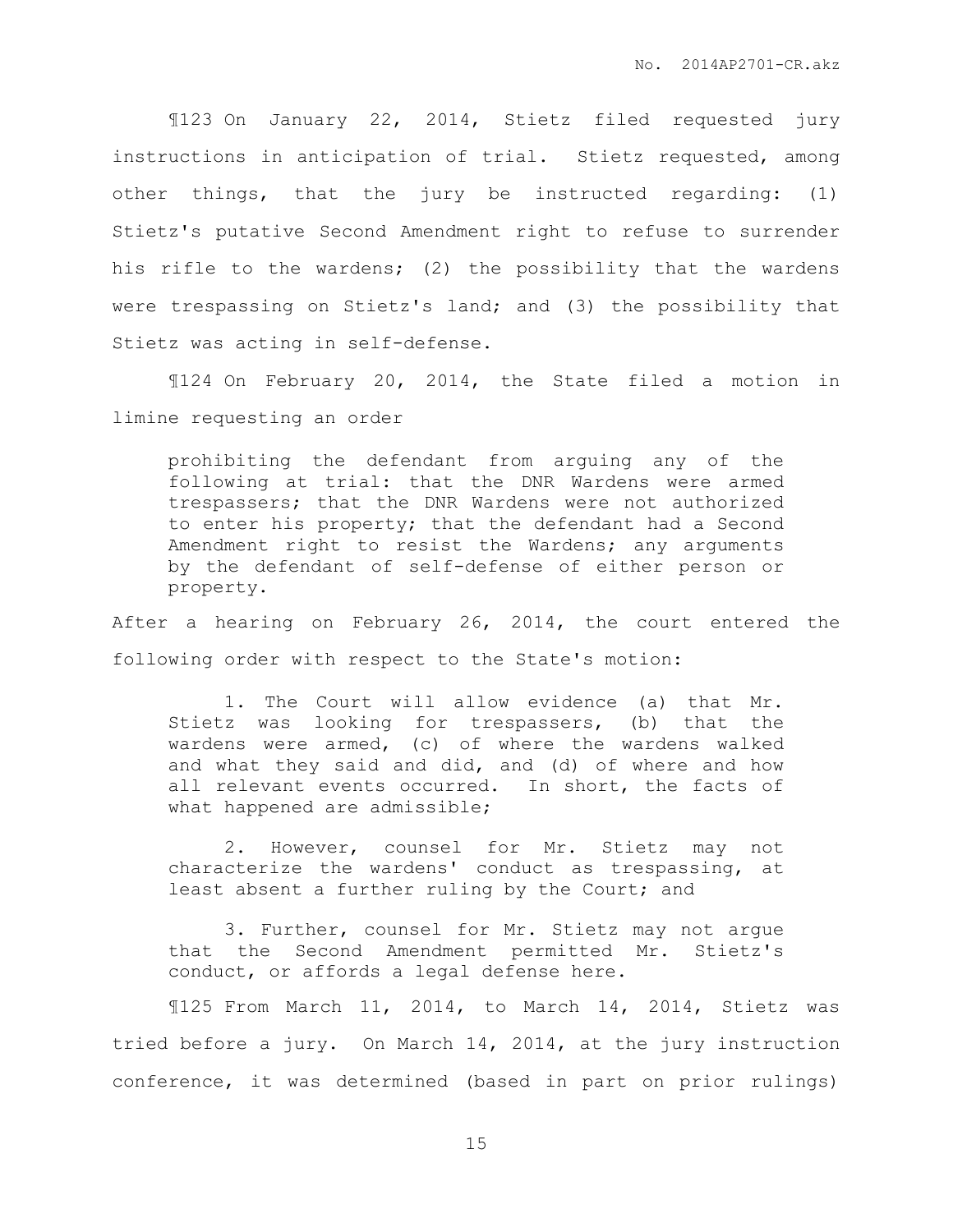that the jury would not receive Stietz's requested instructions regarding the Second Amendment, trespass, and self-defense.

¶126 While the charges filed against Stietz and considered by the jury included one count of first degree recklessly endangering safety and one count of negligent handling of a dangerous weapon, Stietz was also charged with one count of resisting an officer, use of a dangerous weapon, with respect to Warden Frost, one count of resisting an officer, use of a dangerous weapon, with respect to Warden Webster, one count of intentionally pointing a firearm at a law enforcement officer with respect to Warden Frost, and one count of intentionally pointing a firearm at a law enforcement officer with respect to Warden Webster.

¶127 Later that day, the jury returned its verdict. The jury found Stietz not guilty of first degree recklessly endangering safety; not guilty of resisting an officer, use of a dangerous weapon with respect to Warden Frost; guilty of resisting an officer, use of a dangerous weapon with respect to Warden Webster; not quilty of negligent handling of a weapon; not guilty of intentionally pointing a firearm at a law enforcement officer with respect to Warden Frost; and guilty of intentionally pointing a firearm at a law enforcement officer with respect to Warden Webster.

¶128 On March 24, 2014, Stietz filed a motion for acquittal or a new trial. On May 21, 2014, the court denied the motion. On May 28, 2014, the circuit court sentenced Stietz to one year of initial confinement and three years of extended supervision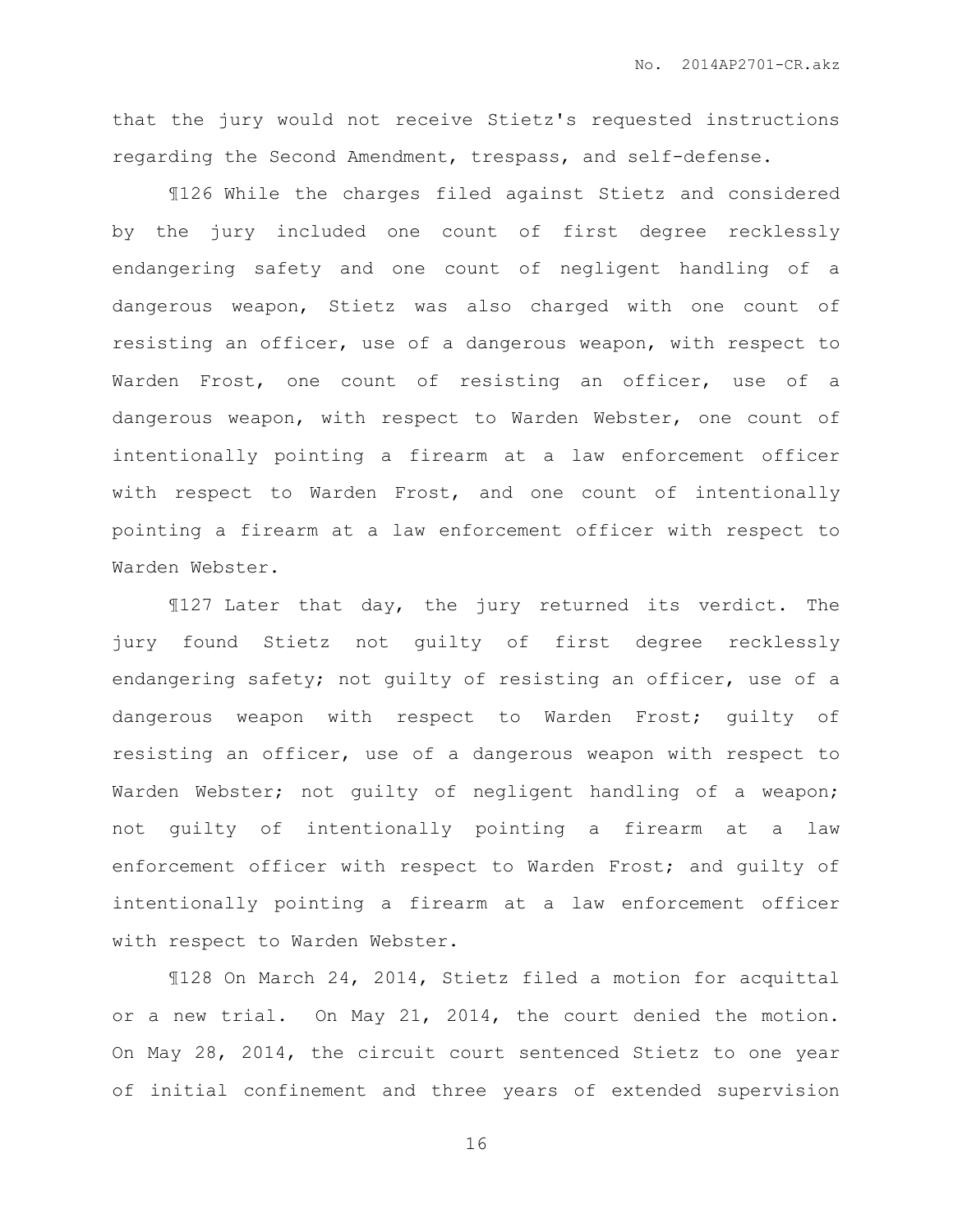on the charge of intentionally pointing a firearm at a law enforcement officer. The court withheld sentence on the resisting an officer, use of a dangerous weapon charge, placing Stietz on probation for two years consecutive to the sentence on the other count. A judgment of conviction was entered, and Stietz filed a notice of intent to pursue postconviction relief the same day.

¶129 On April 14, 2016, the court of appeals affirmed Stietz's judgment of conviction. State v. Stietz, No. 2014AP2701-CR, unpublished slip op. (Wis. Ct. App. Apr. 14, 2016) (per curiam). On May 16, 2016, Stietz filed a petition for review in this court. On October 11, 2016, this court granted the petition.

## **III**

¶130 The issues raised on appeal pertain largely to whether the circuit court erred in not providing certain jury instructions requested by Stietz.

A circuit court has broad discretion in deciding whether to give a requested jury instruction. However, a circuit court must exercise its discretion in order "to fully and fairly inform the jury of the rules of law applicable to the case and to assist the jury in making a reasonable analysis of the evidence."

State v. Coleman, 206 Wis. 2d 199, 212, 556 N.W.2d 701 (1996) (citation omitted) (quoting State v. Vick, 104 Wis. 2d 678, 690, 312 N.W.2d 489 (1981)). Even if the circuit court errs, "an 'erroneous jury instruction warrants reversal and a new trial only if the error was prejudicial.'" Kochanski v. Speedway SuperAmerica, LLC, 2014 WI 72, ¶11, 356 Wis. 2d 1, 850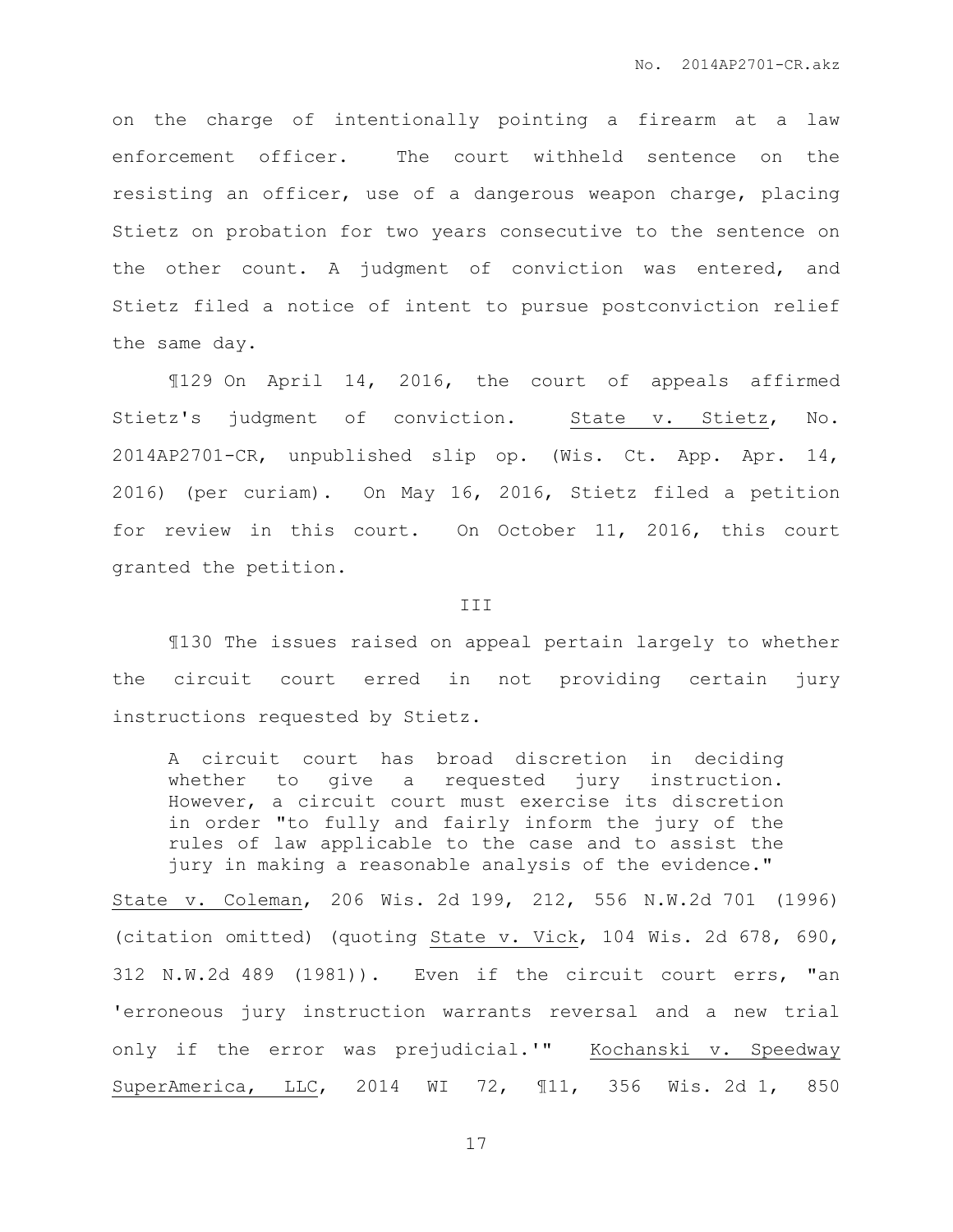N.W.2d 160 (quoting Fischer v. Ganju, 168 Wis. 2d 834, 849, 485 N.W.2d 10 (1992)). Importantly, "an error relating to the giving or refusing to give an instruction is not prejudicial if it appears that the result would not be different had the error not occurred." Id. (quoting Lutz v. Shelby Mut. Ins. Co., 70 Wis. 2d 743, 751, 235 N.W.2d 426 (1975)).

¶131 I first address the circuit court's decision not to instruct the jury on self-defense. I then address the circuit court's decision not to instruct the jury on trespass.

IV

¶132 Stietz argues that the circuit court should have instructed the jury that he was privileged to defend himself against the wardens under certain circumstances.

¶133 The pattern jury instruction on self-defense entitled "Privilege: Self-Defense: Force Less Than That Likely to Cause Death or Great Bodily Harm-[Wis. Stat.] § 939.48" reads in part as follows:

Self-defense is an issue in this case. The law of self-defense allows the defendant to threaten or intentionally use force against another only if:

- the defendant believed that there was an actual or imminent unlawful interference with the defendant's person; and,
- the defendant believed that the amount of force the defendant used or threatened to use was necessary to prevent or terminate the interference; and
- the defendant's beliefs were reasonable.

Determining Whether Beliefs Were Reasonable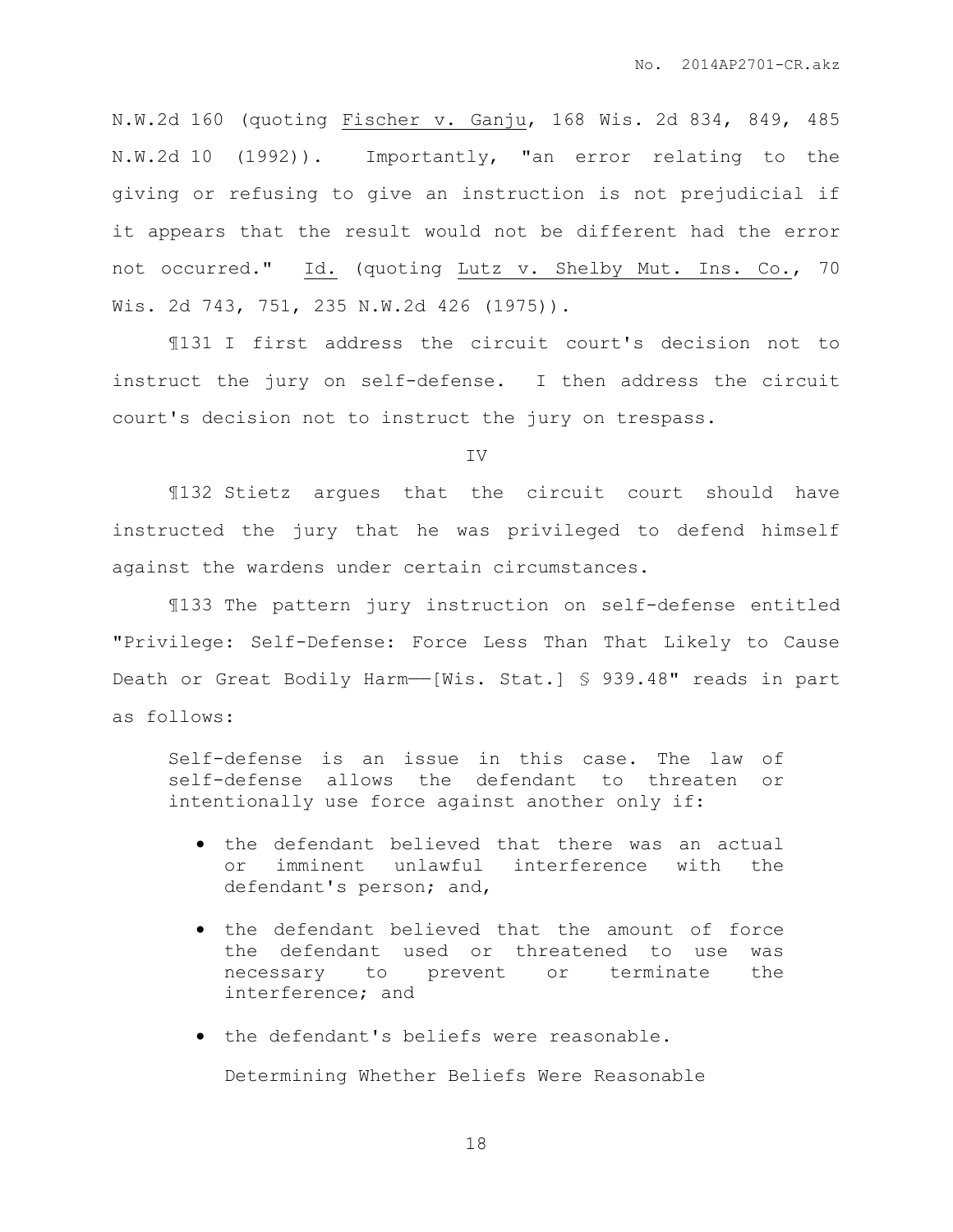A belief may be reasonable even though mistaken. In determining whether the defendant's beliefs were reasonable, the standard is what a person of ordinary intelligence and prudence would have believed in the defendant's position under the circumstances that existed at the time of the alleged offense. The reasonableness of the defendant's beliefs must be determined from the standpoint of the defendant at the time of the defendant's acts and not from the viewpoint of the jury now.

Wis JI—Criminal 800 (footnotes omitted). Wisconsin Stat. § 939.48(1) (the statute referenced by the instruction) itself states:

A person is privileged to threaten or intentionally use force against another for the purpose of preventing or terminating what the person reasonably believes to be an unlawful interference with his or her person by such other person. The actor may intentionally use only such force or threat thereof as the actor reasonably believes is necessary to prevent or terminate the interference. The actor may not intentionally use force which is intended or likely to cause death or great bodily harm unless the actor reasonably believes that such force is necessary to prevent imminent death or great bodily harm to himself or herself.

 $$939.48(1).$ <sup>7</sup>

 $\overline{a}$ 

¶134 As an initial matter, it was Stietz's burden to place self-defense in issue. See Head, 255 Wis. 2d 194, 111. "[I]f, before trial, the defendant proffers 'some' evidence to support her defense theory and if that evidence, viewed most favorably to her, would allow a jury to conclude that her theory was not disproved beyond a reasonable doubt, the factual basis for her

<sup>7</sup> Stietz requested Wis JI-Criminal 800 as well as "alternative self-defense formulations." Stietz does not develop arguments suggesting that any differences between these formulations are material for purposes of this appeal.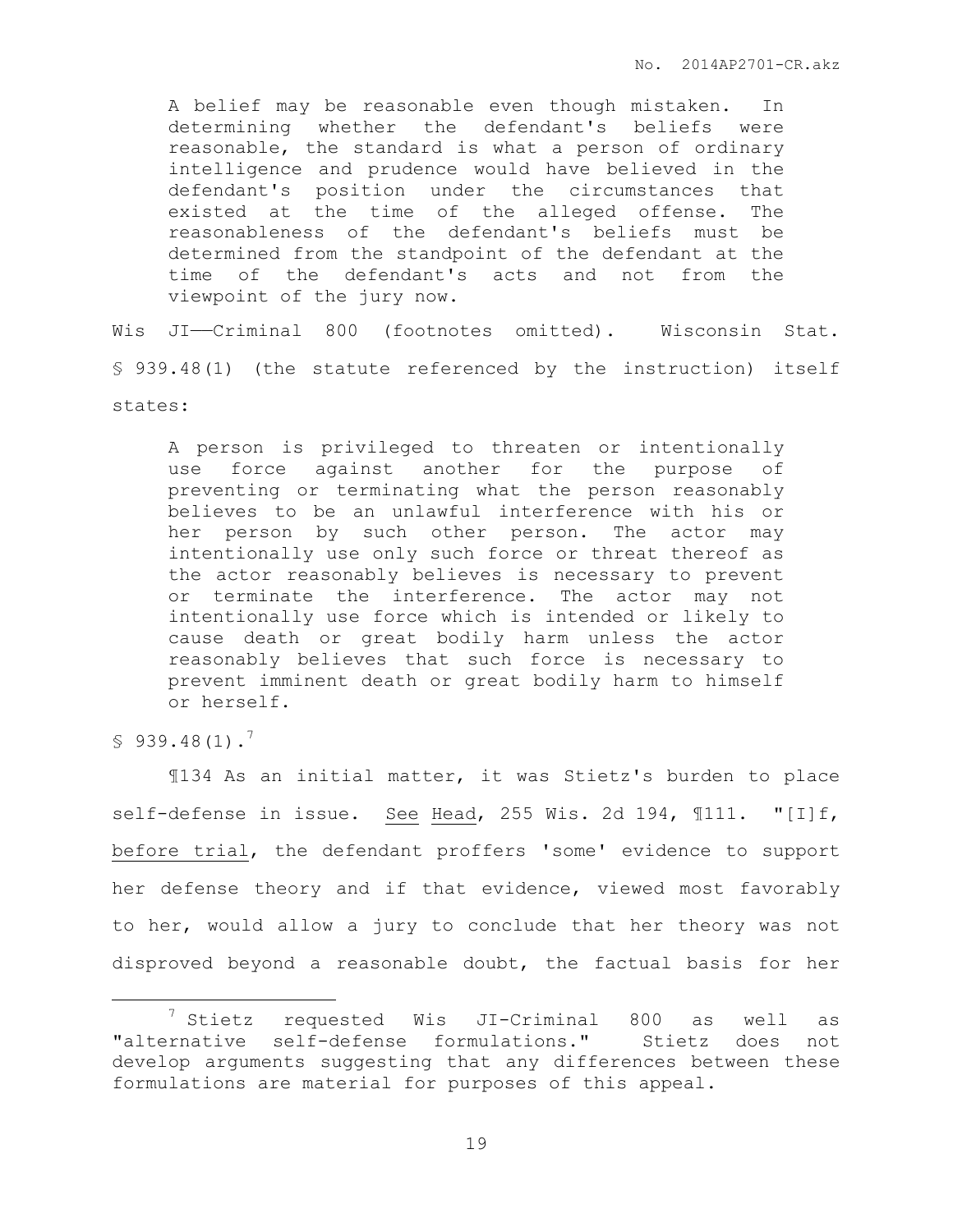defense theory has been satisfied." Id., ¶115 (emphasis added). On the other hand:

[T]he standard for giving a jury instruction on selfdefense may, in some circumstances, be higher than the standard for admitting self-defense evidence at trial, because a defendant's claim of self-defense may be so thoroughly discredited by the end of the trial that no reasonable jury could conclude that the state had not disproved it.

Id. (first emphasis added).

¶135 Stietz argues that he is entitled to a self-defense instruction because the evidence viewed in the light most favorable to him showed that he had been having problems with trespassers; that on November 25, 2012, Stietz had been looking for trespassers; and that Stietz in fact encountered two "strangers dressed in blaze orange trespassing on his land" who "demanded his rifle." Stietz claims that at the time the wardens ordered him to disarm "it was reasonable for him to infer" based on the available information that the wardens were "illegally trespassing hunters." Stietz adds that the strangers forcibly obtained his weapon and that one of the strangers pointed a handgun at him. Under the circumstances, Stietz contends, self-defense was warranted.

¶136 Stietz's argument fails. Stietz's assertion of selfdefense was "so thoroughly discredited" by the close of evidence "that no reasonable jury could conclude that the state had not disproved it." Id. As the State explains in its brief:

It is undisputed that both wardens were wearing their issued uniforms: a "blaze orange" jacket; a DNR patch on the shoulder of each arm of the jacket; a DNR badge along either the middle zipper of the jacket or the left chest; and a "blaze orange" hat with a DNR patch.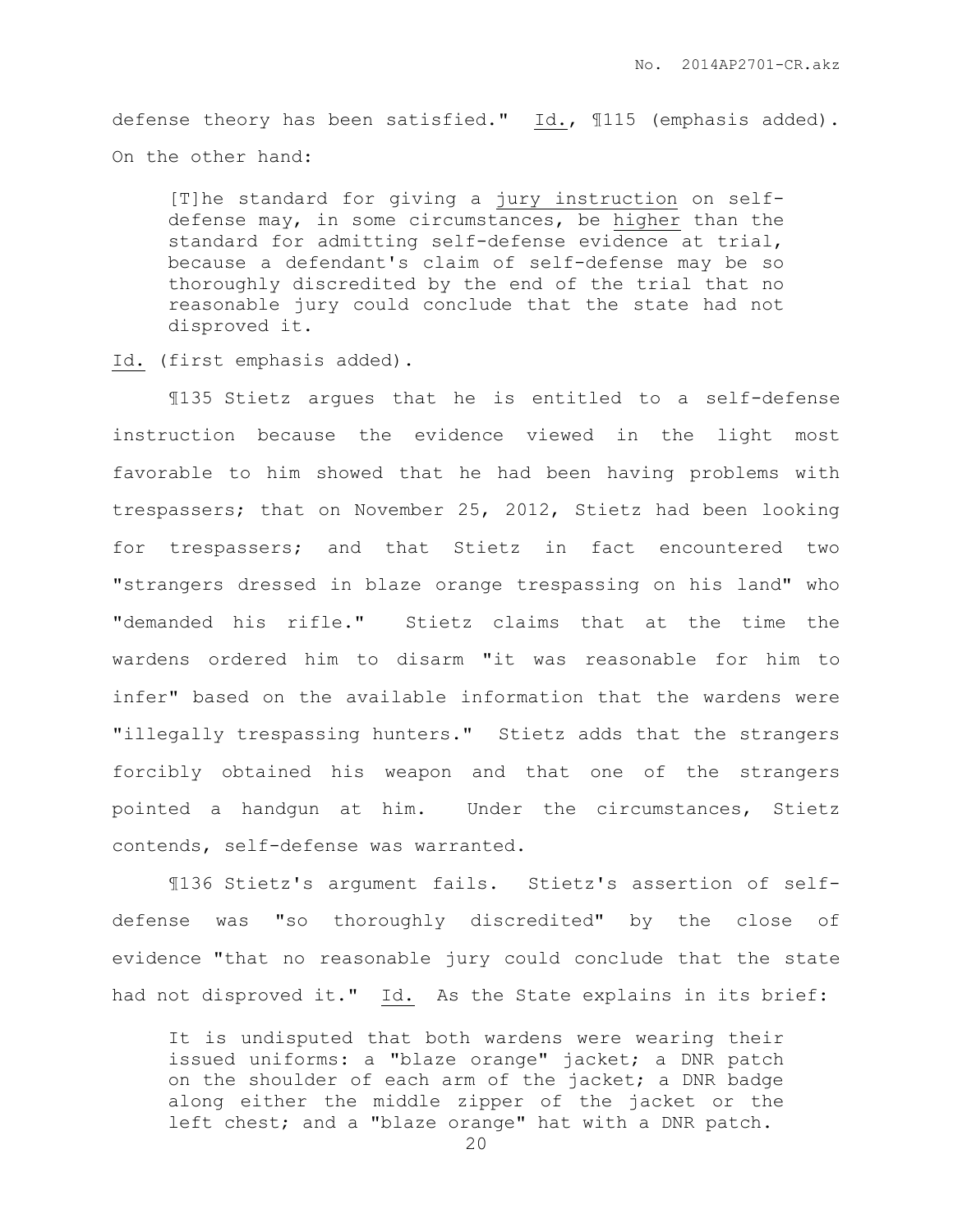The wardens did not carry long guns, which Warden Frost testified is "usually a give away as to us not being hunters." Further, Stietz's own testimony confirms that he heard one of the wardens say to him, "a Warden"; testimony self-evidently not negated by Stietz's contention that the statement was "kind of mumbled, not real loud." The circuit court correctly stated at the jury instruction conference that "[u]nder the circumstances, if [Stietz] didn't know [that Warden Frost and Warden Webster] were wardens, he should have, and he didn't have a right to self-defense against a police officer." See Wis JI-Criminal 800 ("In determining whether the defendant's beliefs were reasonable, the standard is what a person of ordinary intelligence and prudence would have believed in the defendant's position under the circumstances that existed at the time of the alleged offense.").

¶137 Nor does rejecting Stietz's claim of self-defense require this court or the circuit court to improperly weigh the evidence, as Stietz argues. As our case law makes clear, viewing evidence in the light most favorable to the defendant does not mean suspending one's disbelief to the point of absurdity. Cf. State v. Mendoza, 80 Wis. 2d 122, 153, 258 N.W.2d 260 (1977) ("Thus the question before us . . . is . . . whether a reasonable construction of the evidence will support the defendant's theory 'viewed in the most favorable light it will "reasonably admit of from the standpoint of the accused."'" (emphasis added) (quoting Ross v. State, 61 Wis. 2d 160, 172, 211 N.W.2d 827 (1973))). If "no reasonable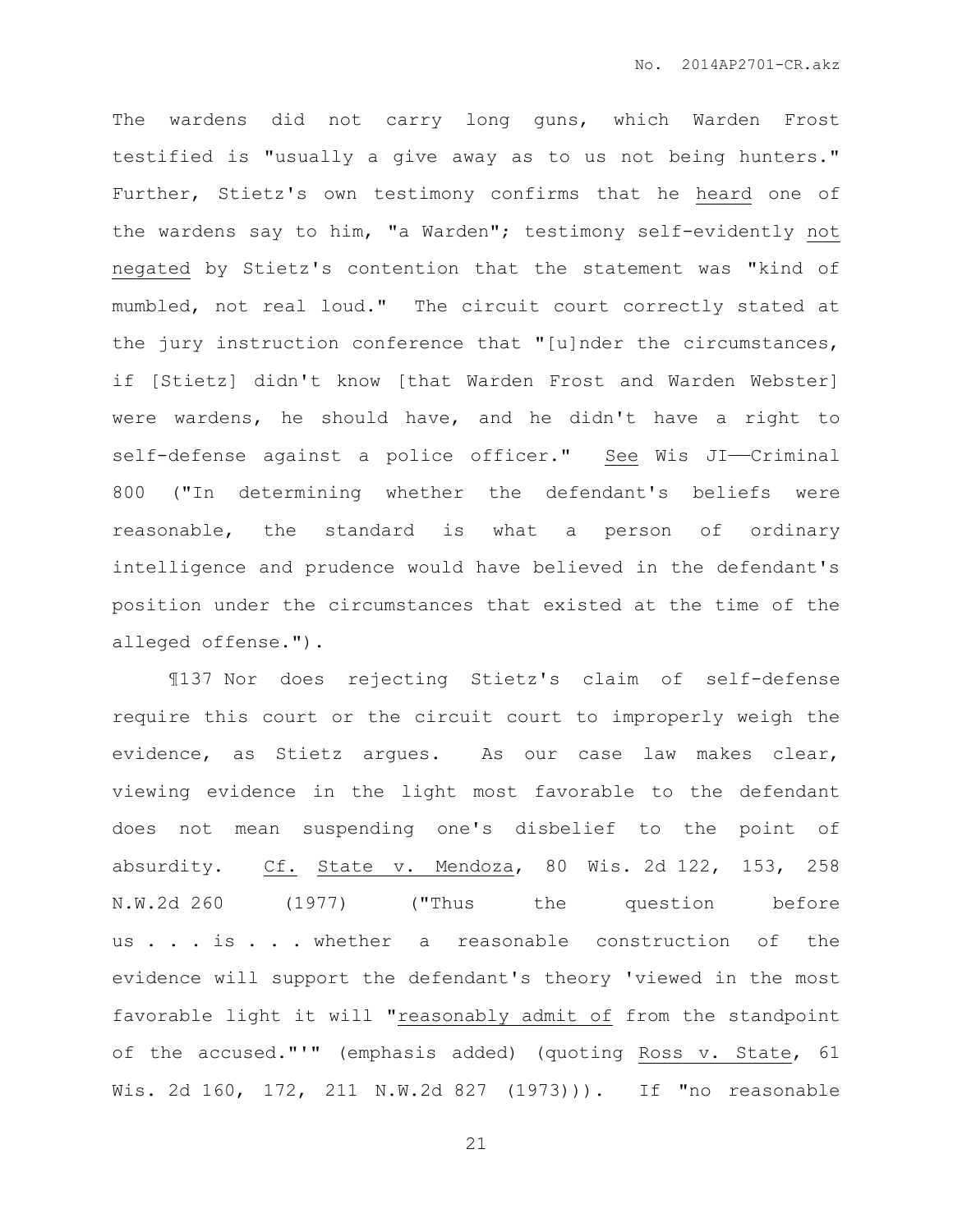jury could conclude" on the evidence presented that the State had failed to disprove a claim of self-defense, a jury instruction is not warranted. Head, 255 Wis. 2d 194, ¶115; cf. Mendoza, 80 Wis. 2d at 152-53. To take one hypothetical raised by the circuit court below that is not at all far off from the facts of this case, if a defendant is pulled over by a uniformed police officer at night and resists the officer, he cannot simply invoke the magic words of "self-defense" to obtain the corresponding jury instruction. Here, the circuit court properly exercised its discretion in refusing to instruct the jury that Stietz might have been acting in self-defense, in light of the fact that Stietz's claim had been sufficiently "discredited." Head, 255 Wis. 2d 194, ¶115. If anything, the wardens seem to have been defending themselves.

¶138 Regardless, even assuming that the circuit court should have instructed Stietz's jury on self-defense, such error was patently harmless; there is no doubt that even absent the error the result would have been the same. See Kochanski, 356 Wis. 2d 1, ¶11. This becomes evident when one reviews the crimes of which Stietz was acquitted and the crimes of which Stietz was convicted, in light of the facts of the case.

¶139 The interaction between the three parties is divisible into two parts: (1) the initial struggle between Stietz and the two wardens over Stietz's rifle; and (2) the prolonged standoff between the three during which the wardens pointed firearms at Stietz and Stietz pointed his firearm at Warden Webster.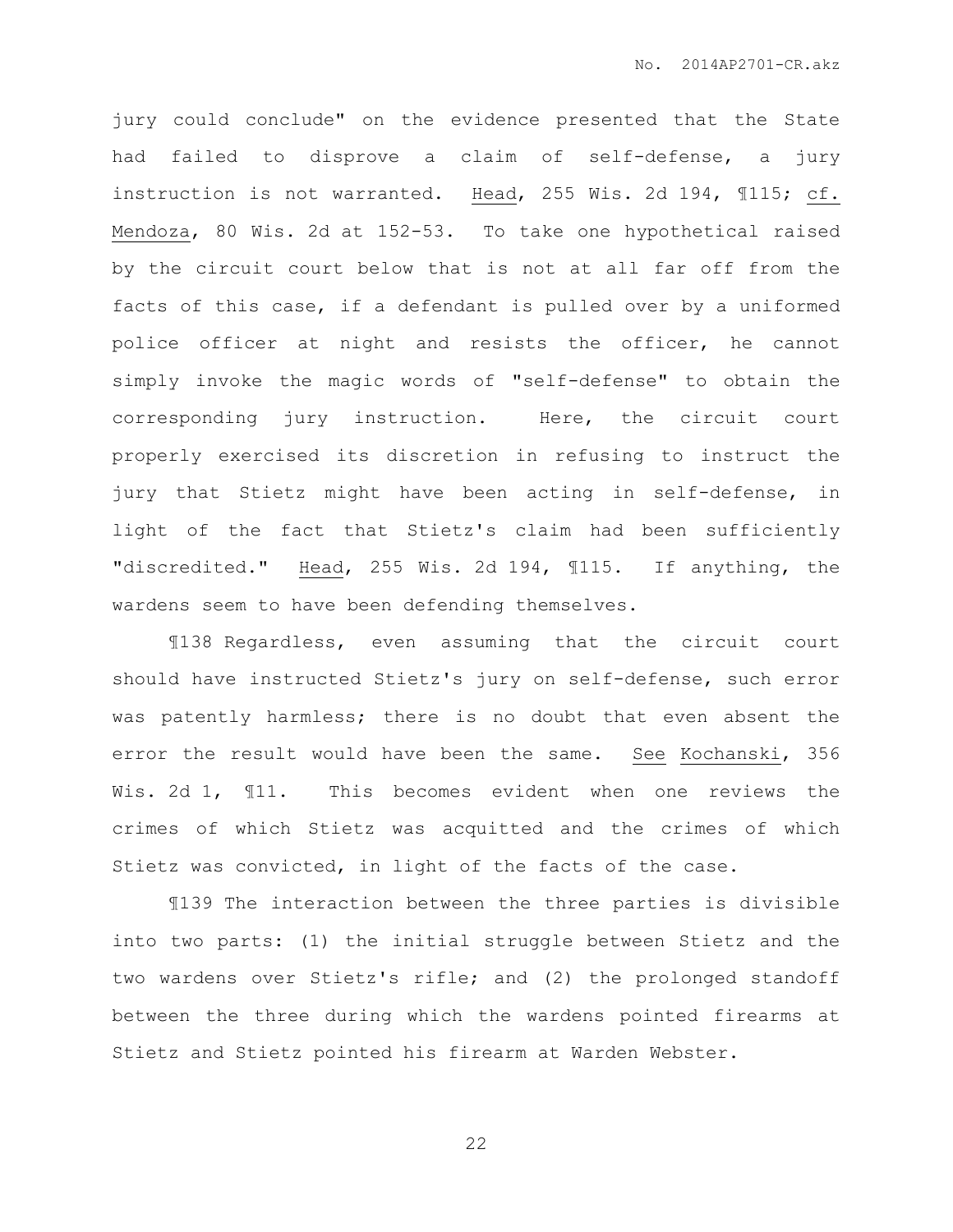¶140 Stietz was acquitted of resisting Warden Frost and of pointing a weapon at Warden Frost but convicted of resisting Warden Webster and of pointing a weapon at Warden Webster. In other words, this means that the jury was unwilling to assign guilt to Stietz regarding the initial struggle over Stietz's rifle, but concluded that Stietz was guilty with regard to the prolonged standoff. This is hardly shocking, given that during this second period: (1) Stietz continued to point his handgun at Warden Webster even after, by his own admission, he knew that the two officers were wardens; and (2) Stietz refused to surrender his firearm for over half an hour, despite being in the presence of multiple additional clearly-identified law enforcement officers cajoling him to submit peacefully.

¶141 Critically, in order to have convicted Stietz of resisting Warden Webster, use of a dangerous weapon, in violation of Wis. Stat. § 946.41(1), and intentionally pointing a firearm at Warden Webster, in violation of Wis. Stat. § 941.20(1m)(b), the jury had to have found, as elements of the crimes, that Stietz knew or had reason to know that Warden Webster was a law enforcement officer. More specifically, the elements of the crime of resisting an officer are:

1. The defendant resisted an officer. . . .

2. The officer was doing an act in an official capacity. . . .

3. The officer was acting with lawful authority. . . .

4. The defendant knew that (officer) was an officer acting in an official capacity and with lawful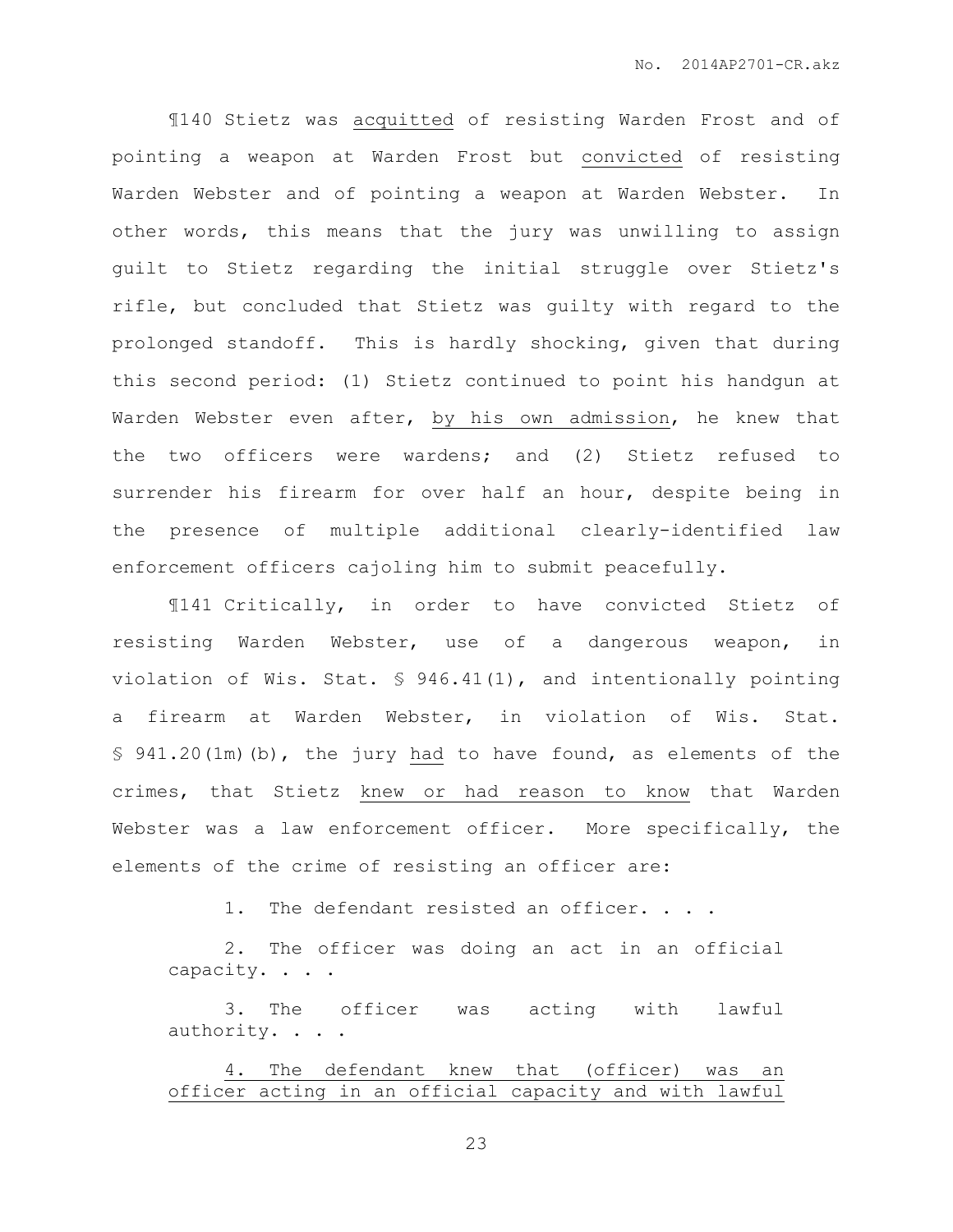authority and that the defendant knew (his) (her) conduct would resist the officer.

Wis JI--Criminal 1765 (emphasis added).

¶142 The elements of the crime of intentionally pointing a firearm at a law enforcement officer are:

1. The defendant pointed a firearm at or toward (name of victim). . . .

2. The defendant pointed the firearm at or toward (name of victim) intentionally. . . .

3. (Name of victim) was a law enforcement officer.

4. (Name of victim) was acting in an official capacity.

5. The defendant knew or had reason to know that (name of victim) was a law enforcement officer.

Wis JI--Criminal 1322A (emphasis added).

¶143 Consequently, even if the jury had been instructed regarding self-defense, it would not have made a difference. On the evidence presented, the jury rejected Stietz's claim that he did not know that Warden Webster was a warden and that Stietz's ignorance was justifiable. The jury's verdict makes clear that it carefully considered the evidence before it. Even assuming that omission of a self-defense jury instruction was error, this court should not upset that verdict for the purpose of providing an instruction that would not have had any effect.

¶144 Finally, Stietz could be read to argue that, aside from the discussion above, he had a right to defend himself against the wardens because they had no legal right to seize or disarm him. That is not the law. In Hobson, for example, this court abrogated the common law privilege "to forcibly resist an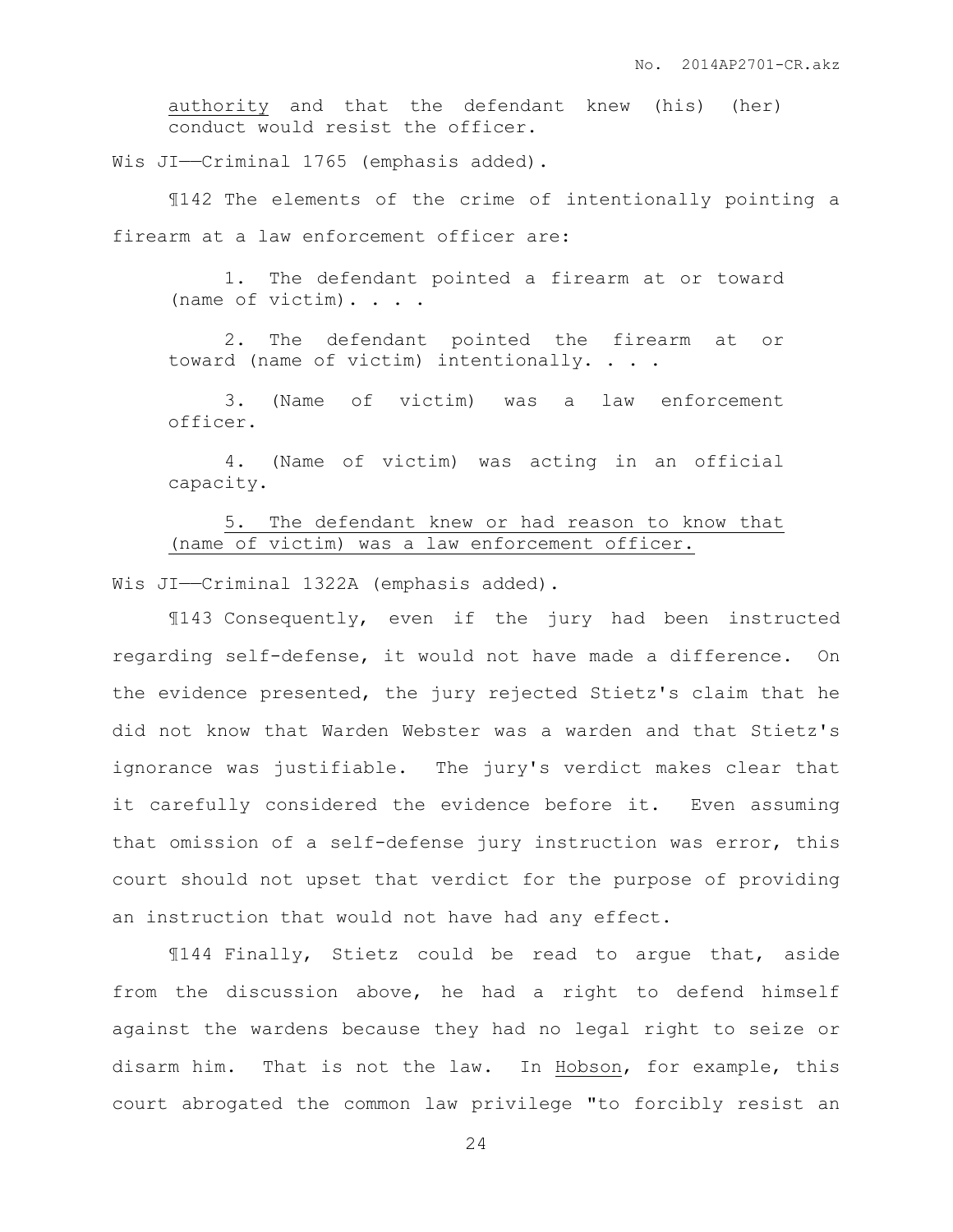unlawful arrest in the absence of unreasonable force." State v. Hobson, 218 Wis. 2d 350, 353, 577 N.W.2d 825 (1998). We "adopt[ed] the conclusion" of another state supreme court that had reasoned in part:

[T]he legality of a peaceful arrest should be determined by courts of law and not through a trial by battle in the streets. It is not too much to ask that one believing himself unlawfully arrested should submit to the office[r] and thereafter seek his legal remedies in court. Such a rule helps to relieve the threat of physical harm to officers who in good faith but mistakenly perform an arrest, as well as to minimize harm to innocent bystanders.

Id. at 379-80 (quoting Miller v. State, 462 P.2d 421, 427 (1969)). We also quoted Judge Learned Hand, who eloquently noted that "[t]he idea that you may resist peaceful arrest . . . because you are in debate about whether it is lawful or not, instead of going to the authorities which can determine [lawfulness], . . . [is] not a blow for liberty but, on the contrary, a blow for attempted anarchy." Id. at 373 (alterations in original) (quoting Discussion of Model Penal Code (Tentative Draft No. 8), 35 A.L.I. Proc. 222, 254 (1958)). And, finally, we analogized to the Supreme Court's discussion in Walker v. City of Birmingham, where the Court referenced a "rule of law . . . reflect[ing] a belief that in the fair administration of justice no man can be judge in his own case, however exalted his station, however righteous his motives, and irrespective of his race, color, politics, or religion." Id. at 378 (quoting Walker v. City of Birmingham, 388 U.S. 307, 320-21  $(1967)$ ).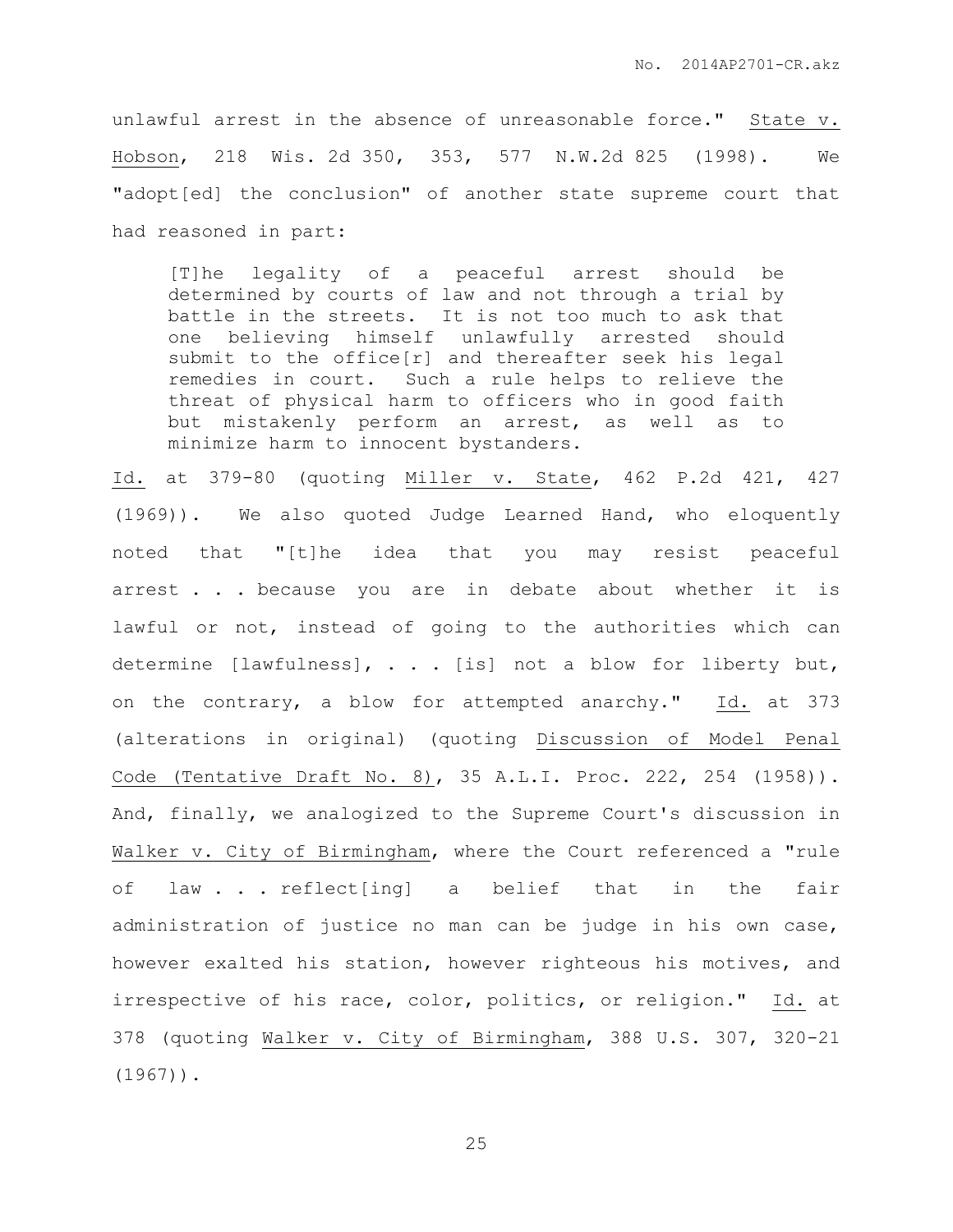¶145 Here, Warden Frost and Warden Webster were not even arresting Stietz. As will be discussed in greater detail below, they were lawfully investigating potential hunting violations. For their own safety and for the purpose of ensuring compliance with applicable laws, the wardens peaceably asked or ordered Stietz to disarm. Stietz should have surrendered his firearm rather than resist this demand, lawful or not. When he failed to respond to the verbal instruction, unjustifiably intensifying the pressures of the situation and the wardens' concerns for safety, the wardens reasonably attempted to obtain the weapon against Stietz's will. Once again, Stietz had no right to forcibly resist the actions of the wardens.

¶146 Much as some might wish it to be so, we are no longer living in the Wild West. Disputes between law enforcement officers and the citizens they serve are resolved in court. No matter how in the right they may be, members of the general public have no authority to take matters into their own hands. Law enforcement officers make mistakes of law or fact every day. There are judicial remedies for such errors, such as suppression or even an independent lawsuit. Stietz could have availed himself of such remedies rather than risking his own life and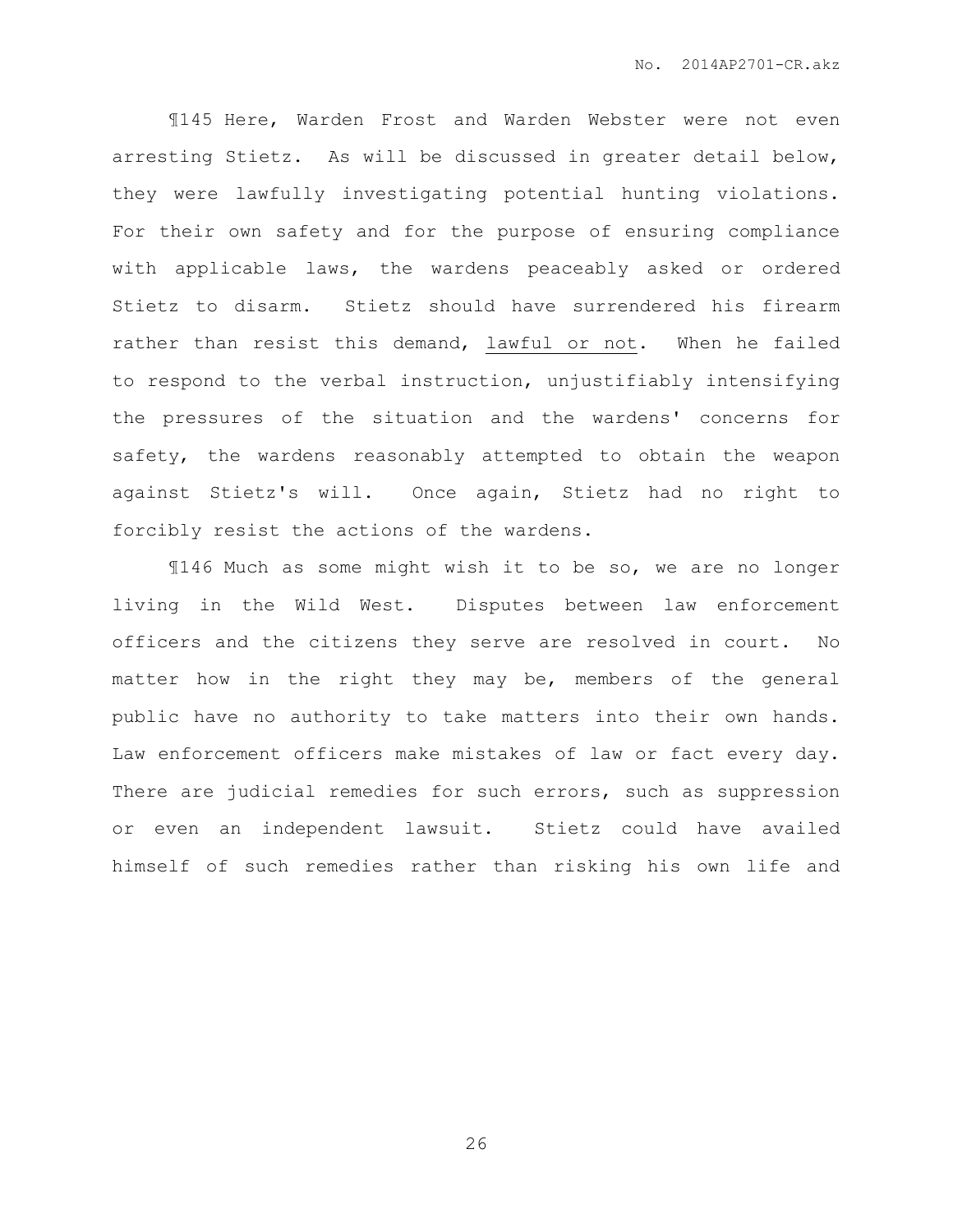the lives of Warden Frost and Warden Webster. His argument that he was entitled to forcibly resist must be rejected.<sup>8</sup>

## V

¶147 Stietz next argues that the circuit court erred in declining to instruct the jury regarding the issue of whether the wardens might have been trespassing on Stietz's property. According to Stietz, the issue is relevant because if the wardens were trespassing, he argues, they were not acting "in an official capacity" and "with lawful authority," one or both of which are elements of the crimes of which Stietz was convicted. See Wis. Stat. § 946.41(1) ("Except as provided in subs. (2m) and (2r), whoever knowingly resists or obstructs an officer while such officer is doing any act in an official capacity and with lawful authority is guilty of a Class A misdemeanor." (emphasis added)); Wis. Stat. § 941.20(1m)(b) ("Whoever intentionally points a firearm at or towards a law enforcement officer, a fire fighter, an emergency medical technician, a first responder, an ambulance driver, or a commission warden who

 $\overline{a}$ 

<sup>8</sup> Stietz also asserts that the wardens' actions "violated Stietz' Second Amendment rights and precludes his prosecution." But Stietz does little more than cite the Second Amendment and its counterpart in the Wisconsin Constitution. I agree with the State that Stietz's argument is undeveloped. Stietz undeniably possesses important constitutional rights to keep and bear arms. But "[l]ike most rights, the right secured by the Second Amendment is not unlimited. From Blackstone through the 19thcentury cases, commentators and courts routinely explained that the right was not a right to keep and carry any weapon whatsoever in any manner whatsoever and for whatever purpose." District of Columbia v. Heller, 554 U.S. 570, 626 (2008). Stietz must do more than simply cite a constitutional provision and wait for the court to formulate arguments on his behalf.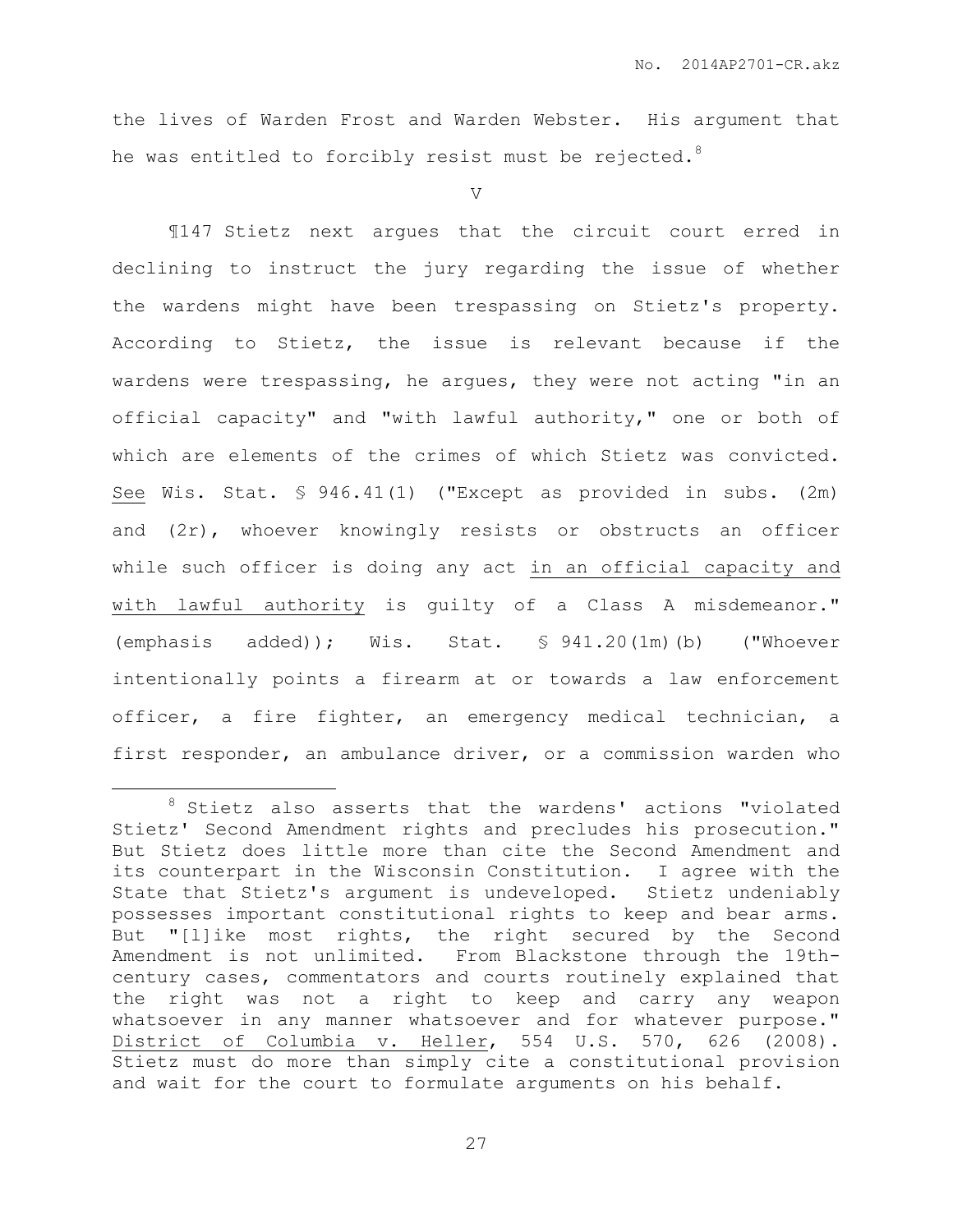is acting in an official capacity and who the person knows or has reason to know is a law enforcement officer, a fire fighter, an emergency medical technician, a first responder, an ambulance driver, or a commission warden is guilty of a Class H felony." (emphasis added)).

¶148 Stietz's argument is meritless. It should be noted at the outset that the court of appeals below concluded that the entry was constitutional under the open fields doctrine. Stietz, unpublished slip op., ¶¶15-18; see also, e.g., Florida v. Jardines, 569 U.S. , 133 S. Ct. 1409, 1414 (2013) ("The Fourth Amendment does not, therefore, prevent all investigations conducted on private property; for example, an officer may (subject to [Katz v. United States, 389 U.S. 347 (1967)]) gather information in what we have called 'open fields'——even if those fields are privately owned—because such fields are not enumerated in the Amendment's text."). Stietz does not appear to contest this conclusion (though he does argue that the wardens lacked reasonable suspicion to enter the property, a matter discussed below).

¶149 Further, a number of statutes establish that the wardens possessed statutory authority to enter Stietz's property. For instance, Wis. Stat. § 23.10(1) provides in part:

The department of natural resources shall secure the enforcement of all laws which it is required to administer . . . The persons appointed by said department to exercise and perform the powers and duties heretofore conferred and imposed upon deputy fish and game wardens, shall be known as conservation wardens.

§ 23.10(1) (emphasis added).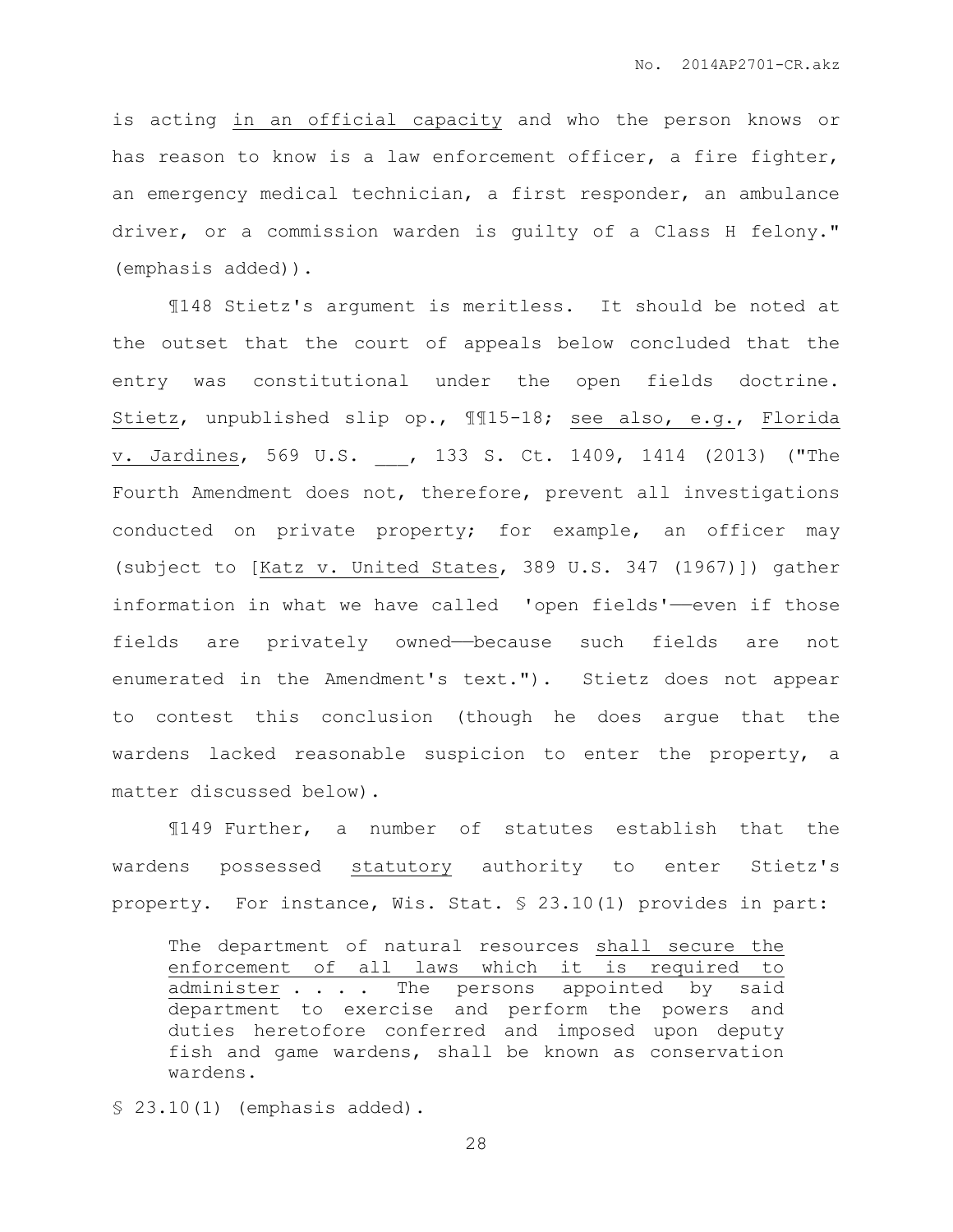¶150 Next, Wis. Stat. § 29.921, entitled "Warrants; arrests; police powers," provides in part:

The department and its wardens<sup>[9]</sup> . . . may arrest, with or without a warrant, any person detected in the actual violation, or whom the officer has probable cause to believe is guilty of a violation of any of the laws cited in this subsection,  $[10]$  whether the violation is punishable by criminal penalties or by forfeiture, and may take the person before any court in the county where the offense was committed and make a proper complaint. For the purpose of enforcing any of the laws cited in this subsection, any officer may stop and board any boat and stop any vehicle, if the officer reasonably suspects there is a violation of those sections.

 $$29.921(1).$ 

 $\overline{a}$ 

¶151 Wisconsin Stat. § 29.924, entitled "Investigations; searches," provides in part that "[t]he department and its wardens shall, upon receiving notice or information of the violation of any laws cited in s. 29.921(1), as soon as possible make a thorough investigation and institute proceedings if the evidence warrants it." § 29.924(1). And Wis. Stat. § 29.931 orders "[t]he department and its wardens" to "seize and confiscate any wild animal, carcass or plant caught, killed,

 $9 \text{ See } \text{Wis. Stat. } $ 24.01$  ("In chs. 23 to 29, unless the context requires otherwise or unless otherwise defined: . . . (3) 'Department' means department of natural resources. . . . (11) 'Warden' means conservation warden, and includes county, special and deputy conservation wardens.").

 $10$  The subsection references "any law enumerated in ss. 23.50(1), 167.31, 346.19, 940.24, 941.20, 948.60, 948.605 and 948.61." Wis. Stat. § 29.921(1). Wisconsin Stat. § 23.50(1) in turn references, among other things, "violations of . . . this chapter, and chs. 26 to 31." This would include Wis. Stat. ch. 23 ("Conservation") and Wis. Stat. ch. 29 ("Wild animals and plants").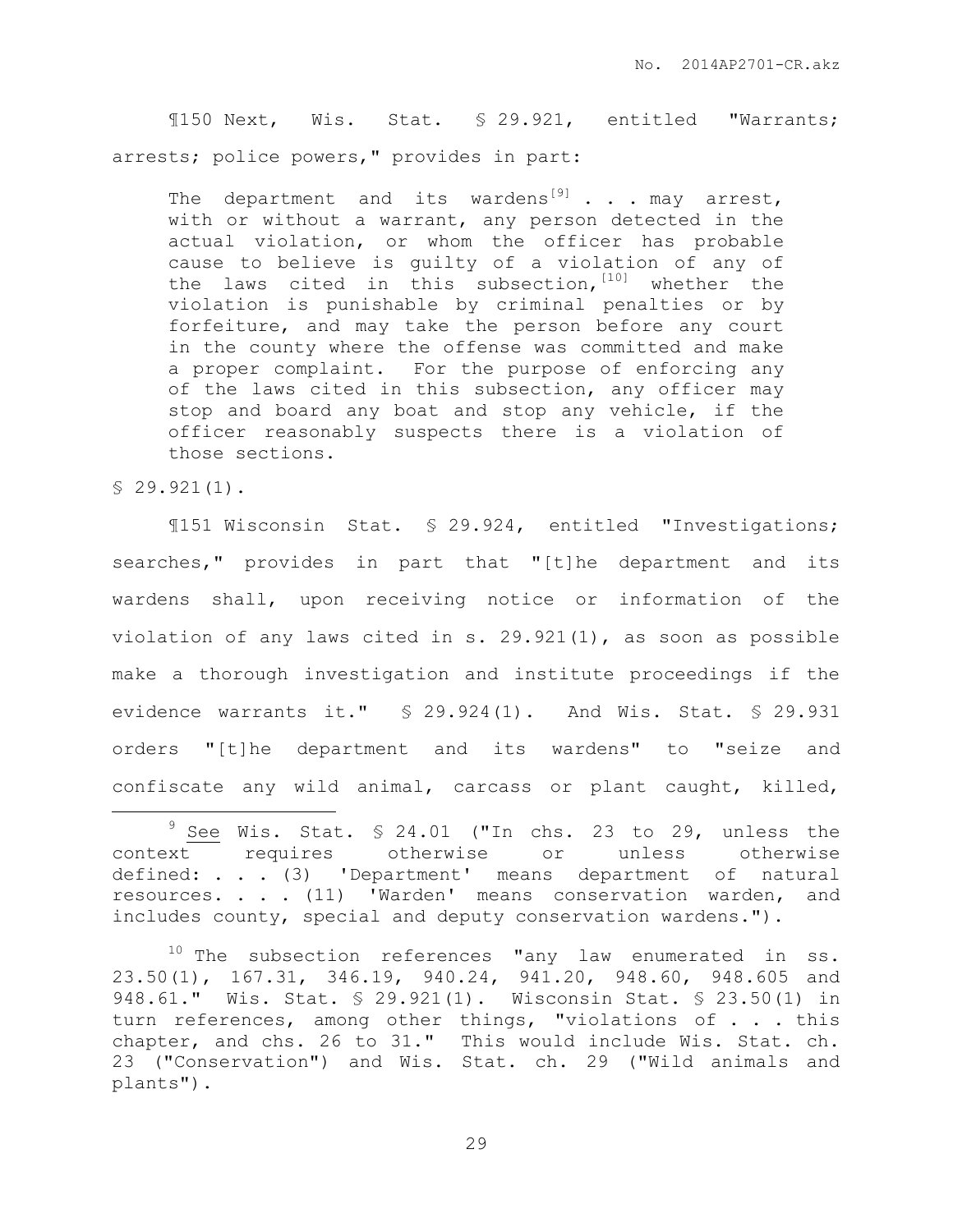taken, had in possession or under control, sold or transported in violation of any of the laws for which the department and its wardens have enforcement authority under s. 29.921." § 29.931(1).

¶152 This court has already recognized that "[t]he State Conservation Commission and its deputies are given rather broad police powers in the enforcement of the fish and game laws of this state." State v. Leadbetter, 210 Wis. 327, 330, 246 N.W. 443 (1933).<sup>11</sup> There is much to commend the legislature's approach in this regard. The DNR is tasked with enforcing a targeted set of laws, the violation of which will often occur on private land. While wardens must of course act within constitutional constraints, the statutory limitations on their actions are relatively permissive and enable the DNR to

 $\overline{a}$ 

 $11$  The conservation commission preceded the Department of Natural Resources. See, e.g., Prefatory Note, 1997 Wis. Act 248.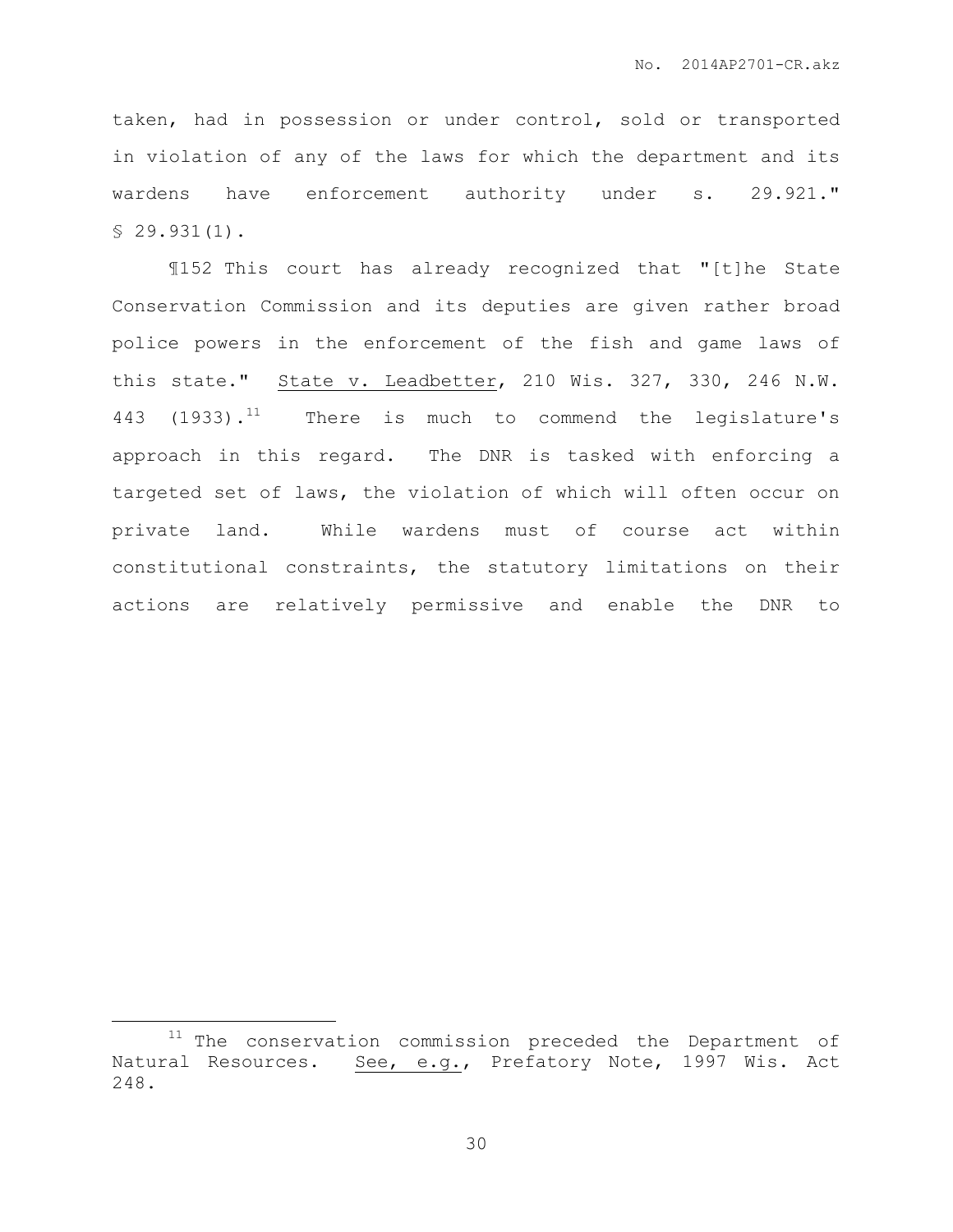effectively address violations of hunting and fishing laws, among others.<sup>12</sup>

¶153 In this case, the wardens possessed reasonable suspicion that hunting violations were occurring. On the last day of deer hunting season near the end of hunting hours, the wardens spotted a vehicle parked out in a field. Warden Webster thought the vehicle might be abandoned, whereas Warden Frost

 $\overline{a}$ 

Stietz also suggests that Wis. Stat. § 29.924(5) supports his argument. That subsection reads as follows: "Access to Private Land. The department may, after making reasonable efforts to notify the owner or occupant, enter private lands to retrieve or diagnose dead or diseased wild animals and take actions reasonably necessary to prevent the spread of contagious disease in the wild animals." § 29.924(5). Those circumstances were not present here. But section 29.924(5) does not unambiguously purport to provide the only circumstances under which wardens may enter private land. Section 29.924(5) would appear to be required as an independent source of authority because the spread of contagion will not necessarily be tied to any legal violation on the part of a landowner.

31

<sup>&</sup>lt;sup>12</sup> Stietz points to Wis. Stat.  $$ 23.58(1)$ , a provision in that chapter of the Wisconsin Statutes entitled "Conservation," which states in part that "an enforcing officer may stop a person in a public place for a reasonable period of time when the officer reasonably suspects that such person is committing, is about to commit or has committed a violation of" certain enumerated statutes. § 23.58(1) (emphasis added). Stietz argues that the wardens were not in a "public place." But the putative inapplicability of § 23.58(1) proves little. That subsection applies broadly to "enforcing officer[s]." Id. Unlike the statutes cited that apply specifically to "the department and its wardens," § 23.58(1) applies to, among others, "a person who has authority to act pursuant to a specific statute." See, e.g., State v. Iverson, 2015 WI 101,  $\text{M41, } 365 \text{ Wis. } 2d \text{ 302, } 871 \text{ N.W. } 2d \text{ 661 (state troopers).}$  Thus, given that many different types of law enforcement officers fall within the terms of  $$ 23.58(1)$ , the legislature may sensibly have wished to circumscribe the scope of the authority the subsection provides.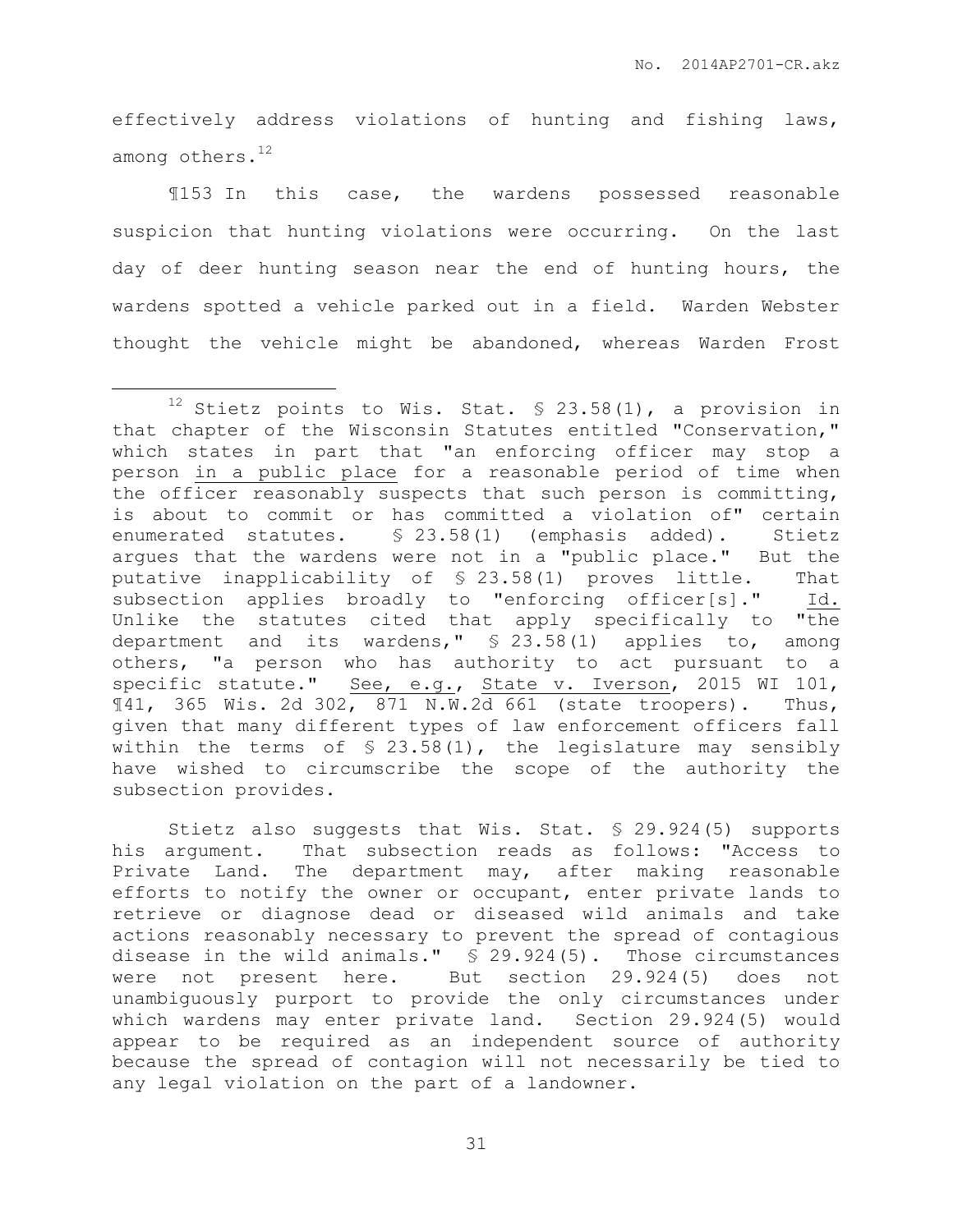thought the vehicle might have belonged to a hunter. Warden Frost's suspicions were confirmed when hunting-related items were spotted in the vehicle: an empty gun case, a camouflaged seat, and scent killer spray. By that time hunting hours were over. The wardens were entitled to investigate whether the individual to whom the car belonged was indeed engaged in illegal hunting.<sup>13</sup> As the jury's verdict suggests, the wardens were indeed acting in an official capacity and with lawful authority. The circuit court did not err in declining to instruct the jury regarding the law of trespass. $^{14}$ 

¶154 In sum, Stietz's arguments on appeal should be rejected.<sup>15</sup>

VI

¶155 DNR wardens are tasked with the protection of the natural resources of this state and the enforcement of a special subset of our laws. See, e.g., Wis. Citizens Concerned for Cranes & Doves v. DNR, 2004 WI 40, ¶23, 270 Wis. 2d 318, 677

 $\overline{a}$ 

32

<sup>&</sup>lt;sup>13</sup> The wardens were probably correct in thinking that illegal hunting was taking place. Stietz was found in "full camouflage" with blaze orange in his pocket and carrying two weapons. Numerous hunting-related items were found in his vehicle.

<sup>&</sup>lt;sup>14</sup> As explained, the circuit court also barred Stietz from arguing that the wardens were trespassing, and Stietz objects to that ruling. For the reasons already stated, the circuit court's decision was not in error.

<sup>&</sup>lt;sup>15</sup> Stietz characterizes many of the errors that occurred below as violating his constitutional right to present a defense. Assuming Stietz has correctly invoked the right, that invocation fails because Stietz's individual arguments, as shown, fail.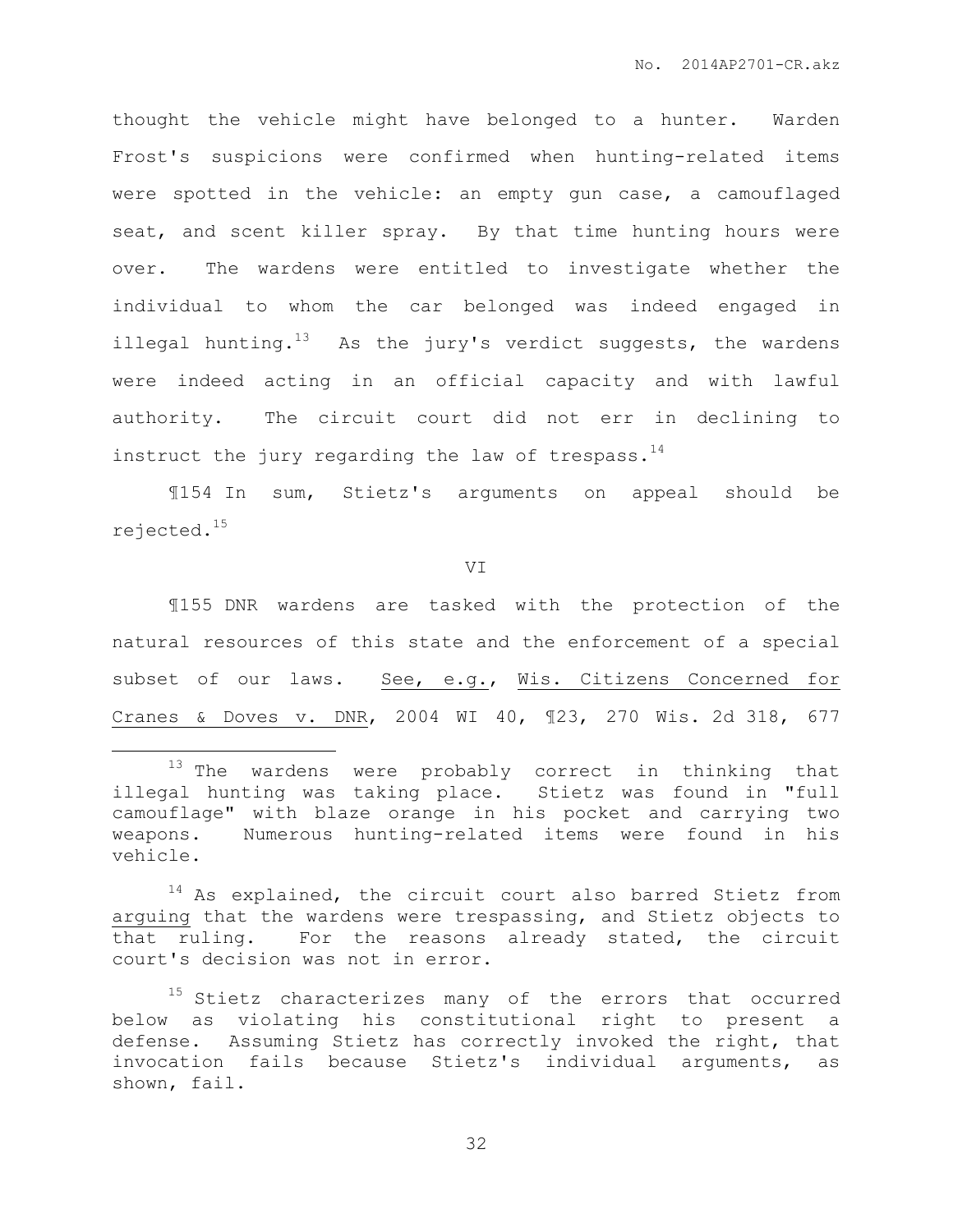N.W.2d 612 ("This court has previously recognized that the DNR has broad authority as custodian of Wisconsin's wildlife to enact regulations that maintain a balance between conserving and exploiting the state's wildlife."). In order to catch offenders, DNR wardens must sometimes enter private lands; the element of surprise is critical to their unique law enforcement mission.

¶156 In this case, Warden Frost and Warden Webster entered Stietz's land and questioned Stietz to verify whether illegal hunting was taking place. Landowners and hunters alike depend on DNR wardens to engage in this type of activity. Many landowners do not have the resources to police their own land for illegal hunters. Nor would this be a desirable approach: if landowners policed their own land looking for trespassers (as Stietz was allegedly doing in this case), the result would be a chaotic free-for-all. The work of DNR wardens thus keeps both hunters and landowners safe. Unfortunately, the court hinders the ability of DNR wardens to act in the way they have traditionally been required to act.

¶157 As the circuit court noted, Stietz is fortunate that he was not shot when he drew his handgun on Warden Frost and Warden Webster. He is fortunate the wardens showed such incredible restraint. But a jury concluded on the evidence that Stietz was not blameless——that he should not have resisted Warden Webster and pointed a firearm at him. There is nothing unjust about the proceedings that occurred below; the circuit court was within its discretion in declining to instruct the

33